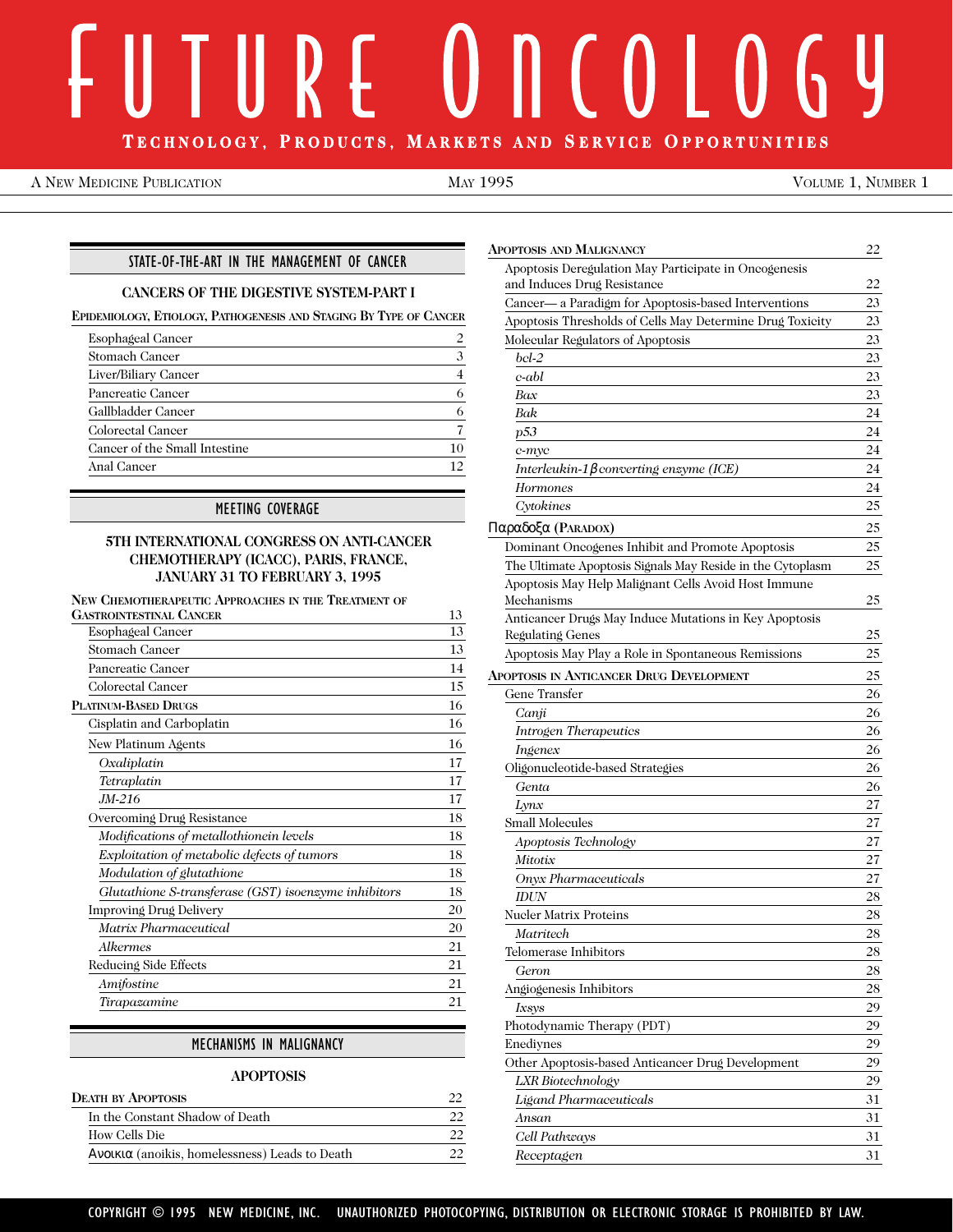# STATE-OF-THE-ART IN THE MANAGEMENT OF CANCER

### **CANCERS OF THE DIGESTIVE SYSTEM-PART I**

Digestive system cancers are comprised of malignancies of the digestive tract, including the esophagus, stomach, liver and intrahepatic passages, gallbladder and extrahepatic passages, pancreas, small intestine, colon and rectum and anus.

#### **EPIDEMIOLOGY, ETIOLOGY, PATHOGENESIS BY TYPE OF CANCER**

Digestive system cancers are prevalent worldwide; in 1993, an estimated 1,241,761 cases were diagnosed for the first time in the USA, Europe and Japan and were the cause of 638,087 deaths (Exhibit 1). In the USA, these cancers mostly occur in the aged; from 1986 to 1990, the median age was 71 years at diagnosis and 72 years at death. Changes in both incidence and mortality in the USA have been generally favorable (Exhibit 2). In contrast, mortality from these cancers increased substantially in Japan (Exhibit 3) where these cancers are particularly prevalent. Incidence and mortality statistics of digestive system cancer for the USA, Japan and Europe (excluding the countries of the former USSR) are presented in Exhibits 4, 5 and 6, respectively.

| Exhibit 1<br>Digestive System Cancer Incidence and Deaths in the USA,<br>Europe* and Japan in 1993         |               |            |  |  |  |  |  |
|------------------------------------------------------------------------------------------------------------|---------------|------------|--|--|--|--|--|
| <b>Cancer Type</b>                                                                                         | Incidence (#) | Deaths (#) |  |  |  |  |  |
| Colorectal                                                                                                 | 644,487       | 232,046    |  |  |  |  |  |
| Stomach                                                                                                    | 279,406       | 162,013    |  |  |  |  |  |
| Esophagus, small<br>intestine & other                                                                      | 120,993       | 63,203     |  |  |  |  |  |
| Liver/biliary                                                                                              | 101,084       | 90,522     |  |  |  |  |  |
| Pancreas                                                                                                   | 95,791        | 90,303     |  |  |  |  |  |
| Total                                                                                                      | 1,241,761     | 638,087    |  |  |  |  |  |
| * Excludes the countries of the former USSR<br>Source: Compiled from individual region estimates, as shown |               |            |  |  |  |  |  |

Digestive system cancer is usually diagnosed after it has spread locally or distally; in the USA about 70% of newly diagnosed digestive system cancer has spread (Exhibit 7). Five-year survival rates in the USA range from 92.5% for those diagnosed with early stage colon cancer to 1.5% for those with metastatic pancreatic cancer (Exhibit 8); however, 5-year relative survival rates are rising (Exhibit 9).

*in subsequent exhibits*

Direct costs associated with the care of newly-diagnosed and terminal patients with digestive system cancer are estimated at about \$5 billion in the USA (Exhibit 10). Approximately 253,000 hospital admissions in the USA in 1993 were for digestive system cancer (Exhibit 11).

#### **Esophageal Cancer**

*Epidemiology.* Esophageal cancer is a malignancy well known for its marked variation by geographic area (Exhibits 4, 5 and 6) and by race and gender in the USA (Exhibit 12). Esophageal cancer remains particularly lethal, and among white men in the USA mortality rates continue to climb. The overall 5-year survival rate, however, has increased to 9.8% for cases diagnosed between 1983 and 1990. This improvement is seen especially in the one- and two-year survival rates.

Squamous cell carcinoma is the most common malignant neoplasm of the esophagus worldwide. However, adenocarcinoma, the other major esophageal malignancy which disproportionately affects white men and rarely occurs in women, increased steadily from 1976 to 1987 at a rate greater than any other type of cancer. In contrast, there were relatively stable trends for squamous cell carcinoma of the esophagus and slight declines for adenocarcinoma elsewhere in the stomach (Blot WJ, etal, JAMA, 1991 Mar 13, 265(10):1287-9; comment JAMA, 1991 Jun 12;265 (22):2960).

*Etiology and Pathogenesis.* The etiology of esophageal cancer remains obscure. In the USA, alcohol and tobacco are recognized as the primary determinants of esophageal cancer, implicated in 80% to 90% of cases. Poor nutrition, in general, and reduced consumption of certain basic food groups, notably fruits and vegetables, in particular, have also been implicated in esophageal cancer. Differences in smoking, drinking, and dietary patterns among whites and blacks and males and females, as well as among socioeconomic groups, may partially explain the differences in incidence and mortality rates of esophageal cancer in these groups.

Both heavy alcohol ingestion and smoking are strongly and independently associated with an increased risk of squamous cell carcinoma; the effects of the two addictions are additive. However, neither were proven to increase the risk of adenocarcinoma, although recent data suggest a moderately increased risk. In a recent study comparing smoking and drinking habits of 173 hospitalized males with adenocarcinoma of the distal esophagus/cardia, the odds ratio (OR) for adenocarcinoma of the distal esophagus/ cardia for current smokers was 2.3 and that for ex-smokers was 1.9 relative to never-smokers; the OR for drinkers of four or more ounces of alcohol per day (relative to those consuming less than one drink per week) was 2.3. Intakes of total fat and low dietary vitamin A have also been identified as significant risk factors, and fiber intake was inversely associated with adenocarcinoma of the distal esophagus/cardia (Kabat GC, etal, Cancer Causes and Control, 1993 Mar, 4(2):123-32).

Esophageal cancer metastasizes by direct invasion through the layers of the esophagus and by spread to local and regional lymph nodes; in advanced cases the tumor may metastasize systemically to a variety of organs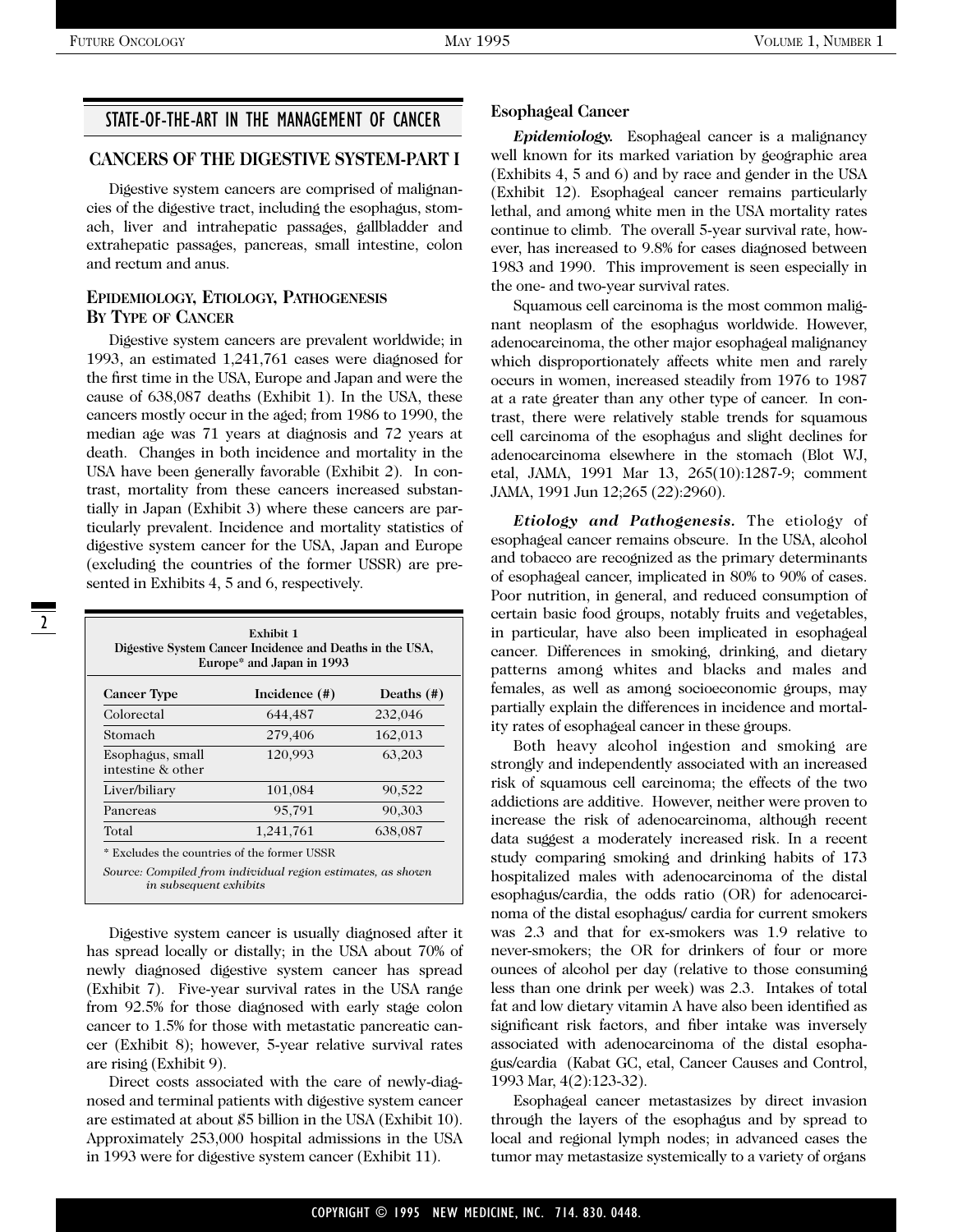including lung, liver and bone. Esophageal malignancies are known to occur with increased frequency among patients with other diseases, but the predisposing conditions vary for squamous cell carcinoma and adenocarcinoma. Squamous cell carcinoma is more common in patients with tylosis and Plummer-Vinson syndrome. In addition, the risk of squamous cell carcinoma increases after a long latent period of 30-50 years following ingestion of caustic substances, such as lye, that cause esophageal stricture. For example, in certain countries of Latin America, esophageal cancer has been linked to the carcinogenic effect of hot mate drinking. Also, people who have had other foregut cancers such as carcinoma of the tonsil or oral cavity, or those with carcinoma of the lung, have an increased risk of developing a second primary squamous cell carcinoma in the esophagus.

| Exhibit 2<br>Changes in Incidence and Mortality of Selected Digestive<br>System Cancers in the USA (1973-1991) |               |               |  |  |  |  |  |
|----------------------------------------------------------------------------------------------------------------|---------------|---------------|--|--|--|--|--|
| <b>Cancer Type</b>                                                                                             | Incidence (%) | Mortality (%) |  |  |  |  |  |
| Liver and<br>intrahepatic passages                                                                             | 45.4          | 24.0          |  |  |  |  |  |
| Esophageal                                                                                                     | 14.8          | 15.6          |  |  |  |  |  |
| Colorectal                                                                                                     | 0.3           | (15.5)        |  |  |  |  |  |
| Pancreatic                                                                                                     | (9.8)         | (1.4)         |  |  |  |  |  |
| Stomach                                                                                                        | (26.0)        | (32.1)        |  |  |  |  |  |

*Source: The Surveillance, Epidemiology and End Results (SEER) Program of the National Cancer Institute (NCI) and the National Center for Health Statistics (NCHS)*

Incidence of adenocarcinoma is particularly increased in patients who develop Barrett's esophagus, an acquired condition in which columnar (stomach-type) epithelium replaces squamous epithelium in the distal esophagus. Barrett's esophagus occurs almost exclusively in individuals with severe gastroesophageal reflux which exposes the esophagus to acidic stomach contents. In a study of 241 patients with Barrett's esophagus treated at the Lahey Clinic Medical Center (Burlington, MA) between January 1973 and January 1989, 65 presented with adenocarcinoma of the esophagus for a prevalence rate of 27%. Of 176 patients followed up for a total of 497 patient-years, adenocarcinoma developed in five patients for an incidence of one per 99 patient-years. (Williamson WA, etal, Archives of Internal Medicine, 1991 Nov, 151(11):2212-6).

#### **Stomach Cancer**

Today, adenocarcinoma of the stomach is the second most common cancer worldwide. However, it lends itself well to efforts directed at prevention, early detection, and intensive therapy.

*Epidemiology.* In the USA stomach cancer, ranks seventh in mortality and at least tenth in incidence, but in many countries it is the most common type of cancer. Worldwide, there are currently more cases of stomach cancer than any other except lung cancer; it is estimated that over 750,000 die annually from this disease worldwide. In particular, elevated stomach cancer mortality rates are encountered in Costa Rica and several other Latin American countries, Japan, the former Soviet Union and several Eastern European countries.

Rates of cancer occurring in the upper part of the stomach (the gastric cardia or gastro-esophageal junction) are increasing in the USA and western Europe (see esophageal cancer above). Reasons for the rising rates of gastric cardia cancer and for its occurrence more often in white men than in black men or in women are unknown.

*Etiology and Pathogenesis* (see Exhibit 13). The decline in stomach cancer rates over the past 60 years is credited in part to changes in methods of food preservation, refrigeration and freezing which replaced salting and smoking, reducing the nitrite content of food. The consumption of large quantities of fresh fruits and vegetables which contain vitamins and other compounds, shown experimentally to diminish the effects of carcinogens, may protect against stomach cancer. In addition, the decline in *Helicobacter pylori* infection also contributes to lower rates of stomach cancer in the developed countries.

| Changes in Mortality Rate of Selected Digestive System<br>Cancers in Japan (1975-1992) |                                  |                                  |  |  |  |  |  |  |
|----------------------------------------------------------------------------------------|----------------------------------|----------------------------------|--|--|--|--|--|--|
| <b>Cancer Type</b>                                                                     | Mortality<br><b>Rate in 1975</b> | <b>Mortality</b><br>Rate in 1992 |  |  |  |  |  |  |
| Stomach                                                                                | 44.8                             | 38.9                             |  |  |  |  |  |  |
| Liver and<br>intrahepatic passages                                                     | 9.5                              | 21.9                             |  |  |  |  |  |  |
| Small intestine                                                                        | 5.3                              | 14.5                             |  |  |  |  |  |  |
| Colon                                                                                  | 5.0                              | 14.0                             |  |  |  |  |  |  |
| Gallbladder/<br>extrahepatic passages                                                  | 4.0                              | 10.5                             |  |  |  |  |  |  |
| Rectum                                                                                 | 5.3                              | 8.2                              |  |  |  |  |  |  |
| Esophagus                                                                              | 4.5                              | 6.4                              |  |  |  |  |  |  |
| Pancreas                                                                               | 5.1                              | 11.5                             |  |  |  |  |  |  |

A genetic influence in stomach cancer is suggested by an increased incidence in some families. Oncogenes associated with gastric carcinoma include c-Ha-ras, hst, v-raf, erb-b2, l-myc, and k-sam. Deranged DNA methylation, a dysfunction of the DNA regulatory process which may lead to decreased production of pepsinogen mRNA, also occurs in some stomach tumors and premalignant cells (Ichinose M, et al, Cancer Research, 1988, 48:1603). An association between gastric ulcers and cancer has been postulated but remains unproven.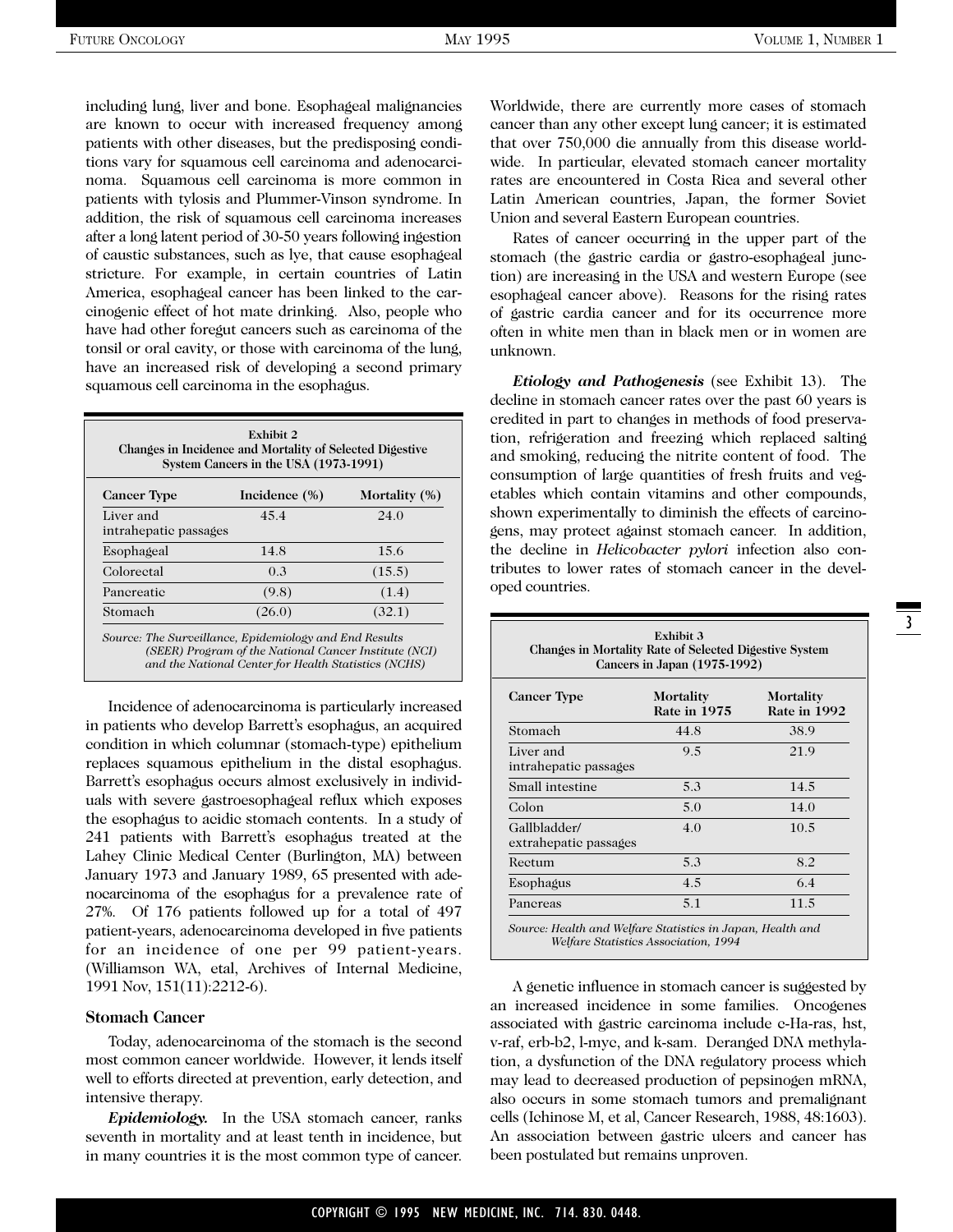|                        | <b>Incidence</b> |        |                |       |                                                              |       |  |  |  |
|------------------------|------------------|--------|----------------|-------|--------------------------------------------------------------|-------|--|--|--|
| <b>Cancer Type</b>     | Number (#)       | Rate*  | Male $($ # $)$ | Rate* | Female (#)                                                   | Rate* |  |  |  |
| Total                  | 233,300          | 90.0   | 123,100        | 97.7  | 110,200                                                      | 82.7  |  |  |  |
| Esophagus              | 11,000           | 4.2    | 8,000          | 6.3   | 3,000                                                        | 2.3   |  |  |  |
| Colon-Rectum           | 149,000          | 57.5   | 75,000         | 59.5  | 74,000                                                       | 55.5  |  |  |  |
| Colon                  | 107,000          | 41.3   | 52,000         | 41.3  | 55,000                                                       | 41.3  |  |  |  |
| Rectum                 | 42,000           | 16.2   | 23,000         | 18.3  | 19,000<br>14.3<br>7,300<br>14,000<br>9,000<br>1,600<br>1,300 |       |  |  |  |
| Liver/ Biliary         | 16,100           | 6.2    | 8,800          | 7.0   |                                                              | 5.5   |  |  |  |
| Pancreas               | 27,000           | 10.4   | 13,000         | 10.3  |                                                              | 10.5  |  |  |  |
| Stomach                | 24,000           | 9.3    | 15,000         | 11.9  |                                                              | 6.8   |  |  |  |
| <b>Small Intestine</b> | 3,600            | 1.4    | 2,000          | 1.6   |                                                              | 1.2   |  |  |  |
| Other                  | 2,600            | 1.0    | 1,300          |       |                                                              |       |  |  |  |
|                        |                  |        | Deaths         |       |                                                              |       |  |  |  |
| <b>Cancer Type</b>     | Number $(\#)$    | Rate * | Male $(#)$     | Rate* | Female (#)                                                   | Rate* |  |  |  |
| Total                  | 121,450          | 46.8   | 64,550         | 51.2  | 56,900                                                       | 42.7  |  |  |  |
| Esophagus              | 10,400           | 4.0    | 7,800          | 6.2   | 2,600                                                        | 2.0   |  |  |  |
| Colon-Rectum           | 56,000           | 21.6   | 27,800         | 22.1  | 28,200                                                       | 21.2  |  |  |  |
| Colon                  | 49,000           | 18.9   | 24,000         | 19.0  | 25,000                                                       | 18.8  |  |  |  |
| Rectum                 | 7,000            | 2.7    | 3,800          | 3.0   | 3,200                                                        | 2.4   |  |  |  |
| Liver/ Biliary         | 13,200           | 5.1    | 7,200          | 5.7   | 6,000                                                        | 4.5   |  |  |  |
| Pancreas               | 25,900           | 10.0   | 2,400          | 9.8   | 13,500                                                       | 10.1  |  |  |  |
| Stomach                | 14,000           | 5.4    | 8,400          | 6.7   | 5,600                                                        | 4.2   |  |  |  |
| Small Intestine        | 950              | 0.4    | 500            | 0.4   | 450                                                          | 0.3   |  |  |  |
| Other                  | 1,000            | 0.4    | 450            | 0.2   | 550                                                          |       |  |  |  |

Over 90% of primary malignant gastric neoplasms are adenocarcinomas (ACS) which are divided into two major types, intestinal and diffuse. Both originate in the gastric mucosal lining. Prognosis is based on the most unfavorable microscopic element, in order of worse case scenario: tubular, papillary, mucinous, signet ring cell, and undifferentiated lesions. The pattern and frequency of spread is highly predictable. Local extension is common, with invasion through the wall and into adjacent organs (spleen, pancreas, bile duct, liver, and transverse colon). Direct extension into the duodenum accompanies 25% of distal tumors. Gastric cancer metastasizes to the liver via the portal vein frequently (about 40%) and is carried to various other organs such as lungs (20%), bone (10%), and rarely brain, kidney, and adrenals; the likelihood of metastasis correlates with the depth of invasion into the gastric wall and the extent of invasion into veins. Lymph node metastases occur when a tumor invades lymphatics within the gastric wall and spreads to regional lymph nodes and then to more distant lymph nodes, often involving the left supraclavicular and umbilical nodes. The rates of distant lymphatic metastasis for the intestinal versus diffuse neoplasms are equivalent (36% and 44%, respectively).

#### **Liver/Biliary Cancer**

It was generally believed that the incidence of secondary (metastatic) liver cancer far exceeded that of primary neoplasms. However, epidemiologic studies, originating from South Africa and Asia, indicate that primary neoplasms of the liver are in fact a major cause of cancer mortality among the population of these areas.

*Epidemiology.* Although relatively rare in the USA, cancer of the liver and intrahepatic bile duct is one of the leading causes of death in other parts of the world. This cancer is particularly common in Asia; extremely high mortality rates have been encountered in Hong Kong. A strong correlation between liver cancer and hepatitis B virus (HBV) infection may explain this cancer's frequency in Asia. However, because the liver is a common site of metastasis, it is often listed as the primary cause of death when in fact the primary cancer was of a different origin, resulting in inflated mortality rates for liver cancer worldwide. In the USA, mortality rates for cancer of the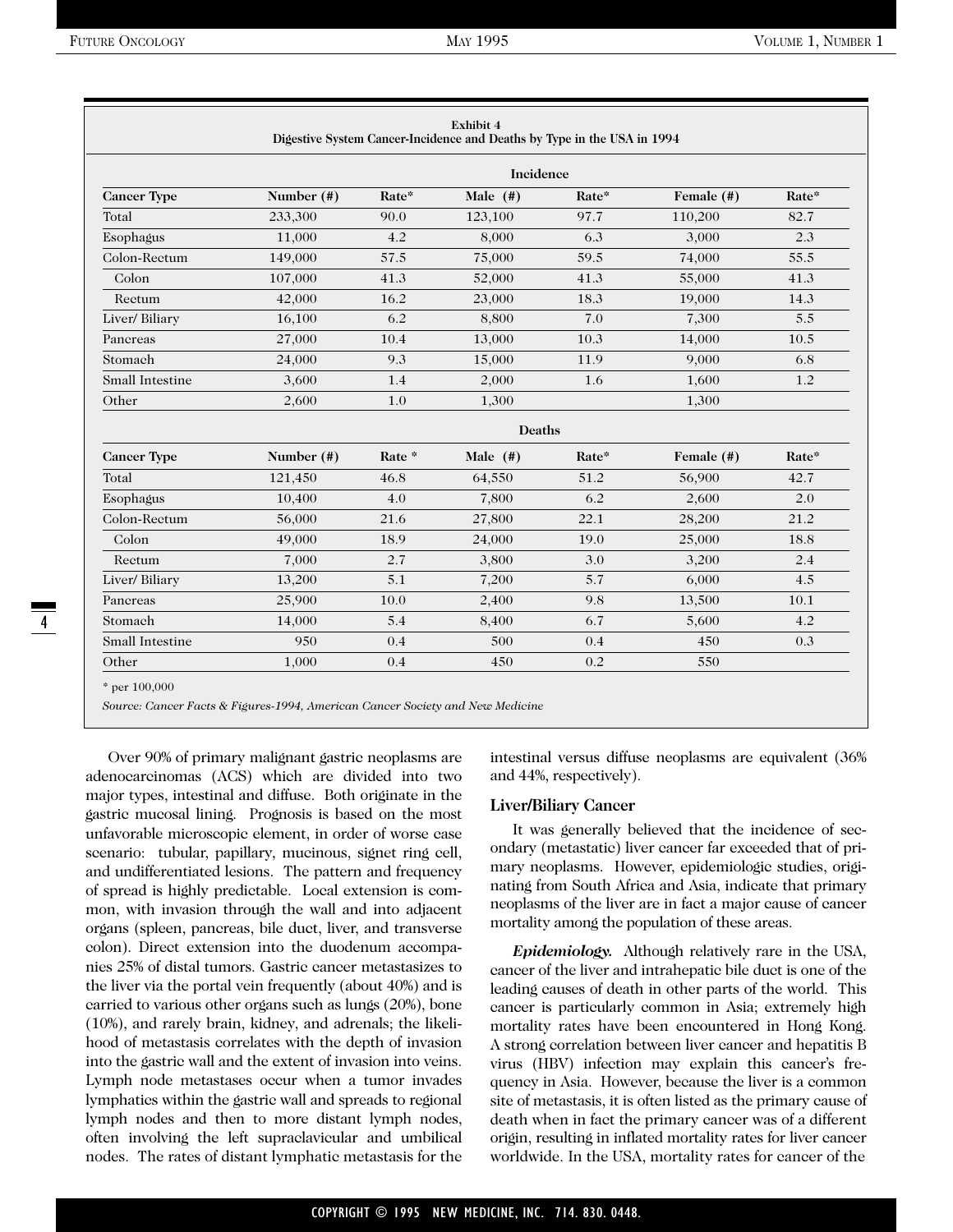| <b>Exhibit 5</b><br>Estimated Incidence and Mortality of Cancers of the Digestive System by Type in Japan in 1993* |                       |         |                       |               |                 |                |     |  |  |
|--------------------------------------------------------------------------------------------------------------------|-----------------------|---------|-----------------------|---------------|-----------------|----------------|-----|--|--|
|                                                                                                                    | <b>Incidence</b>      |         |                       | Deaths        |                 |                |     |  |  |
| Digestive System<br><b>Cancers</b>                                                                                 | <b>Number</b><br>(# ) | Rate*   | <b>Number</b><br>(# ) | Male<br>Rate* | Female<br>Rate* | Total<br>Rate* |     |  |  |
| Esophagus                                                                                                          | 8,405                 | 6.7     |                       | 7,947         | 10.8            | 2.1            | 6.4 |  |  |
| 83,184<br>Stomach                                                                                                  |                       | 66.7    | 48,524                | 50.3          | 27.9            | 38.9           |     |  |  |
| Small intestine                                                                                                    | 55.1<br>68,743        |         | 18,140                | 15.1          | 14.0            | 14.5           |     |  |  |
| Colon-rectum                                                                                                       |                       |         |                       |               |                 |                |     |  |  |
| Large intestine                                                                                                    | 38,256                | 30.7    | 17,519                | 14.5          | 13.6            | 14.0           |     |  |  |
| Rectum                                                                                                             | 61,488                | 49.3    | 10,248                | 10.2          | 6.3             | 8.2            |     |  |  |
| Liver                                                                                                              | 33,266                | 26.7    | 27,274                | 32.3          | 11.8            | 21.9           |     |  |  |
| Gallbladder/extrahepatic<br>13,619                                                                                 |                       | 10.9    | 13,064                | 9.3           | 11.6            | 10.5           |     |  |  |
| Pancreas                                                                                                           | 14,924                | 12.0    | 14,316                | 12.9          | 10.1            | 11.5           |     |  |  |
|                                                                                                                    | <b>TOTAL</b>          | 321,885 | 258.0                 | 157,032       | 47.7            | 125.9          |     |  |  |

\* Death estimates are based on actual 1992 death rates applied to 1993 population numbers; incidence estimates were obtained based on USA death/incidence ratios.

\* per 100,000

*Source: Health and Welfare Statistics in Japan, Health and Welfare Statistics Association, 1994 and New Medicine*

liver and intrahepatic bile duct have often exceeded incidence rates because metastatic liver cancer was erroneously reported as primary cause of death.

Biliary cancer is more common among females in most countries except Japan. High mortality rates are encountered in Japan and Central Europe; the lowest are in Britain and the USA. Of the approximately 16,000 new cases of cancer of liver and biliary passages discovered each year in the USA, only 2,000-3,000 are tumors of the extrahepatic bile ducts.

*Etiology and Pathogenesis.* While "primary liver cancer" is often used synonymously with primary hepatocellular carcinoma (HCC), there are a number of types of both benign and malignant primary liver tumors. Benign tumors include hepatocellular adenoma, hemangioma, infantile hemangioendothelioma, mixed hamartoma, and mesenchymal hamartoma. Malignant tumors include HCC as well as cholangiocarcinoma (cancer of the bile duct), angiosarcoma and, in children, hepatoblastoma. Among malignant tumors HCC is by far the most prevalent worldwide.

HCC is associated with a number of risk factors for hepatic damage, the most important being chronic HBV and hepatitis C virus (HCV) infection, alcoholic cirrhosis, exposure to aflatoxins, Thorotrast (a contrast medium used in radiologic procedures through the mid 1950s), and vinyl chloride, and use of steroid hormones (see Exhibit 14). The relationship between chronic HBV infection and HCC has been substantiated by over twenty years of investigation, including epidemiologic prospective and retrospective studies, perinatal transmission studies, studies of HBV marker expression in tissue and serum, studies of integration of HBV DNA in the host genome, and animal model studies. In high incidence

areas where the predominant risk factor is HBV infection, the most effective way to prevent HCC is to prevent viral transmission.

The precise mechanism of carcinogenesis in HCC is unclear, but in experimentally induced liver tumors both an initiating event, affecting the cellular genome and a promoting event, affecting cell division, appear necessary (Farber E and Cameron R, Advances in Cancer Research, 1980, 31:125). It is clear that chemical carcinogens and chronic HBV infection are each capable of accomplishing both events. In the case of HBV, the virus can integrate into the host genome and also elicit a host response; viral integration near cellular proto-oncogenes in some tumors has suggested that the virus may "turn on" oncogenes (dominant oncogenesis). However, other studies have shown that viral integration in HCC shows no consistent pattern but rather occurs in random chromosomal locations in different tumors. Integrated viral DNA is often rearranged with nonfunctional viral genes. A "recessive oncogenesis" model has also been postulated in which tumor suppressor genes are inactivated. There is some evidence supporting the existence of such a mechanism in HCC (Buetow KH, Proceedings of the National Academy of Sciences of the USA, 1989, 86:8852). A heterogeneous collection of HCCs has shown loss of heterozygosity on chromosome 4q postulated to occur during integration and/or excision of HBV DNA. Alternatively, chronic HBV infection could increase the cell turnover rate, thereby increasing the likelihood of a point mutation or chromosomal recombination.

In addition to being a site for primary tumor development, the liver is frequently the site of metastatic cancer from virtually any part of the body in which cancer can arise. In fact, most common neoplasms spread to the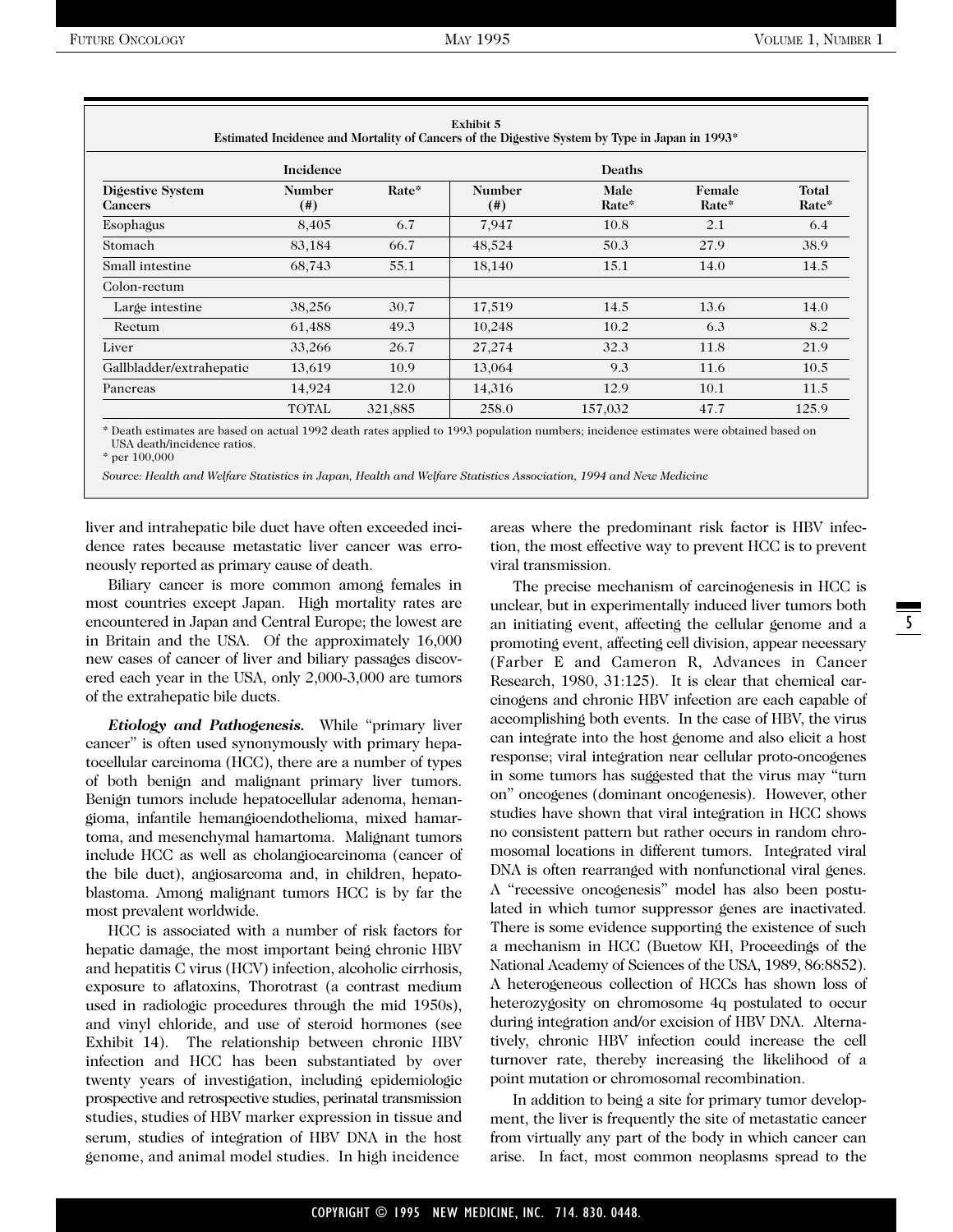liver by time of death. In an autopsy series performed at the Roswell Park Memorial Institute (Buffalo, NY) in which 10,736 extrahepatic primary tumors were identified, metastases to the liver were present in 41% of cases (Pickren JW, et al, in Liver Metastases, Weiss L and Gilbert HA eds, GK Medical Publishers, Boston, 1982, p2).

| Exhibit 6<br>Incidence and Mortality of Digestive System Cancer<br>in Europe $(1993)^*$ |                        |        |         |        |  |  |  |  |  |
|-----------------------------------------------------------------------------------------|------------------------|--------|---------|--------|--|--|--|--|--|
| Cancer<br>Type                                                                          | Incidence<br>$($ # $)$ | Rate** | Deaths  | Rate** |  |  |  |  |  |
| Esophagus                                                                               | 26,445                 | 2.5    | 24,991  | 0.5    |  |  |  |  |  |
| Stomach                                                                                 | 172,222                | 99     | 99,887  | 3.4    |  |  |  |  |  |
| Colorectal                                                                              | 392,743                | 14.7   | 147,279 | 7.8    |  |  |  |  |  |
| Liver                                                                                   | 22,614                 | 1.8    | 18,521  | 0.5    |  |  |  |  |  |
| Gallbladder<br>& bile ducts                                                             | 19,878                 | 1.9    | 19,063  | 0.4    |  |  |  |  |  |
| Pancreas                                                                                | 53,167                 | 5.1    | 50,987  | 1.1    |  |  |  |  |  |
| Total                                                                                   | 687,069                | 35.9   | 360,728 | 13.7   |  |  |  |  |  |

\* Based on 1989 death rate data and USA incidence to death ratios; European population is estimated at 502,500,000, excluding the countries that made up the former USSR.

\*\* per 100,000

Cholangiocarcinoma is commonly associated with oriental liver fluke infestations in China and parts of southeastern Asia. Liver flukes may cause an inflammatory reaction within the bile duct which is then sensitized to carcinogens excreted by flukes (Bismuth H and Malt RA, New England Journal of Medicine, 1979, 301:704). Also, approximately 10%-20% of patients with symptomatic bile duct cysts will develop carcinoma of the bile duct. Again, an inflammatory process is believed to precede the development of cancer, perhaps from reflux of pancreatic juice into the biliary tree and cyst (Suda K, et al, Cancer, 1983, 52:2086). Although the incidence of cholangiocarcinoma is more frequent among

patients with ulcerative colitis, most patients with this condition do not develop bile duct cancer. Potential carcinogens may leak through the inflamed colon wall into the portal circulation and be excreted through the biliary tract. This mechanism may also be implicated in sclerosing cholangitis, which has a well documented association with both ulcerative colitis and bile duct cancer.

#### **Pancreatic Cancer**

Ductal adenocarcinoma, comprising 90% of pancreatic cancers, is a relentlessly progressive and fatal disease.

*Epidemiology.* Cancer of the pancreas accounts for only two percent of all cancer diagnosed in the USA annually, but is responsible for close to 5% of all cancer deaths. This cancer is often difficult to diagnose in its early stages because of a lack of early symptoms or signs of disease. As a result, in about one-half of all cases, the cancer has already spread to other organs at the time of diagnosis. The five-year survival rate of 3% remains the poorest of any malignancy. In recent years overall incidence rates for cancer of the pancreas appear to have declined slightly (1.7% per year), driven largely by rate declines among white men. Reasons for this decline remain obscure.

*Etiology and Pathogenesis.* The etiology of pancreatic cancer is uncertain but smoking, exposure to chemical agents, and dietary factors seem to play a role (see Exhibit 15). The importance of this cancer is magnified by the fact that fewer than 5% of patients are cured, and over 90% die within 2 years of diagnosis. Problems of obstructive jaundice, cholangitis, pain, weight loss, and malnutrition are common in the latter stages of the disease.

#### **Gallbladder Cancer**

*Epidemiology.* The 6,000 new cases of gallbladder cancer diagnosed each year in the USA represent slightly fewer than 3% of all patients who are explored for anticipated benign disease of the gallbladder and biliary tree.

| Exhibit 7<br>Stage of Digestive System Cancer by Type at Time of Diagnosis in the USA |                       |                     |                       |              |                            |              |                       |              |  |
|---------------------------------------------------------------------------------------|-----------------------|---------------------|-----------------------|--------------|----------------------------|--------------|-----------------------|--------------|--|
| Early/Localized<br>Regional<br><b>Metastatic</b><br>Unstaged                          |                       |                     |                       |              |                            |              |                       |              |  |
| <b>Cancer Type</b>                                                                    | <b>Number</b><br>(# ) | <b>Total</b><br>(%) | <b>Number</b><br>(# ) | Total<br>(%) | <b>Number</b><br>$^{(ii)}$ | Total<br>(%) | <b>Number</b><br>(# ) | Total<br>(%) |  |
| Esophagus                                                                             | 2,750                 | 25.0                | 2,530                 | 23.0         | 2,970                      | 27.0         | 2,750                 | 25.0         |  |
| Colon                                                                                 | 37,450                | 35.0                | 41,730                | 39.0         | 22,470                     | 21.0         | 5,350                 | 5.0          |  |
| Rectum                                                                                | 17,220                | 41.0                | 14,700                | 35.0         | 6,720                      | 16.0         | 3,360                 | 8.0          |  |
| Liver/biliary                                                                         | 3,381                 | 21.0                | 3,703                 | 23.0         | 4,025                      | 25.0         | 4,991                 | 31.0         |  |
| Pancreas                                                                              | 2,430                 | 9.0                 | 5,940                 | 22.0         | 13,230                     | 49.0         | 5,400                 | 20.0         |  |
| Stomach                                                                               | 4,080                 | 17.0                | 7,920                 | 33.0         | 8,640                      | 36.0         | 3,360                 | 14.0         |  |
| Total                                                                                 | 67,311                | 29.6                | 76,523                | 33.7         | 58,055                     | 25.6         | 25,211                | 11.1         |  |

*Source: The Surveillance, Epidemiology and End Results (SEER) Program of the National Cancer Institute (NCI) and New Medicine*

6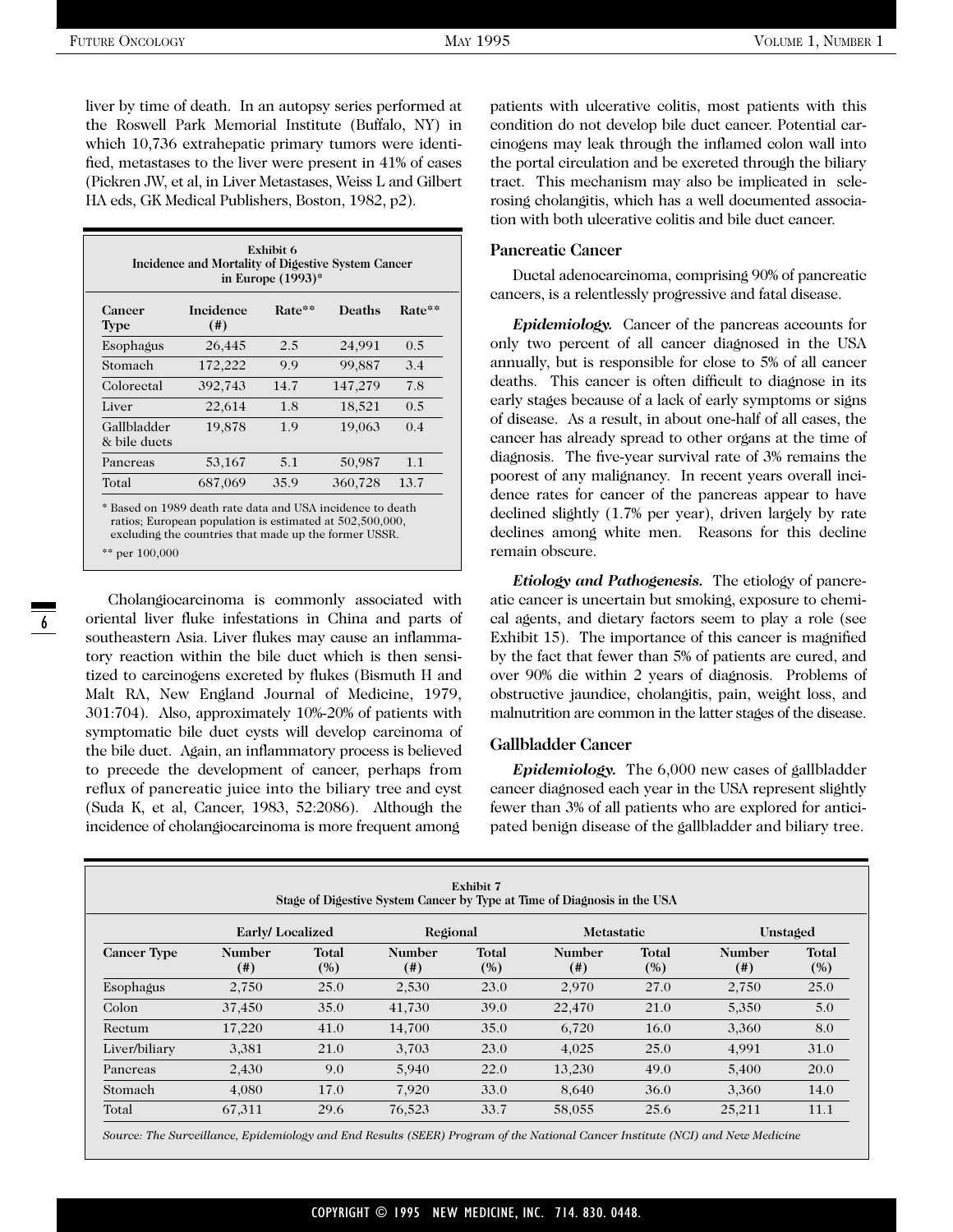| <b>Exhibit 8</b><br>Estimated Five-Year Survival Rates of Digestive System Cancer by Type in the USA |                        |              |                         |              |                         |              |                  |                     |                       |                     |
|------------------------------------------------------------------------------------------------------|------------------------|--------------|-------------------------|--------------|-------------------------|--------------|------------------|---------------------|-----------------------|---------------------|
|                                                                                                      | <b>Early/Localized</b> |              | Regional                |              | Metastatic              |              | Unstaged         |                     |                       | Total               |
| Cancer<br><b>Type</b>                                                                                | <b>Number</b><br>(# )  | Total<br>(%) | <b>Number</b><br>$(\#)$ | Total<br>(%) | <b>Number</b><br>$(\#)$ | Total<br>(%) | Number<br>$(\#)$ | <b>Total</b><br>(%) | <b>Number</b><br>(# ) | <b>Total</b><br>(%) |
| Esophagus                                                                                            | 556                    | 20.2         | 185                     | 7.3          | 65                      | 2.2          | 223              | 8.1                 | 1,028                 | 9.3                 |
| Colon                                                                                                | 34,641                 | 92.5         | 26,248                  | 62.9         | 1,528                   | 6.8          | 1,621            | 30.3                | 64,038                | 59.8                |
| Rectum                                                                                               | 14.913                 | 86.6         | 7,718                   | 52.5         | 356                     | 5.3          | 1,223            | 36.4                | 24.209                | 57.6                |
| Liver/<br>Biliary                                                                                    | 494                    | 14.6         | 248                     | 6.7          | 101                     | 2.5          | 135              | 2.7                 | 977                   | 6.1                 |
| Pancreas                                                                                             | 209                    | 8.6          | 244                     | 4.1          | 198                     | 1.5          | 243              | 4.5                 | 894                   | 3.3                 |
| Stomach                                                                                              | 2,391                  | 58.6         | 1,568                   | 19.8         | 207                     | 2.4          | 336              | 10.0                | 4,502                 | 18.8                |
| Total                                                                                                | 53,204                 | 79.0         | 36,211                  | 47.3         | 2,455                   | 4.2          | 3.781            | 15.0                | 95,648                | 42.1                |

\* based on cancers diagnosed in 1990

*Source: The Surveillance, Epidemiology and End Results (SEER) Program of the National Cancer Institute (NCI) and New Medicine*

As with benign gallbladder disease, there is a predominance of female cancer patients with a female:male ratio of about 2:1. Gallbladder cancer usually occurs in the seventh decade of life (median age 62-66 years); males tend to be slightly older than females.

*Etiology and Pathogenesis.* The origins of gallbladder carcinoma remain obscure. Approximately half of patients have a previous history of chronic cholecystitis. Although chronic cholecystitis is associated with gallstones, the presence of gallstones is not required for the development of adenocarcinoma. For instance, carcinoma of the gallbladder is quite common in Hong Kong where cholesterol gallstones are relatively uncommon and may be linked to the high incidence of pyogenic and parasitic biliary tract diseases among the indigenous Chinese population.

Over 90% of the carcinomas of the gallbladder are columnar cell carcinomas with a pattern similar to that in bile ducts. Papillary adenocarcinomas and tumors with an acinar tubular pattern, containing varying degrees of connective tissue stroma, are also seen. Occasionally, columnar cells produce mucin in abundance or produce a signet ring appearance. Other forms of carcinomas include squamous cell carcinoma or a mixed adenosquamous tumor sometimes called an adenoacanthoma.

#### **Colorectal Cancer**

*Epidemiology.* Colorectal cancer is a major cause of death in developed countries. It is diagnosed in more than 149,000 Americans annually, making it the fourth most common cancer in the USA (Exhibit 4). Incidence rates do not vary significantly by gender but rise with increasing age; rates increase from 0.2 per 100,000 for ages 15 to 19 to 518.3 for those 85 and over. Even though colorectal cancer increased significantly for both white and black men and black women between 1973 and 1990, from 1986 to 1990 there was a significant drop in

the rates for white men and women, possibly attributed to the implementation of endoscopic screening and removal of benign polyps. According to the NCHS, inpatient endoscopic polypectomy procedures increased dramatically in the USA from 48,000 in 1989 to 85,000 in 1993. Mortality rates also declined in the 1973-1990 period and survival rates have increased for both men and women. About 90% of colorectal cancer patients diagnosed while the cancer is still confined to the colon or rectum are alive 5 years post-diagnosis.

| Exhibit 9<br>Changes in Five-Year Survival of Patients with Digestive System<br>Cancer in the USA |                  |                  |               |  |  |
|---------------------------------------------------------------------------------------------------|------------------|------------------|---------------|--|--|
| 5-year Survival Rates - All stages                                                                |                  |                  |               |  |  |
| Type of<br>Cancer                                                                                 | 1983-1990<br>(%) | 1983-1989<br>(%) | Change<br>(%) |  |  |
| Esophagus                                                                                         | 9.4              | 8.5              | 9.8           |  |  |
| Colon                                                                                             | 59.8             | 58.7             | 2.0           |  |  |
| Rectum                                                                                            | 57.6             | 56.4             | 2.2           |  |  |
| Liver/Biliary                                                                                     | 6.1              | 5.9              | 2.2           |  |  |
| Pancreas                                                                                          | 3.3              | 3.3              | (1.1)         |  |  |
| Stomach                                                                                           | 18.8             | 17.5             | 7.1           |  |  |

*Source: The Surveillance, Epidemiology and End Results (SEER) Program of the National Cancer Institute (NCI)*

Mortality rates from colon cancer are elevated in both sexes in most developed countries. The highest mortality rates, over 25 per 100,000 in males and over 15 per 100,000 in females, have been observed in Central and Northern Europe and in New Zealand. In contrast, rates up to tenfold lower were encountered in Latin America and in some Asian and African countries. Although part of this discrepancy may be attributed to problems in diagnosis and certification, the rates are consistent with a role for dietary factors such as high fat consumption in the etiology of colorectal cancer.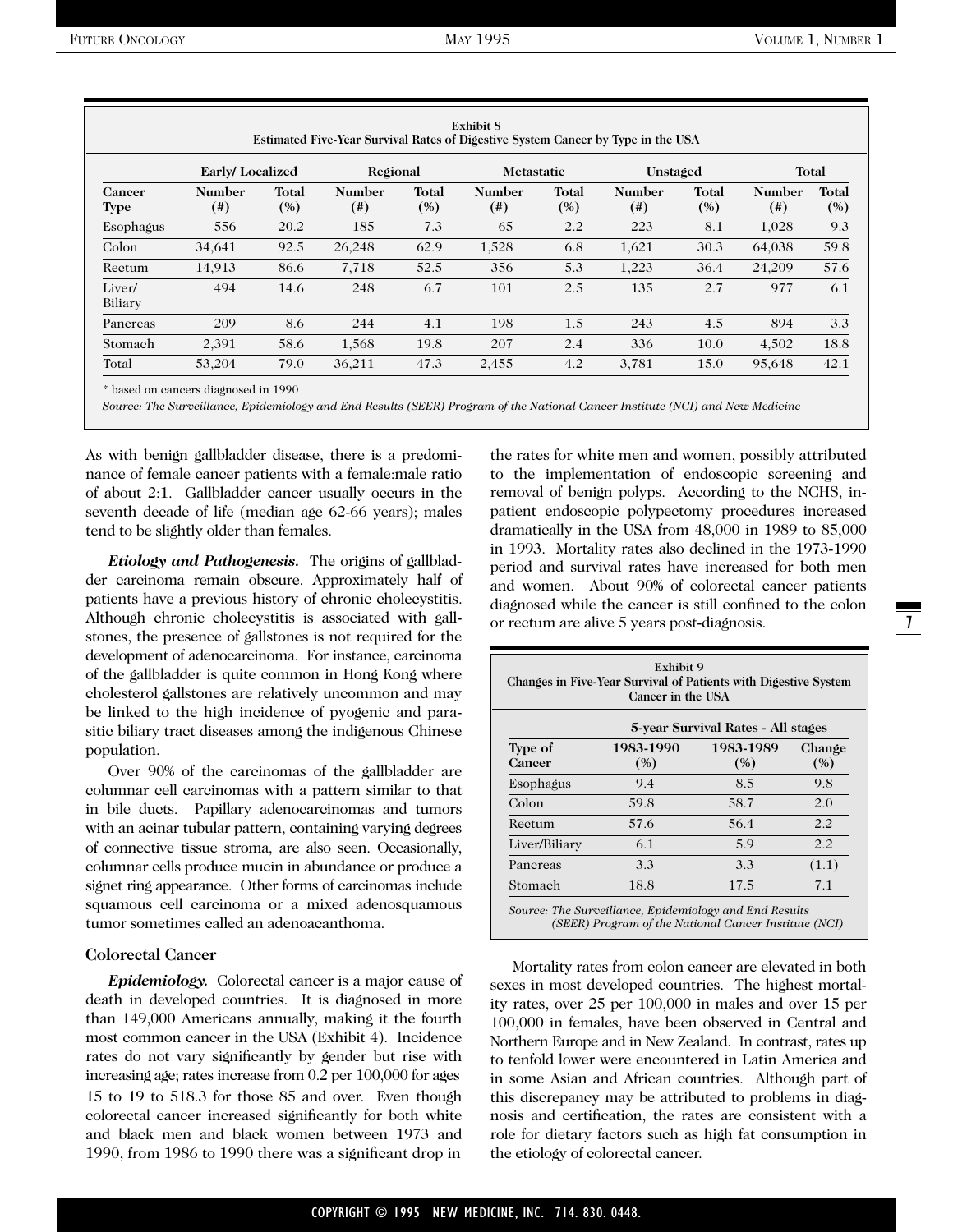*Etiology and Pathogenesis* (see Exhibit 16). Environmental and dietary factors are thought to contribute to 85% to 90% of all colorectal cancers. Diet affects the biochemical composition of fecal content, thereby altering the milieu for colonic mucosal cells and changing the rate and pattern of their proliferation. Increased dietary fat may cause the secretion of increased amounts of secondary bile acids, which may act as tumor promoters or co-carcinogens. Alternatively, they may raise intraluminal pH, which is also postulated to be a factor in increased carcinogenesis. Dietary fiber may exert its beneficial effect by reversing the adverse biochemical consequences of saturated fat and secondary bile acids, by reducing both fecal bile acid levels and colonic pH. Dietary fiber also reduces colon transit time, resulting in decreased contact time between putative carcinogens in fecal content and the colon, and in decreased time for gut microflora to generate possible carcinogens. Lowerfat diets in the USA may account for part of the recent decline in colorectal cancer incidence.

The inherited proclivity for colon cancer may be divided into polyposis and nonpolyposis types. The polyposis type is infrequent and manifests at an earlier age than the non-polyposis type. Examples include familial adenomatous polyposis (FAP), Gardner's syndrome (GS), Turcot's syndrome (TS), Peutz-Jegher's syndrome, and juvenile polyposis. The first three of these syndromes are associated with an inherited defect in a genetic locus on chromosome 5, the APC (adenomatosis polyposis coli) locus, while the genetic basis of the other two syndromes is unknown. The APC locus itself appears to be central to the development of colon cancer. Not only are inherited mutations in APC associated with FAP, GS, TS, but sporadic mutations are also seen in 90% of all colon cancers. Further, APC mutations are the earliest genetic changes identified in the development of sporadic colon cancers. The frequency of mutations in the APC gene is equally high in (early) benign adenomas and in advanced colon cancers. Together, these observations suggest that APC acts as the "gate keeper" of colon cancer; defects in APC allow for the development of premalignant colorectal tumors.

| Exhibit 10<br>Estimated Direct Expenses for Initial and Terminal Care of Colon Cancer and Digestive System Cancer Patients in the USA in 1994 |                                                         |                            |                                            |                                                  |                                                             |  |
|-----------------------------------------------------------------------------------------------------------------------------------------------|---------------------------------------------------------|----------------------------|--------------------------------------------|--------------------------------------------------|-------------------------------------------------------------|--|
| Stage of<br><b>Colon Cancer</b>                                                                                                               | <b>Cost per Case</b><br>$(6 \text{ mos.})$<br>duration) | # of Colon<br><b>Cases</b> | # of All Digestive<br><b>System Cancer</b> | Direct Costs of<br><b>Colon Cancer</b><br>(8000) | Direct Costs of All<br>Digestive System<br>Cancer* (\$ 000) |  |
| Local                                                                                                                                         | 13,848                                                  | 37,450                     | 66,001                                     | 518,607.6                                        | 913,981.8                                                   |  |
| Regional                                                                                                                                      | 15,398                                                  | 41,700                     | 77,453                                     | 642,096.6                                        | 1,192,621.3                                                 |  |
| <b>Distant</b>                                                                                                                                | 17,233                                                  | 22,470                     | 57,796                                     | 387,225.5                                        | 995,998.5                                                   |  |
| Unstaged                                                                                                                                      | 15,398                                                  | 5,350                      | 25,850                                     | 82,379.3                                         | 398,038.3                                                   |  |
| Subtotal                                                                                                                                      | 15,241                                                  | 106.970                    | 227,100                                    | 1,630,309.0                                      | 3,500,639.9                                                 |  |
| Terminal                                                                                                                                      | 12,110                                                  | 17,519                     | 121,450                                    | 212,155.1                                        | 1,470,759.5                                                 |  |
| Total                                                                                                                                         |                                                         |                            |                                            | 1,842,464.1                                      | 4,971,399.4                                                 |  |

\* based on direct costs estimated for colon cancer

*Source: Taplin, SH, etal, Journal of the National Cancer Institute, Vol. 87, N0. 6, March 15, 1995 and New Medicine*

| <b>Exhibit 11</b><br>Hospitalizations for Digestive System Cancer in the USA (1989-1993) |                              |         |         |         |         |         |
|------------------------------------------------------------------------------------------|------------------------------|---------|---------|---------|---------|---------|
| <b>ICD-9-CM</b>                                                                          | <b>Cancer Type</b>           | 1989    | 1990    | 1991    | 1992    | 1993    |
| 150.                                                                                     | Esophageal                   | 14,000  | 17,000  | 20,000  | 21,000  | 18,000  |
| 151.                                                                                     | Stomach                      | 29,000  | 23,000  | 26,000  | 24,000  | 26,000  |
| 153.                                                                                     | Colon                        | 114,000 | 115,000 | 113,000 | 108,000 | 111,000 |
| 154.                                                                                     | Anorectal                    | 47,000  | 55,000  | 52,000  | 48,000  | 43,000  |
| 155.                                                                                     | Liver/intrahepatic           | 8,000   | 10,000  | 12,000  | 12,000  | 16,000  |
| 155.0                                                                                    | Primary liver                | N/A     | N/A     | N/A     | N/A     | 12,000  |
| 156.                                                                                     | Gallbladder/<br>extrahepatic | 10,000  | 11,000  | 8,000   | 8,000   | 8,000   |
| 157.                                                                                     | Pancreatic                   | 31,000  | 27,000  | 41,000  | 35,000  | 29,000  |
|                                                                                          | Total                        | 254,989 | 259,990 | 273,991 | 257,992 | 252,993 |

*Source: The National Hospital Discharge Survey of the National Center for Health Statistics (NCHS)*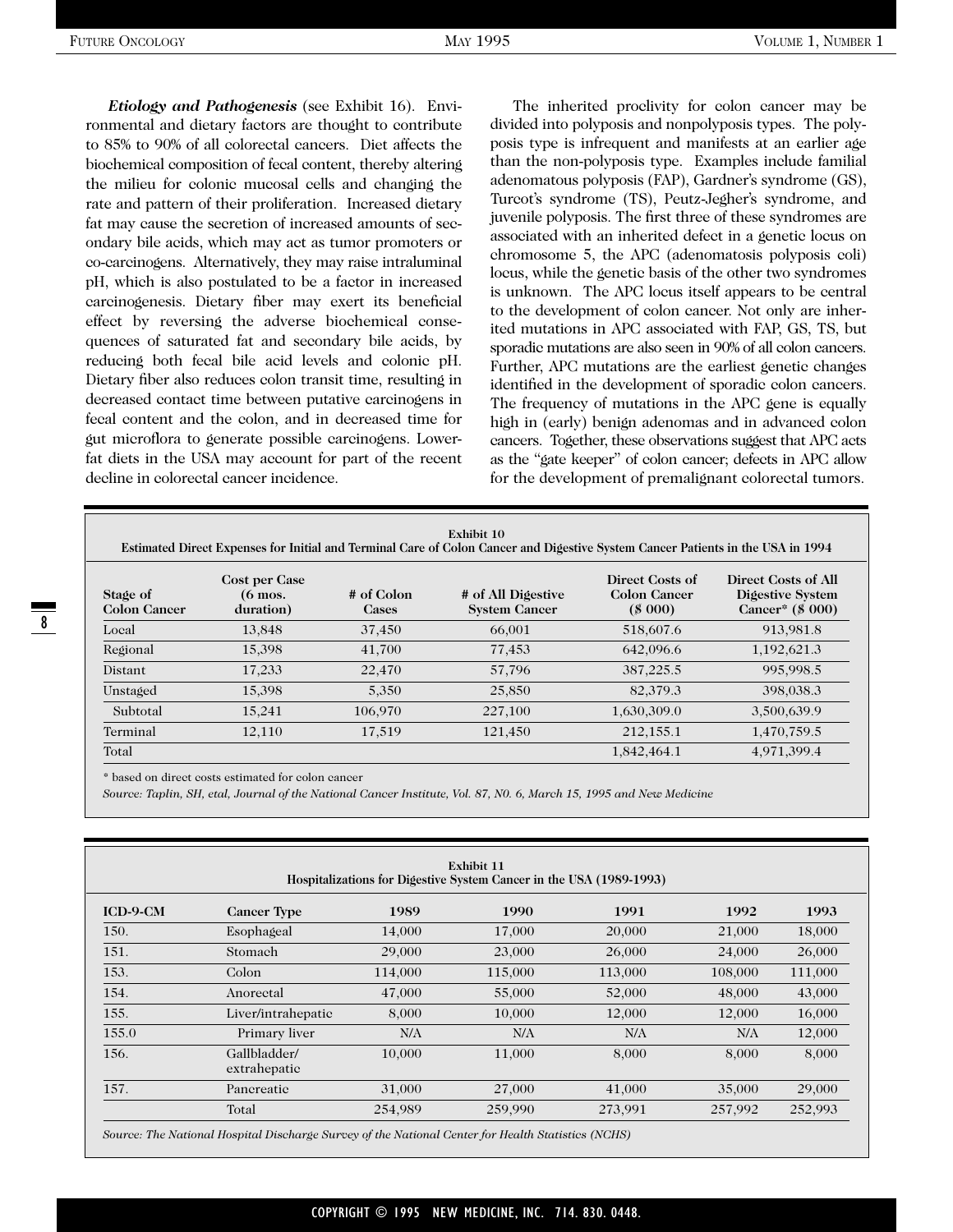Studies of familial cancer led to the identification of non-polyposis-type of hereditary colon cancer, now known as hereditary nonpolyposis colorectal cancer (HNPCC). HNPCC may account for as much as 6 to 15% of colorectal cancers (Lynch HT, et al, Gastroenterology, 1993, 104: 1535). HNPCC is divided into a site-specific type (Lynch syndrome I) and a cancer family syndrome type (Lynch syndrome II). Lynch syndrome I is characterized by autosomal dominant inheritance, early age of onset, predilection to the proximal colon, and multiple primary (metachronous and synchronous) colon tumors. Lynch syndrome II, in addition to all the characteristics of syndrome I, includes multiple primary adenocarcinomas in the stomach, colon, endometrium, ovary, and most strikingly (because its occurrence is otherwise rare), adenocarcinoma of the small bowel.

| Exhibit 12<br><b>Profile of Esophageal Cancer</b> |                                                                                                                |  |  |  |
|---------------------------------------------------|----------------------------------------------------------------------------------------------------------------|--|--|--|
| <b>Type and Site</b><br>Comments                  |                                                                                                                |  |  |  |
| Squamous cell                                     |                                                                                                                |  |  |  |
| Middle third of<br>the esophagus                  | 50% of cases                                                                                                   |  |  |  |
| Lower third of<br>the esophagus                   | 25% of cases                                                                                                   |  |  |  |
| Adenocarcinoma                                    | The majority of adenocarcinomas<br>are located in the distal esophagus<br>and may arise in Barrett's esophagus |  |  |  |
| Sex & Race                                        | <b>Incidence</b>                                                                                               |  |  |  |
| Males                                             | 6.4 per 100,000                                                                                                |  |  |  |
| Females                                           | 1.9 per $100,000$                                                                                              |  |  |  |
| Whites                                            | 4.8 per $100,000$                                                                                              |  |  |  |
| Males                                             | 5.4 per 100,000; 44% adenocarcinomas                                                                           |  |  |  |
| Females                                           | $1.7$ per $100,000$ ; $19%$ adenocarcinomas                                                                    |  |  |  |
| <b>Blacks</b>                                     | 10.8 per $100,000$                                                                                             |  |  |  |
| Males                                             | 18.4 per 100,000; <3% adenocarcinomas                                                                          |  |  |  |
| Females                                           | 4.9 per 100,000; 3% adenocarcinomas                                                                            |  |  |  |

A phenomenon that characterizes HNPCC tumors is microsatellite instability, associated with DNA replication error (RER). Recently, *in vitro* studies on colon cancer cell lines with and without RER have shown that the DNA mutation rate is at least 100-fold greater in RER than in non-RER cells (Parsons R, et al, Cell, 1993, 75:1227). The defect in RER cells is in the repair of DNA replicating errors (mismatch repair). It is noteworthy that homologs of the HNPCC-associated genes are involved in DNA mismatch in bacteria. Since defective mismatch repair was not observed in the lymphoblasts of individuals with a germline mutation in only one copy of MSH2, the observed mutator phenotype of HNPCC tumor cells results from a defect in mismatch repair brought about by homozygosity, but not heterozygosity, of mutations in these genes. In 1994, a second HNPCC gene, MLH1, was identified which normally encodes pro-

teins that correct mistakes in new DNA; a faulty version of this gene may account for 25% of HNPCC cases.

Recent evidence indicates that most if not all of adenocarcinomas begin as adenomatous polyps, and that the progression from adenomas to carcinoma occurs by the sequential accumulation of genetic changes (Fearon E, et al, Cell, 1990, 61: 759; Ende DA, et al, 37th Annual Clinical Conference and 26th Annual Special Pathology Program, 4-7 November 1993, Houston, TX). This model implies that alterations occur at several critical genetic loci and lead to the expression of the transformed state. These genetic loci encode for either tumor suppressor genes or proto-oncogenes. Tumor suppressor genes generally provide normal regulatory control of development and growth. Loss or mutation of such a gene, which usually must occur in both alleles (homozygous loss), leads to disregulated growth and cancer. This can occur in both sporadic and inherited forms of the same cancer. Proto-oncogenes, on the other hand, have a normal physiologic role in promoting cell growth. Unrestrained expression and eventual progression to cancer may occur if a proto-oncogene is altered either by environmental factors or by mutation.

Activation of one gene leading to increased proliferation (i.e., proto-oncogene activation) may be insufficient, by itself, to lead to cancer. Colon cancer often results from both oncogene activation and tumor suppressor gene loss or inactivation, acting in concert. For example, the proto-oncogene ras is frequently activated through point mutations in colon cancer, and inactivation of the tumor suppressor gene at the APC locus is observed in both familial and sporadic colon cancer, as discussed above. Similar allelic loss of the DCC (delected in colon cancer) locus on chromosome 18 and the p53 locus on chromosome 17 has been described in a spectrum of tumor states. [The product of the p53 gene appears both to prevent genetic instability in the cell and to cause apoptosis in response to DNA damage. It is likely that loss of one or both of these functions play a role in the development of colon cancer.] In addition, altered DNA methylation is seen in the earliest forms of colon cancer, although it is not clear if this is a cause, rather than a result, of cancerous transformation. Experiments in mice genetically predisposed to polyposis have shown that decreased DNA methylation is associated with a lower number of precancerous polyps (Laird PW, et al., Cell, 1995, 81:1).

Mutations in the DNA which occur during progression from normal tissue to colon cancer are postulated to occur through a series of steps. First, homozygous loss of the tumor suppressor genes on chromosome 5 (APC) leads to the development of polyps. This is followed by activation of the ras proto-oncogene, and subsequent homozygous loss of tumor suppressor genes on chromosomes 18 (DCC) and 17 (p53). Persons with familial HNPCC have defects in genes that repair DNA, as described above, and defective DNA repair may lead to an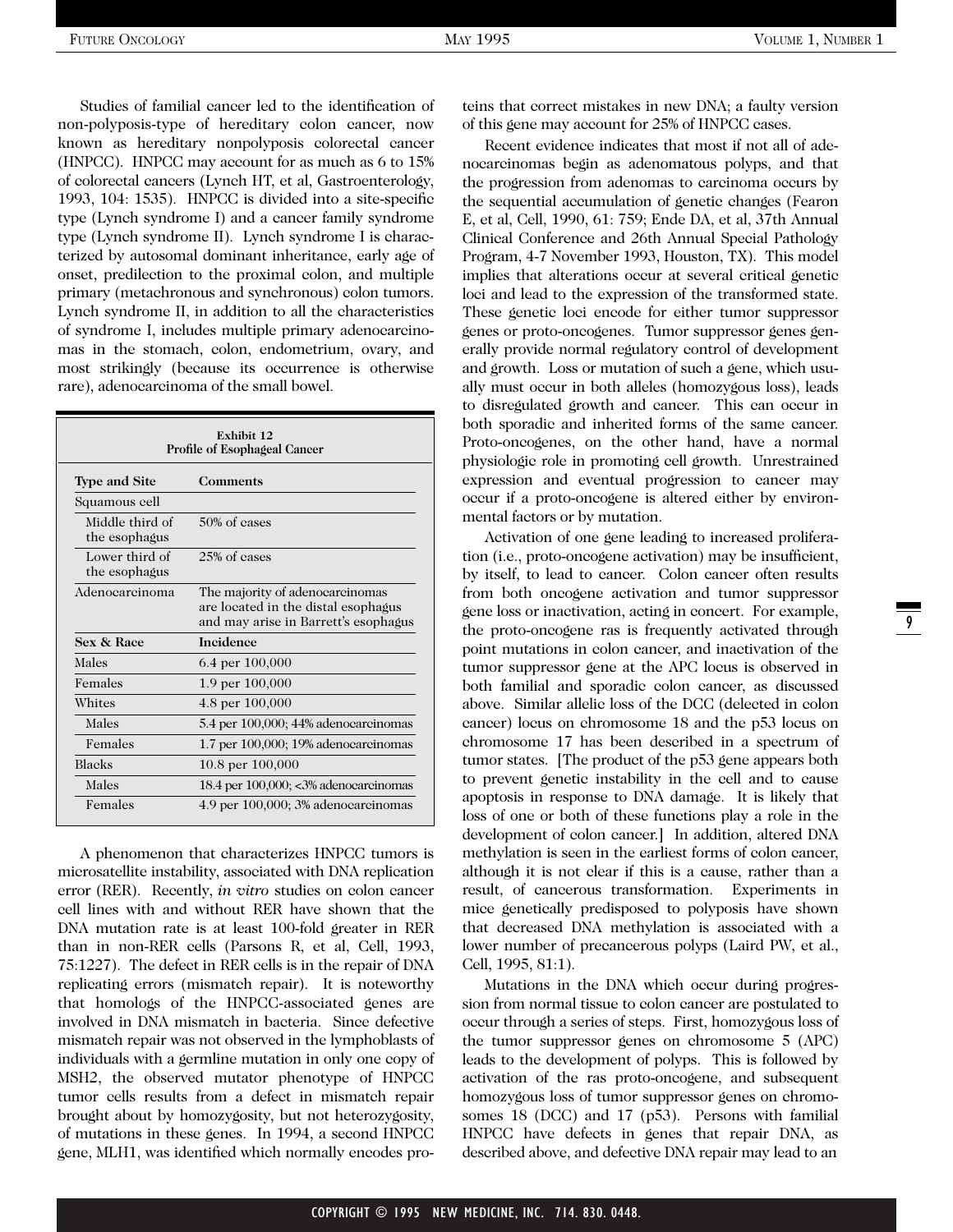increased mutation rate and to faster progression through the sequential steps of colon carcinogenesis. Approximately one American in 200 inherits faulty versions of either MSH2 or MLH1. These people face a 70 to 90% chance of developing colon cancer during their lifetime.

*Prevention.* Minimizing exposure to predisposing elements in the diet and environment is the first step in colorectal cancer prevention. Considerable evidence suggests a protective effect of dietary fiber on colon carcinogenesis, although further research is needed to understand this effect. Fiber is a term used to describe a complex mixture of substances with different chemical compositions, and there exists the possibility that dietary fiber - depending on the type of fiber - might actually promote colon tumor growth (Potter JD, et al, Journal of the National Cancer Institute, 1986, 76:557). Dietary fibers are polysaccharides that may be classified according to solubility (soluble vs. insoluble in the small intestine). Insoluble fiber passes through the digestive tract largely unmetabolized and is excreted in the feces. Because this type of fiber binds water, it enhances fecal

bulking, laxation, absorption of colonic fluid and electrolytes, and it reduces fecal transit time. Thus, insoluble fiber (e.g., wheat bran and cellulose) may be more effective than other fibers in protecting against chemically induced colon cancer. In contrast to insoluble-fiber, soluble-fiber polysaccharides tend to slow upper intestinal tract transit and do not increase stool mass. This alteration in transit time appears to enhance steroid excretion and interfere with lipid absorption, making them effective for lowering serum cholesterol in some cases. Soluble fiber is also 50% to 80% fermented in the colon, producing short-chain fatty acids (SCFAs). These acids, in turn, lower intestinal pH and increase intestinal cell proliferation. Foods rich primarily in soluble-fiber polysaccharides (pectin and gum) have been reported to increase the concentration of bile acids in feces. These conditions are believed to favor carcinogenesis.

#### **Cancer of the Small Intestine**

Although the small intestine accounts for almost 90% of the mucosal surface of the digestive system, fewer intestinal neoplasms develop there. The reasons for this

| <b>Exhibit 13</b><br><b>Profile of Stomach Cancer</b> |                                                                                                                                                                                                                                                                                                                                                             |  |  |
|-------------------------------------------------------|-------------------------------------------------------------------------------------------------------------------------------------------------------------------------------------------------------------------------------------------------------------------------------------------------------------------------------------------------------------|--|--|
| <b>Types</b>                                          | Description                                                                                                                                                                                                                                                                                                                                                 |  |  |
| Intestinal type                                       | Associated with chronic atrophic gastritis and intestinal metaplasia of the gastric mucosa;<br>incidence is declining among whites in the USA and in Canada, Australia, and New Zealand                                                                                                                                                                     |  |  |
| Diffuse type                                          | Often associated with cells of signet ring morphology; incidence increasing in both low and<br>high risk regions                                                                                                                                                                                                                                            |  |  |
| Etiology                                              |                                                                                                                                                                                                                                                                                                                                                             |  |  |
| Intestinal                                            | Diet and environment are important factors; postulated to be the end result of a complex<br>multiple-hit process proceeding from gastritis to atrophy to dysplasia                                                                                                                                                                                          |  |  |
| Initial stages of gastritis<br>and atrophy            | Linked to excessive salt intake, use of cured and smoked foods and infection with H. pylori                                                                                                                                                                                                                                                                 |  |  |
| Intermediate stages                                   | Ingestion of ascorbic acid and nitrite, determinants of intragastric nitrosation (nitrosating<br>agents are candidate carcinogens; may originate in the gastric cavity or in the inflammatory<br>infiltrate)                                                                                                                                                |  |  |
| Final stages                                          | Linked with $\beta$ -carotene and with excessive salt intake from food                                                                                                                                                                                                                                                                                      |  |  |
| Diffuse                                               | Diet has little, if any, influence on incidence                                                                                                                                                                                                                                                                                                             |  |  |
| Tobacco and alcohol                                   | Consumption of alcoholic beverages and tobacco are high risk factors, especially in older<br>persons; smokers experience a 40% higher risk compared to nonsmokers                                                                                                                                                                                           |  |  |
| Occupational exposure                                 | Increased risk with exposure to high doses of ionizing radiation and occupational hazards<br>(probably account for a small percentage of cases)                                                                                                                                                                                                             |  |  |
| Genetic factors                                       | In young patients, 94% of the cases are of the diffuse type and, in 13%, there is evidence of<br>genetic predisposition; also a strong association with blood group A (Mecklin JP, Scandinavian<br>Journal of Gastroenterology, 1988, 23:307); however, the inter-relationship between genetic<br>factors, immune pathology and cancer is poorly understood |  |  |
| <b>Site</b>                                           | Incidence                                                                                                                                                                                                                                                                                                                                                   |  |  |
| Entire organ<br>(diffuse involvement)                 | 10%-20%                                                                                                                                                                                                                                                                                                                                                     |  |  |
| Lower                                                 | 30%-65%                                                                                                                                                                                                                                                                                                                                                     |  |  |
| Middle (half body and<br>half fundus)                 | 39%                                                                                                                                                                                                                                                                                                                                                         |  |  |
| Upper                                                 | 16%; cardia cancers accounted for about 50% of all stomach cancers with specified subsites                                                                                                                                                                                                                                                                  |  |  |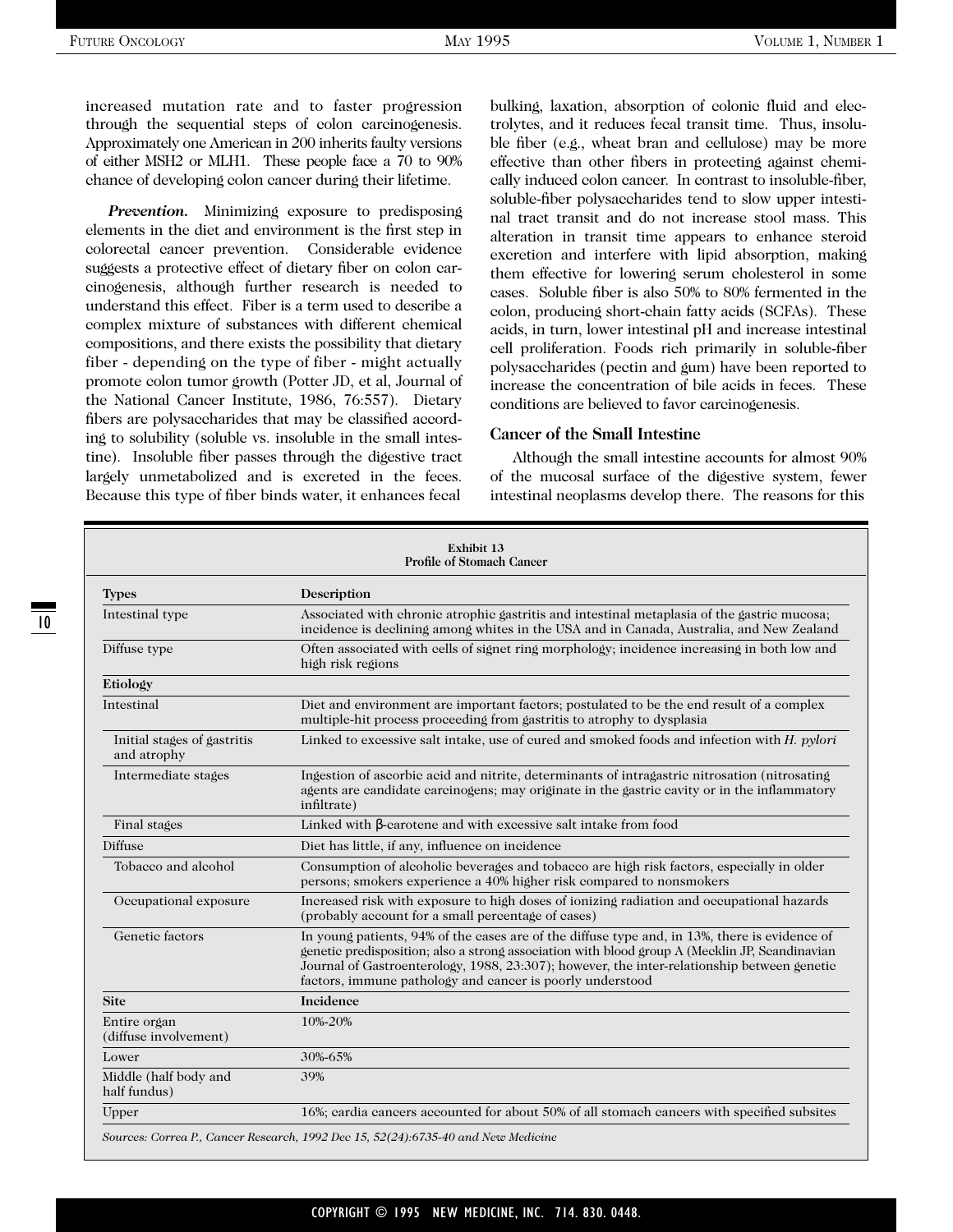| Exhibit 14<br><b>Profile of Liver Cancer</b>  |                                                                                                                                                                                                                                                                                  |  |  |
|-----------------------------------------------|----------------------------------------------------------------------------------------------------------------------------------------------------------------------------------------------------------------------------------------------------------------------------------|--|--|
| Etiology                                      | <b>Comments</b>                                                                                                                                                                                                                                                                  |  |  |
| Hepatitis B (HBV) and<br>$C$ (HCV) virus      | HBV infection is the etiologic agent for 75%-90% of HCC on a worldwide basis; HCV also<br>contributes to the incidence of HCC but its impact remains unclear                                                                                                                     |  |  |
| Cirrhosis                                     | An estimated 60-90% of HCC occurs in cirrhotic livers                                                                                                                                                                                                                            |  |  |
| Low-incidence areas                           | HCC also occurs as an end result of chronic alcoholic micronodular cirrhosis; in the USA,<br>alcoholic cirrhosis is the major risk factor for HCC                                                                                                                                |  |  |
| High-incidence areas                          | The majority of HCC cases are related to HBV; macronodular cirrhosis is often discovered<br>during HCC diagnosis but is not alcohol related                                                                                                                                      |  |  |
| Aflatoxin B1                                  | Epidemiologic evidence supports aflatoxin B1, a naturally occurring toxin and potent<br>carcinogen, as a cofactor in causation of HCC                                                                                                                                            |  |  |
| Thorotrast (colloidal 232<br>thorium dioxide) | An x-ray radiopaque contrast medium used for cerebral angiography and liver-spleen scans<br>in Japan and Europe from 1930 to 1955; latency period from exposure to tumor development<br>is 20-25 years; those exposed are 47 times more likely to develop liver cancer           |  |  |
| Polyvinyl chloride (PVC)                      | A carcinogen used in industry; induces angiosarcoma of the liver                                                                                                                                                                                                                 |  |  |
| Drugs                                         |                                                                                                                                                                                                                                                                                  |  |  |
| Contraceptives                                | Oral contraceptive (OC) use is associated with benign hepatic adenomas; the association<br>between OC and HCC is less clear; OC use of more than five years may pose a higher risk,<br>as may use of OCs containing mestranol (replaced by other types of OCs in the late 1970s) |  |  |
| Anabolic steroids                             | Anabolic steroids, principally oxymetholone, are associated with HCC as well as peliosis<br>hepatitis and cholangiocarcinoma; tumors develop after prolonged use and often are not<br>very aggressive                                                                            |  |  |
| Excess iron stores (siderosis)                | Siderosis may predispose to the development of HCC, particularly in persons infected with<br>HBV (London WT, et al, 1990 International Symposium on Viral Hepatitis and Liver Diseases,<br>220:629                                                                               |  |  |

may include rapid transit of content through the small bowel, local protective mechanisms, or the relative lack of carcinogens in contact with mucosal surfaces. Hallmarks of cancer of the small intestine are summarized in Exhibit 17.

*Epidemiology.* Fewer than 5% of all digestive system tumors and only 1% of all malignancies arise in the small intestine; in 1994, it is estimated that 3,600 new cancers of the small intestine were diagnosed in the USA. Benign tumors of the small intestine include leiomyoma, adenoma, and lipoma, with rare tumors including fibromas, fibromyxomas, neurofibromas, ganglioneuromas, hemangiomas, and lymphangiomas. Malignant tumors include adenocarcinomas, carcinoids, lymphomas, sarcomas and their subtypes, and other rare tumor types such as Kaposi's sarcoma, seen primarily in patients with endstage HIV infection. Adenocarcinomas are primarily found in the proximal small intestine. Some have postulated that the richness of IgA secreting cells in the ileum that neutralize luminal carcinogens, account for its relative sparing from adenocarcinoma. Others have noted that the abundance of the enzyme benzopyrene hydroxylase may play a protective role by detoxifying potential carcinogens, or perhaps the alkaline content of the small intestine and the rapid turnover time of its mucosal cells may help prevent carcinogenesis.

*Etiology and Pathogenesis.* The etiology of adenocarcinoma of the small intestine is uncertain, although it has been associated with nontropical (celiac) sprue and

Crohn's disease; unlike colon cancer, there exists less evidence to indict Crohn's disease as a cause of adenocarcinoma of the small intestine. Celiac sprue predisposes to intestinal lymphoma and has also been associated with adenocarcinoma. Gluten-mediated jejunoileitis is also an independent risk factor for the development of adenocarcinoma and lymphoma of the small intestine.

Adenocarcinoma can spread via lymphatics, blood circulation (to liver, lungs, and bone most commonly) or by direct extension through the serosal surfaces and into the peritoneal cavity. Because of their insidious nature, adenocarcinomas are diagnosed in late stages when either lymph node involvement or distant metastases are present. In one series, up to 70% of cases had spread beyond local sites (Brophy C and Cahow CE, American Surgeon, 1989, 55:408). One other series noted 67% node involvement and 22% distant metastases (Ouriel K and Adams JT, American Journal of Surgery, 1984, 147:66). Sarcomas, on the other hand, tend to spread primarily by local extension growing into the mesentery or surrounding serosal surfaces. Vascular metastases are common but lymphatic spread is unusual. Histologic types include leiomyosarcoma, which is by far the most common sarcoma of the small intestine; angiosarcoma, a rapidly growing tumor with a poor prognosis; fibrosarcoma and liposarcoma, both of which carry an intermediate prognosis; and sarcomas of the neural tissue, which are rare except in patients with neurofibromatosis (von Recklinghausen's disease).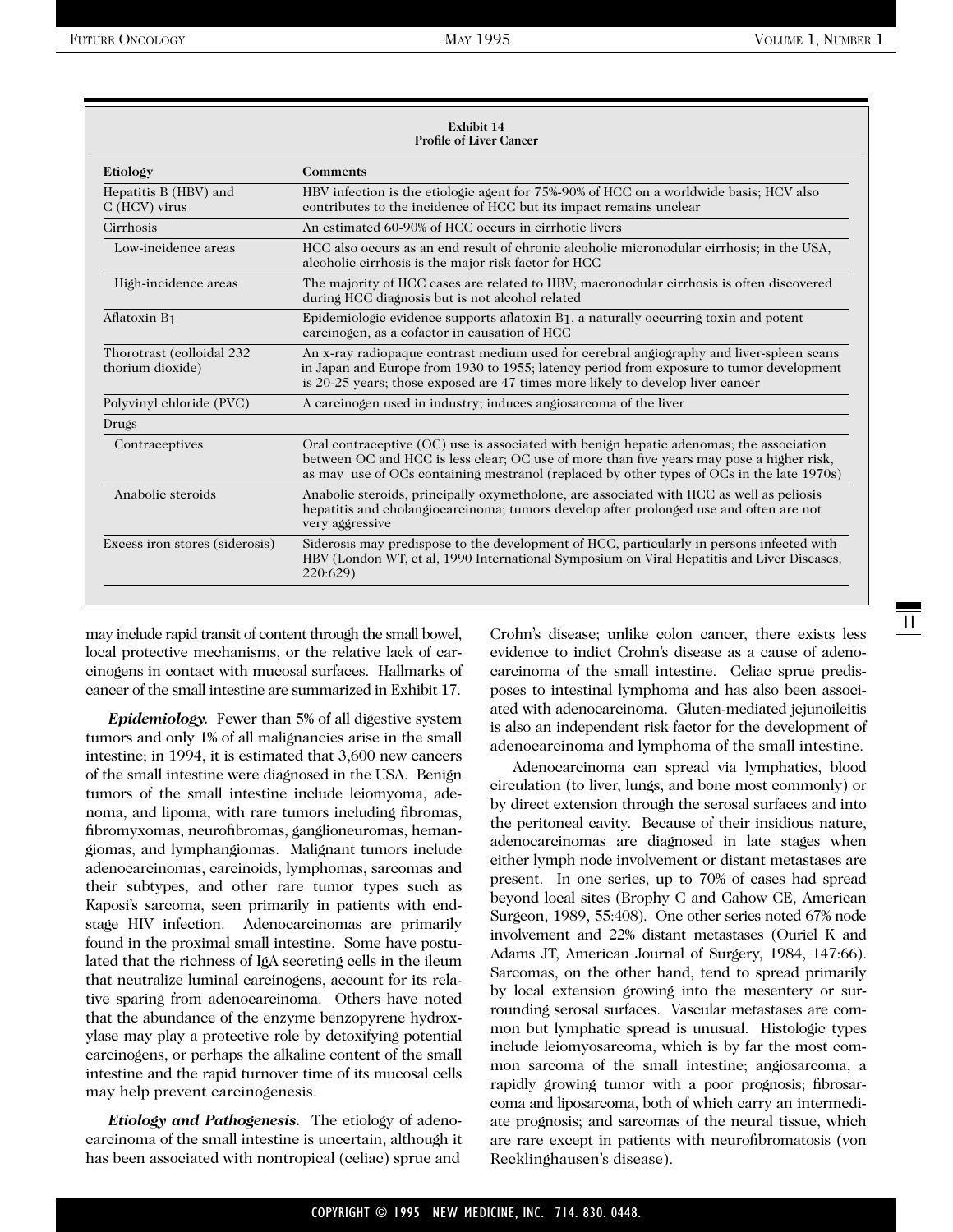| Parameter                                                                                                                             | Incidence                                                                                                                                                                                                             |
|---------------------------------------------------------------------------------------------------------------------------------------|-----------------------------------------------------------------------------------------------------------------------------------------------------------------------------------------------------------------------|
| <b>Staging By Type</b><br>(primary neoplasms)                                                                                         | 50% metastatic                                                                                                                                                                                                        |
| Ductal adenocarcinoma                                                                                                                 | 90%                                                                                                                                                                                                                   |
| Carcinomas of the exocrine<br>or endocrine parenchyma                                                                                 | 10%                                                                                                                                                                                                                   |
| Epidemiology                                                                                                                          |                                                                                                                                                                                                                       |
| Race                                                                                                                                  | Incidence in blacks<br>was 56% higher than in<br>whites (13.8 versus<br>8.8 per 100,000) in<br>the 1986-90 period                                                                                                     |
| Gender                                                                                                                                | Mortality is higher in<br>men (male: female ratio<br>1.4:1.0 in the 1986-90<br>period)                                                                                                                                |
| Age                                                                                                                                   | Median age at diagnosis<br>is 71 years                                                                                                                                                                                |
| Etiology                                                                                                                              | Comments                                                                                                                                                                                                              |
| Tobacco                                                                                                                               | Relative risk for<br>smokers (more than a<br>pack a day) four times<br>that of nonsmokers;<br>may account for 27%<br>of pancreatic cancers<br>in the USA                                                              |
| Alcohol                                                                                                                               | No correlation                                                                                                                                                                                                        |
| Coffee                                                                                                                                | Correlation weak                                                                                                                                                                                                      |
| Nitrosamines nitrosoureas<br>and other industrial<br>contaminants (benzidine,<br>betanapthylamine<br>derivatives, and metal<br>dusts) | Although causal in<br>animals, relationship<br>has been difficult to<br>establish in humans;<br>increased proportion<br>of deaths due to<br>pancreatic cancer<br>among members of<br>the American Chemical<br>Society |
| Diet                                                                                                                                  |                                                                                                                                                                                                                       |
| Consumption of fresh<br>fruits and vegetables                                                                                         | Associated with<br>decreased risk in a<br>number of studies<br>(Warshaw, AL and<br>Castillo, CF, NEJM<br>1992; 326:455-465                                                                                            |
| Fat and carbohydrate<br>consumption                                                                                                   | May increase the risk<br>of developing pancreatic<br>cancer                                                                                                                                                           |
| Medical conditions                                                                                                                    | Diabetes, pancreatitis,<br>and gallbladder disease<br>have been linked to<br>pancreatic cancer,<br>although associations<br>not consistent in all<br>studies                                                          |

#### **Anal Cancer**

Cancer arising in the anal canal formerly was treated with colostomy and loss of the anal sphincter, and had an uncertain prognosis. The advent of successful multimodality therapy has allowed sphincter preservation, even for large primary tumors.

*Epidemiology.* Cancer in the anal region is rare, with only 1-2% of large bowel tumors arising in this area. Most commonly seen in middle age (50-60 years), historically, it has been more common in females than in males (M:F ratio about 2:1). However, during the last decade, there has been an increase in incidence in men under 45 years in the USA, reversing the gender ratio in this younger group.

*Etiology and Pathogenesis.* Cancers in the anal region may arise either in the anal margin (perianal cancer) or in the anal canal. Tumors involving the dentate line are considered anal canal tumors. Approximately 1- 1.5 cm superior to the dentate line lies the anorectal ring; tumors above this level are considered rectal tumors. Between the dentate line and the anal verge tumors have been considered either canal or margin tumors depending on institutional preference. In the majority of patients with carcinoma of the anus no etiologic factor has been identified, although a history of anal-receptive intercourse in men (but not in women) appears to be strongly associated with anal cancer (relative risk 33.1 compared with controls). This association as well as the increased incidence in young men argue that anal sexual activity is a risk factor for anal cancer.

One recently identified potential causative agent is the human papilloma virus (HPV). There is a relationship between HPV and the development of genital warts (condylomata acuminata), which can evolve into anal cancer within 5-40 years. Specifically, DNA from HPV type 16 has been found most frequently in studies of anal squamous cell carcinoma. Immunosuppression may also contribute to both HPV infection, and anal intraepithelial neoplasia, a premalignant condition. A dramatic 100 fold increase in anogenital tumors has been observed in kidney transplant patients (who also have a high incidence of condylomata and herpes genitalis) compared with the non-transplanted population. Other weaker associations include herpes simplex virus type 2 and chlamydia trachomatis in women, and gonorrhea in men. Anal canal carcinomas have also been associated with prior irradiation and many benign conditions such as fistulae, fissures, abscesses, hemorrhoids, and lymphogranuloma venereum, but rigorous studies of relative risk have not been reported. Smoking has also been pinpointed as a major risk factor, with a relative risk of 7.7 in women and 9.4 in men. HIV as a causative agent has been suggested in homosexual men, but large studies of HIV-associated tumors suggest that anal tumors are extremely rare.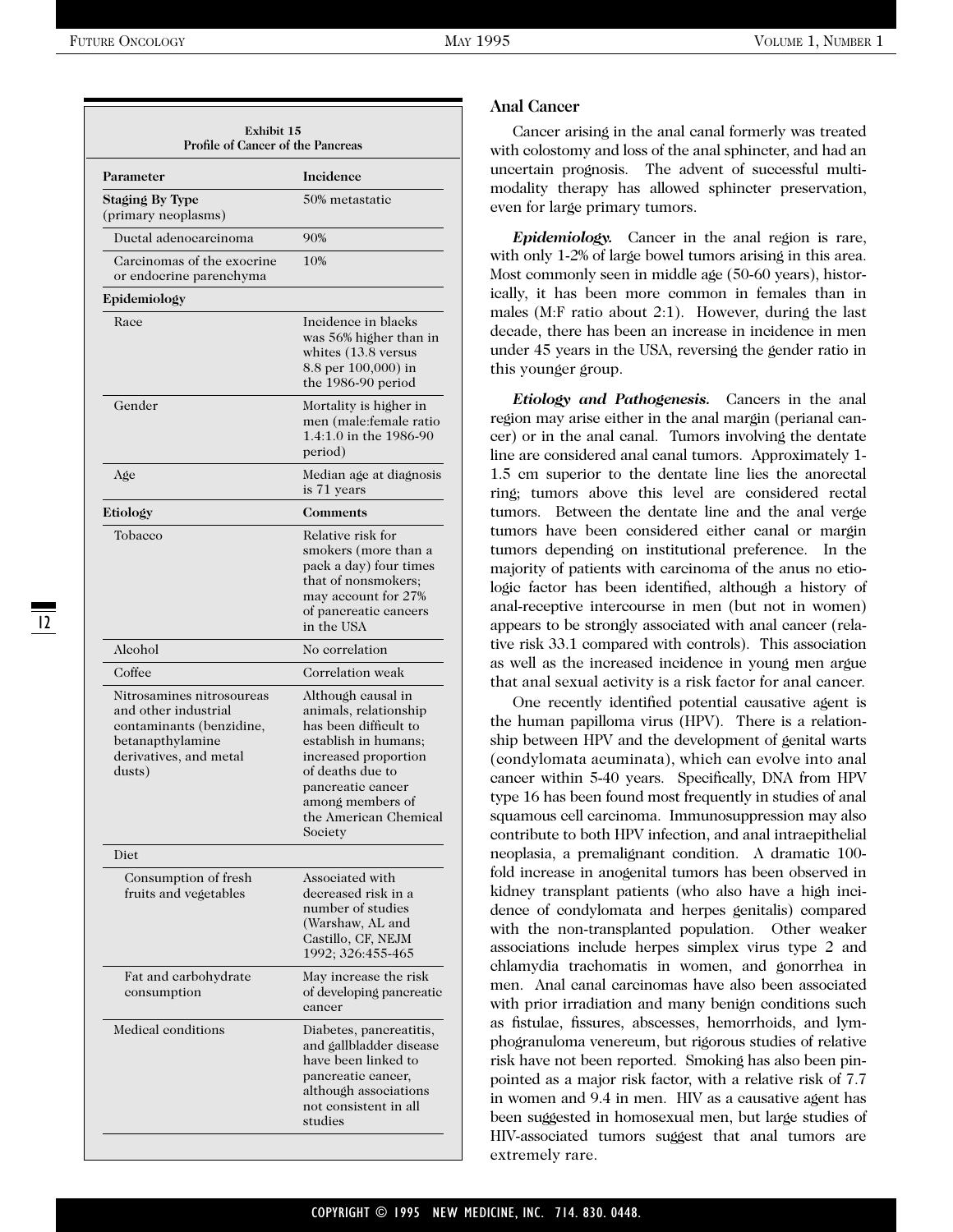Histologically, there are many rare malignant cell types that occur in the anal canal, but the majority, approximately two-thirds, are variants of squamous cell carcinoma. Anal canal tumors spread locally in the submucosa. They may also extend deeply into the sphincter muscles, and spread beyond into adjacent organs such as the vagina, urethra, or bladder. The perianal and pelvic areas are rich in lymphatic channels, and regional lymph node metastases may occur even with small primary tumors. Overall, mesenteric nodes are involved in onethird to one-half of patients with anal canal cancers; and pelvic and inguinal node metastases each occur in onethird. Hematogenous spread is uncommon, but when it does occur, is equally likely to metastasize to liver and lung.

*Next issue: Diagnostic and therapeutic modalities for each major digestive system cancer, approved chemotherapeutics in combination, new drugs in development for digestive system cancers (including a comprehensive database of agents in development and profiles of leading commercial developers), adjunct therapies, novel delivery systems, and much more.*

#### MEETING COVERAGE

# **5TH INTERNATIONAL CONGRESS ON ANTI-CANCER CHEMOTHERAPY (ICACC)**

**PARIS, FRANCE, JANUARY 31 TO FEBRUARY 3, 1995**

- To date, chemotherapy for the treatment of gastrointestinal (GI) cancers has not been very effective. Only a few drugs, such as 5-fluorouracil (5-FU) for all GI cancers and cisplatin, anthracyclines, and methotrexate (MTX) for gastric cancer, have demonstrated a limited efficacy. There is a clear need, therefore, for effective new drugs in the management of GI cancers.
- Platinum-based chemotherapeutics are being used increasingly in combination therapy for a variety of solid tumors. Newer platinum complexes in clinical trials and preclinical development promise to overcome some of the problems of older drugs, such as toxic side effects, need for parenteral delivery and development of tumor drug resistance [based on a presentation by K. R. Harrap, CRC Centre for Cancer Therapeutics at the Institute of Cancer Research (Sutton, Surrey, UK)].

#### **NEW CHEMOTHERAPEUTIC APPROACHES IN THE TREATMENT OF GASTROINTESTINAL CANCER**

#### **Esophageal Cancer**

Traditional unimodality therapy cures very few patients with advanced disease. A number of multimodality trials have now been completed in esophageal cancer in an effort to improve upon single modality results. These include chemotherapy followed by surgery and, more recently, the preoperative use of concurrent chemotherapy and radiation therapy.

Use of 5-FU and cisplatin followed by surgery in patients with locally advanced esophageal squamous cell cancer (LAESCC) results in five-year survival rates comparable to those generally obtainable in early stage disease. Over a five year period, 154 patients with LAESCC (mediastinal spread—58%, tracheo-bronchial tree involvement—56%, laryngeal nerve palsy—15%) were treated with cisplatin (Platinol, Bristol-Myers Squibb) 100 mg/m2 on day 1 and 5-FU (Fluorouracil, Roche) 1 gm/m2 as a 24 hour infusion on days 1-5, every 22 days. In 144 patients, there were 10 (6.9%) complete responses (CRs), 46 (31.9%) partial responses (PRs) and 27 minor responses (18.7%). Overall, 38.8% of patients with LAESCC treated with combination chemotherapy had a significant clinical response. After chemotherapy, 78 individuals with resectable disease underwent surgery (50 radical and 28 palliative procedures). Postsurgery mortality was 10.3%. Patients who underwent surgery had a five-year survival rate of 32.9% versus 5.02% in those with unresected disease. The 5-year survival rate was 40.6% in radically resected individuals and 19.2% in those whose surgery was palliative (Chiarion-Sileni V, etal, Abstracts of the 5th ICACC, Pg. 128:O 397).

Concomitant chemo-radiotherapy followed by surgery led to a 3-year survival of 48%, suggesting that this aggressive approach may be effective in young patients with a good performance status who are responders to chemo-radiotherapy. A total of 119 patients with locally advanced esophageal carcinomas were treated with a combination of 5-FU and cisplatin and radiotherapy. After evaluation, patients underwent surgery or received a last cycle of chemo-radiotherapy. Total radiation dose was 60 to 65 Gy. Clinically, dysphagia was improved in 66% of patients, weight gain was evident in 45%, and there was an objective response rate of 79%. Thirty eight individuals (37%) went on to surgery. Complete histologic remissions were seen in nine persons (24%) and eight patients died (21%) post-operatively. Median survival for the non-surgical group was 12 months compared to 32 months for the surgical group. At three years, survival for the non-surgical and surgical groups were 19% and 48%, respectively (Hannequin C, etal, Abstracts of the 5th ICACC, Pg. 123:O 334).

#### **Stomach Cancer**

In a recent study carried out under the auspices of the European Organization for Research and Treatment of Cancer (EORTC), docetaxel (Taxotere, Rhône-Poulenc Rorer) appeared promising as palliative therapy in patients with advanced gastric cancer. Final results are available in 42 patients, 37 of them being eligible and 33 evaluable for efficacy. Docetaxel was given intravenously over one hour at a dose of 100 mg/m2, once

 $\overline{13}$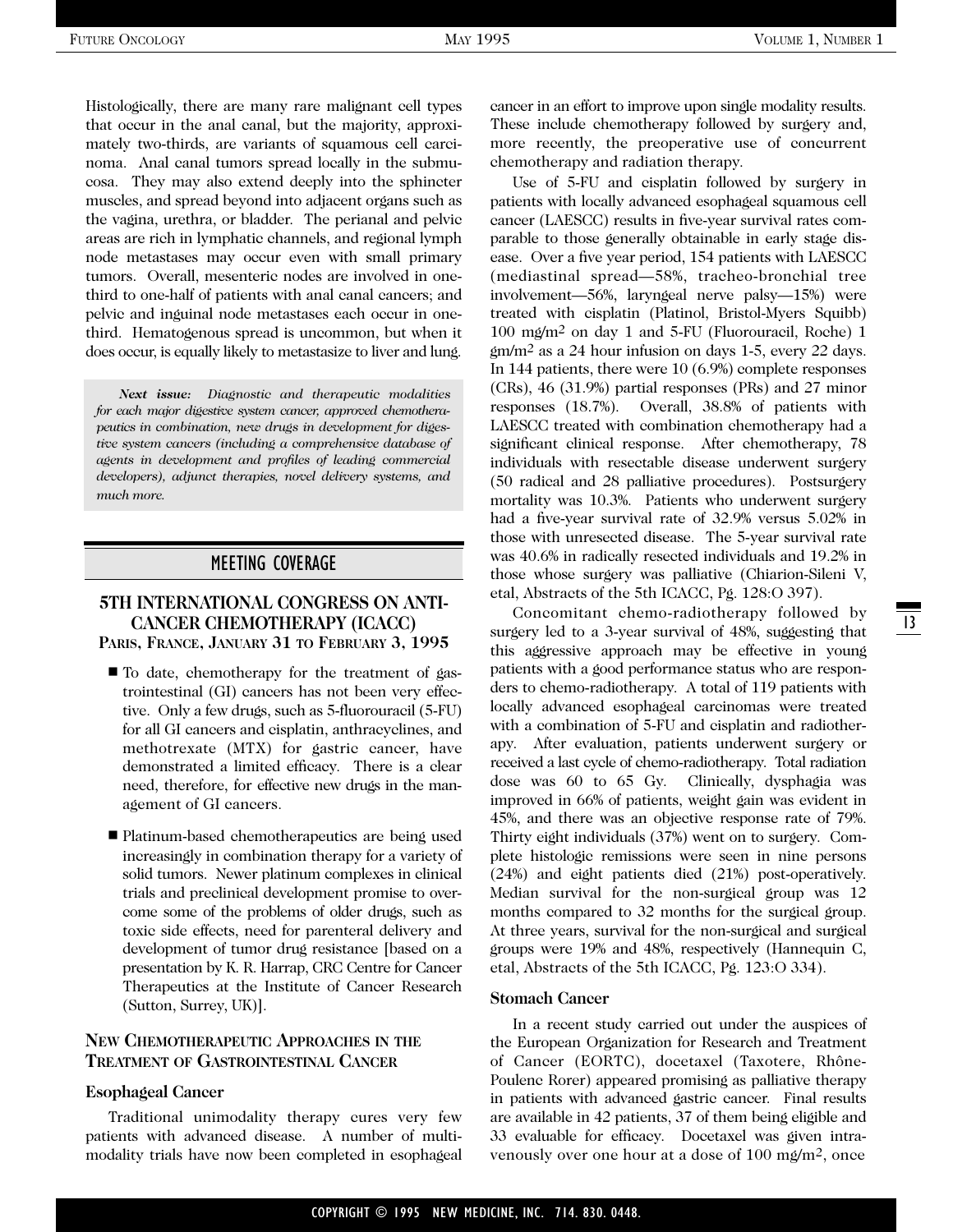| Exhibit 16<br><b>Profile of Colorectal Cancer</b>                                  |                                                                                                                                                                                                                                                                                                                                                                                                                   |  |  |
|------------------------------------------------------------------------------------|-------------------------------------------------------------------------------------------------------------------------------------------------------------------------------------------------------------------------------------------------------------------------------------------------------------------------------------------------------------------------------------------------------------------|--|--|
| <b>Characteristics</b>                                                             | <b>Comments</b>                                                                                                                                                                                                                                                                                                                                                                                                   |  |  |
| Age                                                                                | Patients 65 years or older account for 35% of cases; (percentage of patients ≥85 years old<br>treated surgically for colorectal cancer rose from 57% to 80% from 1973 to 1990)                                                                                                                                                                                                                                    |  |  |
| <b>Type</b>                                                                        |                                                                                                                                                                                                                                                                                                                                                                                                                   |  |  |
| Adenocarcinomas                                                                    | The majority of cancers in the large bowel are adenocarcinomas; two-thirds are located in<br>the rectum, rectosigmoid or sigmoid colon, with the remainder are distributed throughout<br>the colon                                                                                                                                                                                                                |  |  |
| Origin                                                                             |                                                                                                                                                                                                                                                                                                                                                                                                                   |  |  |
| Hereditary nonpolyposis<br>colorectal cancer (HNPCC).                              | $6\% - 15\%$ of cases                                                                                                                                                                                                                                                                                                                                                                                             |  |  |
| Familial adenomatous polyposis                                                     | >5% of cases; APC locus can be tested for mutations allowing confident prediction of<br>disease inheritance                                                                                                                                                                                                                                                                                                       |  |  |
| Etiology/Prevention                                                                |                                                                                                                                                                                                                                                                                                                                                                                                                   |  |  |
| Diet                                                                               | Dietary saturated fat and total caloric intake, as well as mutagenic byproducts of high<br>temperature cooking, may increase risk (polyunsaturated omega-3 fish oils seem to have a<br>protective effect); natural dietary fiber from fruits and vegetables may be protective                                                                                                                                     |  |  |
| Physical activity                                                                  | May be beneficial                                                                                                                                                                                                                                                                                                                                                                                                 |  |  |
| Dietary calcium intake                                                             | May be protective, at least partly because of fecal bile or free fatty acid metabolism; a<br>mechanism independent of fat involving vitamin D metabolism may also occur                                                                                                                                                                                                                                           |  |  |
| Aspirin                                                                            | May have antineoplastic effect in the large bowel (Greenberg ER, et al, J NCI, 1993, 85:912;<br>Paganini-Hill A, Semin Surg Oncol, 1994, 10:158); regular use of aspirin reduced the risk of<br>colorectal cancer by 40%-50% (Rosenberg L, et al, J NCI, 1991, 83:355; Kune GA, et al, Can<br>Res, 1988, 48:4399) and reduced the risk of dying from colon cancer by 40% (Thun M, et<br>al, NEJM, 1991, 325:1593) |  |  |
| Antioxidants                                                                       | Possible agents for chemoprevention; prevent carcinogen-induced oxidative damage to<br>DNA; vitamins C and E were shown to inhibit nitrosamine formation, reduce fecapentaene<br>production and have a beneficial effect in experimental colon cancer studies; prospective<br>controlled clinical trials have not shown a benefit                                                                                 |  |  |
| Nonsteroidal anti-inflammatory<br>drugs (NSAIDs) such as<br>piroxicam and sulindae | Inhibit experimental colon tumors; may be related to reduction in endogenous prostaglandin<br>generation (Reddy BS, et al, Cancer Research, 1990, 50:2562)                                                                                                                                                                                                                                                        |  |  |
| Medical conditions                                                                 | Ulcerative colitis has been implicated as a predisposing condition for colon cancer, a smaller<br>risk also seen in Crohn's disease; duration of disease (early age of onset) and stricture<br>formation are associated with higher incidence of dysplastic and malignant change                                                                                                                                  |  |  |

every three weeks without premedication. In 18 patients (49%), the primary tumor had not been removed surgically, while in 51% the median interval between surgery and docetaxel chemotherapy was eight months. Liver metastases were present in 12 persons, and 16 patients had metastatic sites in retroperitoneal lymph nodes. Eight of the 33 evaluable patients (24%) experienced a partial remission, with a median duration of 7.5 months; disease stabilized in another 11 individuals for a median of four months and progressed in the remaining patients. Responses occurred more frequently in patients who had undergone resection of the primary tumor (seven of 19 or 37%), than in those who did not (one of 18 or 5%). (Rougier P, Docetaxel: An Advance in Cancer Management, Satellite Symposium at 5th ICACC, Pg. 12-13).

Combination chemotherapy with hydroxyurea (Hydrea, Bristol-Myers Squibb), leucovorin (Immunex, Burroughs Wellcome, Chiron), 5-FU, and cisplatin (HLFP regimen) is effective in advanced gastric cancer, with a low degree of toxicity. A total of 51 patients with metastatic or non resectable locally advanced gastric cancer with no previous chemotherapy were treated by HLFP and 5HT<sub>3</sub> antagonist-based antiemetic therapy. Treatment was repeated every 28 days. Eleven of the patients were not evaluable for response (1 too early, 10 nonmeasurable peritoneal carcinomatosis or local disease) but were followed in the study for survival analysis. In the 40 evaluable persons, there were five CRs (12.5%) and 23 PRs (57.5%), for an objective response rate of 70%. More than half of these individuals gained weight and in 77.7% symptoms disappeared rapidly. Median progression-free survival and overall survival in the 51 patients were 9 and 12 months, respectively (Louvet C, etal, Abstracts of the 5th ICACC, Pg. 114:O 271).

#### **Pancreatic Cancer**

Regional treatment using alternating modalities of total abdominal perfusion (TAP) and selective celiac artery infusion (CAI) with a combination of 5-FU, cisplatin, and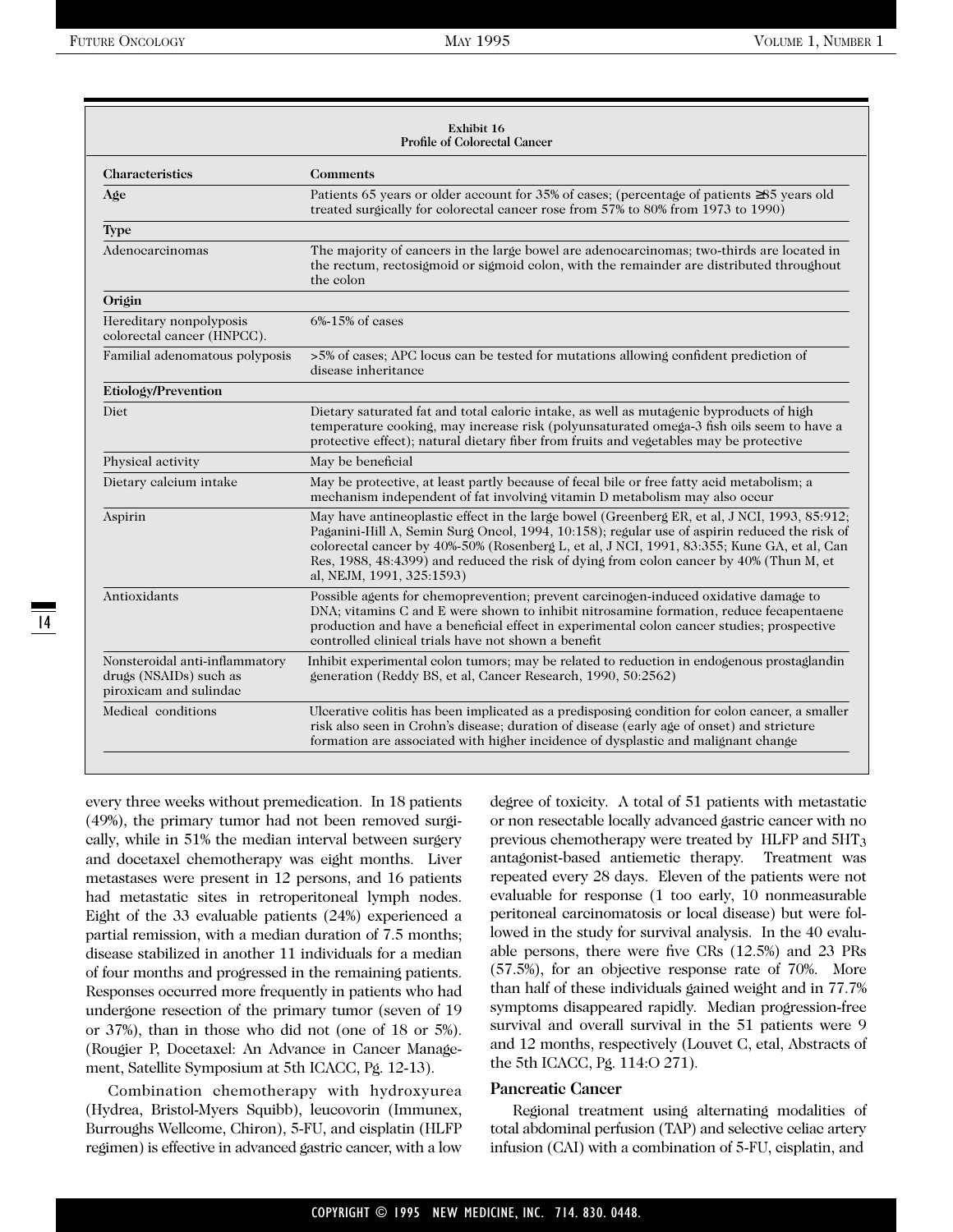mitomycin C (Mutamycin, Bristol-Myers Squibb) appears to be of value in the treatment of locally advanced pancreatic cancer. Over a two-year period, 37 patients with locally advanced pancreatic cancer (11 females, 26 males) were treated according to a protocol using a combination of 5-FU, cisplatin and mitomycin C administered via selective CAI alternating with TAP. Ten of these patients had evidence of extrapancreatic spread prior to therapy. The complication rate was 18.5% (12.5% minor, 6% major), including two treatment-related deaths. Analysis of survival data showed two distinct groups; long-term survivors (more than 12 months) and shortterm survivors (mean 6.6 months). There were 13 longterm survivors with a mean survival of 19.3 months. Five out of 32 patients, followed up to 30 months, are alive. Local disease (no evidence of distal spread) and multiple treatments correlated with longer survival. Response to treatment varied between the two survival groups. In the long-term survivors, 15.4% experienced PR, 61% stable disease and 23% disease progression. In the short-term survivors, 42% had stable disease and the rest experienced disease progression (Klein ES, etal, Abstracts of the 5th ICACC, Pg. 120:O 304).

Results from a single-center study suggest that docetaxel is a promising drug for the treatment of pancreatic cancer in local, regional and metastatic disease. Overall, 43 patients with pancreatic cancer were enrolled into the study to receive docetaxel 100 mg/m<sup>2</sup> as a one-hour infusion once every three weeks, without premedication. Forty-two persons were eligible for the study (one with non-measurable disease), and 39 individuals were evaluable for efficacy. Six of the 27 evaluable patients with metastatic disease (22%) experienced a PR for seven months and disease stabilized in another eight patients. Median survival in this group was 212 days. In the 12 evaluable patients with local regional disease, three experienced a PR (25%), disease stabilized in three and progressed in six. The overall response rate was 23%, with a median duration of 11 months and an overall median survival of 442 days (Rougier P, Docetaxel: An Advance in Cancer Management, Satellite Symposium at 5th ICACC, Pg. 12-13).

Combined radiotherapy and chemotherapy offers effective local control in stage II and III unresectable pancreatic cancer. Ninety-six patients with unresectable pancreatic cancer were treated with a combination of radiotherapy and chemotherapy with 5-FU, streptozotocin (Zanosar, Upjohn), and cisplatin. Survival, adjusted for statistically significant prognostic factors (laparotomy, stage, tumor markers, evidence of significant clinical response produced by treatment, and successful restaging), was two times better than anticipated. Treatment produced sufficient response to allow for successful resection for 20 to 40% of patients, and mean survival time was 33 months from the date of first symptoms. Treatment was also effective for incompletely resected and recurrent post-resection tumors, with a mean survival time of 18 months (Bruckner HW, etal, Abstracts of the 5th ICACC, Pg. 125:O 354).

#### **Colorectal Cancer**

Irinotecan, a semi-synthetic analogue of camptothecin which acts by inhibiting DNA topoisomerase I, has been shown to be highly active in cases of inoperable advanced colorectal cancer previously treated with chemotherapy. This agent is particularly effective in cancers refractory to 5-FU treatment. In a large multicenter phase II study conducted in France, 213 patients with inoperable advanced colorectal cancer received irinotecan 350 mg/m2 as a 30-minute infusion once every three weeks (one cycle), with treatment administered until disease progression. The majority of patients (165) had

| Exhibit 17<br>Profile of Cancer of the Small Intestine |                                                                                                                                                                                                                                                                                                                                                                 |  |  |
|--------------------------------------------------------|-----------------------------------------------------------------------------------------------------------------------------------------------------------------------------------------------------------------------------------------------------------------------------------------------------------------------------------------------------------------|--|--|
| <b>Type</b>                                            | <b>Comments</b>                                                                                                                                                                                                                                                                                                                                                 |  |  |
| Adenocarcinomas                                        | Most common tumors of the small intestine (75%-80%); median age at diagnosis in the<br>seventh decade of life; slightly more common in men                                                                                                                                                                                                                      |  |  |
| <b>Site</b>                                            |                                                                                                                                                                                                                                                                                                                                                                 |  |  |
|                                                        | Duodenum 45%                                                                                                                                                                                                                                                                                                                                                    |  |  |
|                                                        | 45%<br>Jejunum                                                                                                                                                                                                                                                                                                                                                  |  |  |
|                                                        | 10%<br><b>Ileum</b>                                                                                                                                                                                                                                                                                                                                             |  |  |
| Sarcomas                                               | Derived from embryonic mesoderm; constitute 15%-20% of malignant tumors of the small<br>intestine; age at diagnosis usually over 50 years                                                                                                                                                                                                                       |  |  |
| Primary lymphomas<br>of the GI tract                   | Account for 20%-25% of primary small intestinal tumors but only 5% of all lymphomas;<br>male: female ratio is 1.5-1.0; median age at diagnosis is 49 years; most common tumor of<br>the small intestine in children; also particularly common in the Middle East, especially in<br>Southern Iran ("Mediterranean lymphoma" occurs in children and young adults) |  |  |
| Carcinoid                                              | Much less frequent than adenocarcinoma; occurs in the appendix, stomach, and rectum;<br>95% of tumors are in the digestive tract, mostly in the small intestine or the appendix;<br>median age at diagnosis is 60 years                                                                                                                                         |  |  |

#### COPYRIGHT © 1995 NEW MEDICINE, INC. 714. 830. 0448.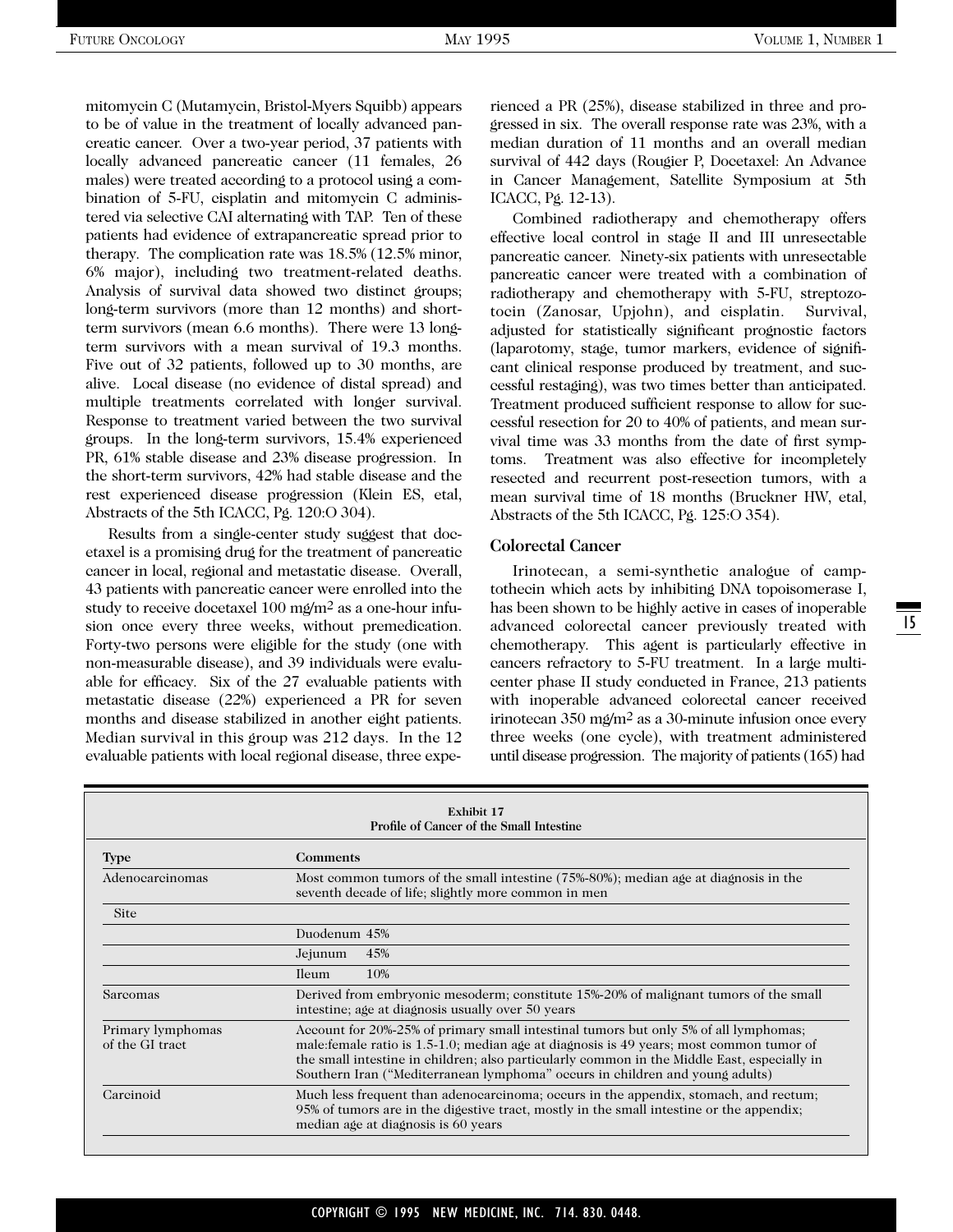been pretreated with 5-FU. Metastatic sites included liver, lung, abdominal nodes, and peritoneum, in order of prevalence. Seventy percent of the patients had more than one metastatic site (40% two sites, 28% more than three sites, 2% unknown). In 115 evaluable patients, there were two CRs and 21 PRs, for an overall objective response rate of 20%. Of particular interest was the fact that one CR and nine PRs occurred in patients who had progressed on 5-FU therapy. Median duration of response was 9.1 months, and median time to disease progression was 4.2 months; 32% of patients were progression-free at six months (Bugat H, etal, Abstracts of the 5th ICACC, Pg. 284:P761). Irinotecan, jointly developed by Yakult Honsha and Daiichi Pharmaceutical, was launched in Japan as Campto and Topotecin in 1994 for the treatment of solid tumors with certain restrictions because of reports of adverse reactions. The drug is licensed to Rhône-Poulenc Rorer in Europe and Upjohn in the USA with Daiichi retaining co-marketing rights.

Combined chemotherapy with 5-FU, leucovorin, and cisplatin through an implantable hepatic artery infusion (HAI) port was shown to be an effective therapy for patients with colorectal cancer and liver metastases. It also may prolong survival, especially in those previously untreated. Over a three-and-a-half-year period, 28 individuals with advanced liver metastases from colorectal cancer received 5-FU 500 mg/m2 and leucovorin 100 mg/m2 weekly, and cisplatin 50 mg/m2 once every three weeks, as intra-arterial boluses through an HAI port. Before the administration of HAI, 74% of the patients were treated with systemic chemotherapy. A retrospective analysis of 19 of these patients revealed three CRs and six PRs, for an overall response rate of 47.4%. During this period, four persons (21%) died from disease progression. Median survival for non-responders was 13 months, while responders did not achieve median survival during 33 months of follow-up (Lyass O, etal, Abstracts of the 5th ICACC, Pg. 157:O 690).

A combination of vinorelbine (NavelbineR, Burroughs Wellcome) with 5-FU and folinic acid (leucovorin; FA) demonstrated good activity with moderate toxicity as second-line treatment in patients with refractory advanced colorectal cancer. Forty-three patients with refractory advanced colorectal cancer, all pretreated with schedules containing 5-FU and leucovorin, received a new combination treatment including 375 mg/m2 of 5- FU on days 1-5, 200 mg/m<sup>2</sup> of FA on days 1-5, and 30 mg/m2 of vinorelbine on days 1-8. Overall, 104 courses of combination therapy were administered, with grade III-IV neutropenia seen in 39.5% of the cycles. Nonhematologic adverse effects were well tolerated, with the most common side effect being vascular toxicity at the site of injection. Among forty patients evaluable for response, eight experienced PRs and three experienced minor responses, for an overall response rate of 27.5%. The median duration of response was seven months (Iaffaioli RV, etal, Abstracts of the 5th ICACC, Pg. 145:O 551).

*Editor's Note: A detailed report on drug development for digestive system cancer indications, including a database of over 75 chemotherapeutic agents, and descriptions of other therapies and profiles of their developers will be presented in the next issue of FUTURE ONCOLOGY.*

#### **PLATINUM-BASED DRUGS**

#### **Cisplatin and Carboplatin**

The two platinum-based drugs approved in the USA for the treatment of advanced/ metastatic cancer, cisplatin (Platinol) and carboplatin (Paraplatin), both supplied by Bristol-Myers Squibb, generated estimated worldwide sales of \$430 million in 1994 (Exhibit 18). Cisplatin, cis-diamminedichloroplatinum, was the first platinum-based drug to be approved. It is one of the most widely used chemotherapeutics, often in combination therapies. Cisplatin has been particularly effective in increasing long term survival (by more than 10%) in ovarian cancer. However, its highly toxic profile has limited its use. Worldwide sales have plateaued at about \$145 million in 1994 and will probably decline in the future, especially after its patent runs out in December 1996. Carboplatin, cis-diammine(1,1-cyclobutanedicarboxylato)platinum (II), first approved in Japan in 1991, is a newer platinum drug that exhibits a comparable spectrum of antitumor activity with cisplatin without its major toxicities. However, this drug did not expand the indications of platinum-based agents, nor did it overcome the problem of cisplatin-resistant cancers. In the USA carboplatin has been approved for the treatment of advanced ovarian carcinoma (initial and secondary), and cisplatin is approved for the treatment of metastatic testicular, ovarian and bladder cancer. Both drugs are also used off-label in a variety of combination therapies. Worldwide sales of carboplatin, estimated at \$285 million in 1994, are expected to continue to rise at least until its patent runs out in August 1998.

#### **New Platinum Agents**

Because of the strong demand for platinum-based anticancer agents, particularly in combination therapies, considerable development efforts are ongoing to identify novel platinum-based complexes (or possibly alternative metals) to overcome two major problems associated with the currently approved platinum-based drugs, i.e. their mode of delivery (both drugs are injectable) and their limited activity against resistant tumors. Three major mechanisms of tumor resistance to cisplatin have been identified: reduced drug transport, enhanced intracellular detoxification (through glutathione and/or metallothioneins) and enhanced removal (or tolerance) of platinum-DNA adducts in the cell (critical lesions leading to cell kill). The development of cisplatin-acquired resistant cell lines, characterized with respect to these major biochemical mechanisms, is aiding *in vitro* identification of analogues that exhibit more favorable treatment profiles.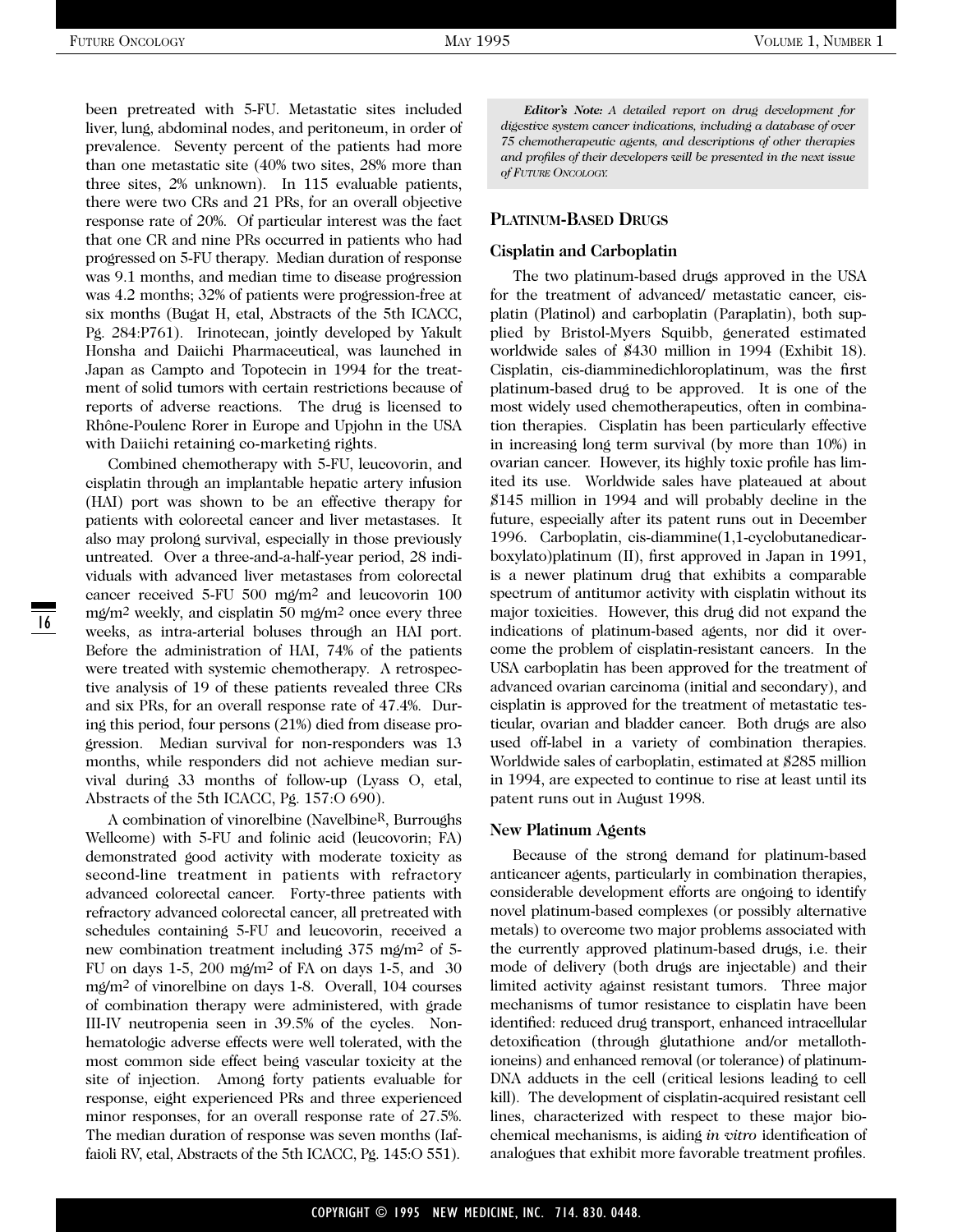|                                                                                                                                                                                                                                                 |                                                                                                                                                                                          | Exhibit 18<br>Profile of Approved Platinum-based Drugs                                                                                                                                                                                                                                                                                                |                                                                                                                                    |                                                         |
|-------------------------------------------------------------------------------------------------------------------------------------------------------------------------------------------------------------------------------------------------|------------------------------------------------------------------------------------------------------------------------------------------------------------------------------------------|-------------------------------------------------------------------------------------------------------------------------------------------------------------------------------------------------------------------------------------------------------------------------------------------------------------------------------------------------------|------------------------------------------------------------------------------------------------------------------------------------|---------------------------------------------------------|
| Cisplatin/ Platinol-AQ/ Bristol-Myers Squibb                                                                                                                                                                                                    |                                                                                                                                                                                          |                                                                                                                                                                                                                                                                                                                                                       |                                                                                                                                    |                                                         |
| <b>Indications</b>                                                                                                                                                                                                                              | <b>Side Effects</b>                                                                                                                                                                      | <b>Treatment</b><br>Regimens                                                                                                                                                                                                                                                                                                                          | <b>AWP</b> per Treatment/<br><b>USA Sales /</b><br><b>USA Cases Treated</b>                                                        | <b>Estimated WW</b><br>Market (\$ mil.)                 |
| Metastatic testicular<br>(curative), ovarian<br>(achieves durable<br>remissions) and bladder<br>cancer alone or in<br>combination; also used<br>off-label in the treatment<br>of small cell lung, head<br>and neck, cervix and<br>breast cancer | Prolonged emetogenia,<br>tinnitus, hearing loss,<br>peripheral neuropathy,<br>myelosuppression;<br>nephrotoxicity is dose<br>limiting but higher<br>doses can be given<br>with hydration | $20 \text{ m}\Omega/\text{m}^2$ IV daily for<br>5 days (alone or in<br>combination) for<br>testicular cancer;<br>$75 \text{ m}\text{/m}^2$ with<br>eyelophosphamide<br>(Cytoxan, Bristol-Myers)<br>Squibb) or $100 \text{ m}\text{/m}^2$<br>(alone) IV in ovarian<br>cancer once every<br>4 weeks; 50-70 mg/m <sup>2</sup><br>IV once every 3-4 weeks | Testicular cancer,<br>\$531.5 per treatment;<br>ovarian cancer,<br>\$2,391.8/\$116 million/<br>48,000-50,000 regimens<br>delivered | 1993 \$145.0<br>1994 \$145.0<br>Patent expires<br>12/96 |
| Carboplatin/ Paraplatin/ Bristol-Myers Squibb                                                                                                                                                                                                   |                                                                                                                                                                                          |                                                                                                                                                                                                                                                                                                                                                       |                                                                                                                                    |                                                         |
| Advanced ovarian cancer:<br>also used off-label in the<br>treatment of small cell                                                                                                                                                               | Less emetogenic than<br>cisplatin; myelosup-<br>pression, mostly                                                                                                                         | $360 \text{ m}\text{\o} / \text{m}^2$ IV once<br>every 4 weeks as mono-<br>therapy or 300 mg/m <sup>2</sup>                                                                                                                                                                                                                                           | Ovarian cancer, \$5,831<br>per treatment/<br>\$131 million/22,000                                                                  | 1993 \$265.0<br>1994 \$285.0                            |
| lung, head and neck,<br>bladder, cervix and<br>breast cancer                                                                                                                                                                                    | thrombocytopenia,<br>is dose limiting                                                                                                                                                    | once every 4 weeks in<br>combination                                                                                                                                                                                                                                                                                                                  | regimens delivered                                                                                                                 | Patent expires<br>8/98; 2004                            |
| Source: New Medicine                                                                                                                                                                                                                            |                                                                                                                                                                                          |                                                                                                                                                                                                                                                                                                                                                       |                                                                                                                                    |                                                         |

Platinum complexes based on the structure of carboplatin demonstrated no advantage. One series of compounds containing a 1,2-diaminocyclohexane (dach) carrier ligand (e.g., oxaliplatin, tetraplatin), that demonstrated circumvention of acquired cisplatin resistance in some preclinical tumor models (mainly murine leukemia), is currently in clinical trials. However, clinical results have been disappointing, because the drugs have shown little evidence of activity in cisplatin-resistant disease and appear to cause severe neurotoxicity. Exhibit 19 lists selected platinum-based drugs and related agents in development.

*Oxaliplatin.* Debiopharm's (Lausanne, Switzerland) oxaliplatin (L-OHP) is currently awaiting registration in Europe. L-OHP has been evaluated in patients with advanced gastric cancer (Enguchi, M, etal, ICACC95, Abs. # P299). Drug was intravenously administered as bolus, continuous or chronomodulated infusion (circadian delivery); a dose of 130 mg/m2 q3 weeks did not produce untoward side effects (Krikorian, A, etal, ICCAC95 Abs. P 562). In a phase II trial, chronomodulated delivery of 5-FU, FA and oxaliplatin produced objective response rate of 58% in 93 patients with metastatic colorectal cancer. In another trial, seven European centers enrolled 92 patients with previously untreated metastatic colorectal cancer, to compare chronomodulated with constant-rate drug delivery to see how they affect therapeutic outcome. A regimen of daily administration of 5-FU (600 mg/m2 per day), FA (300 mg/m2 per day), and 1-OHP (20 mg/m2 per day) for 5 days was repeated every 21 days (16-day intermission) in ambulatory patients with the use of a programmable in-time pump. In one group (47 patients) drug delivery was kept constant over a 5-day period while it was chronomodulated (maximum delivery of 5-FU and FA infusions at 0400 hours and maximum delivery of 1-OHP at 1600 hours) in the other group (45 patients). Twenty-four of 45 patients (53%) in the group receiving chronomodulated therapy exhibited an objective response compared with 15 of 47 patients (32%) in the constant infusion group. The median progression-free survival was 11 and 8 months, respectively, and the median survival was 19 months and 14.9 months. Chronomodulated delivery was both more effective and less toxic (Levi FA, etal, J NCI, 1994 Nov2, 86(21):1608-17). Debiopharm has signed a license agreement with Elf Sanofi (Paris, France) in Europe and is negotiating with a licensee in Japan.

*Tetraplatin.* Upjohn's tetraplatin was administered in 26 patients at a dose range of 4.4-60.8 mg/m2 IV, given over 30 minutes on a day 1 and day 8 schedule, every 28 days. Nausea/vomiting occurred in 40% of patients but was well controlled with standard antiemetic therapy. However, renal toxicity, hepatotoxicity and severe neurotoxicity precluded further use of his regimen (Schilder RJ, etal, Cancer Research, 1994 Feb 1, 54(3):709-17).

*JM-216* is one of a novel class of platinum-containing ammine/amine platinum(IV) dicarboxylates (mixed amines), synthesized at the Drug Development Section, Institute of Cancer Research (Belmont, Sutton, UK), in collaboration with the Johnson Matthey Technology Centre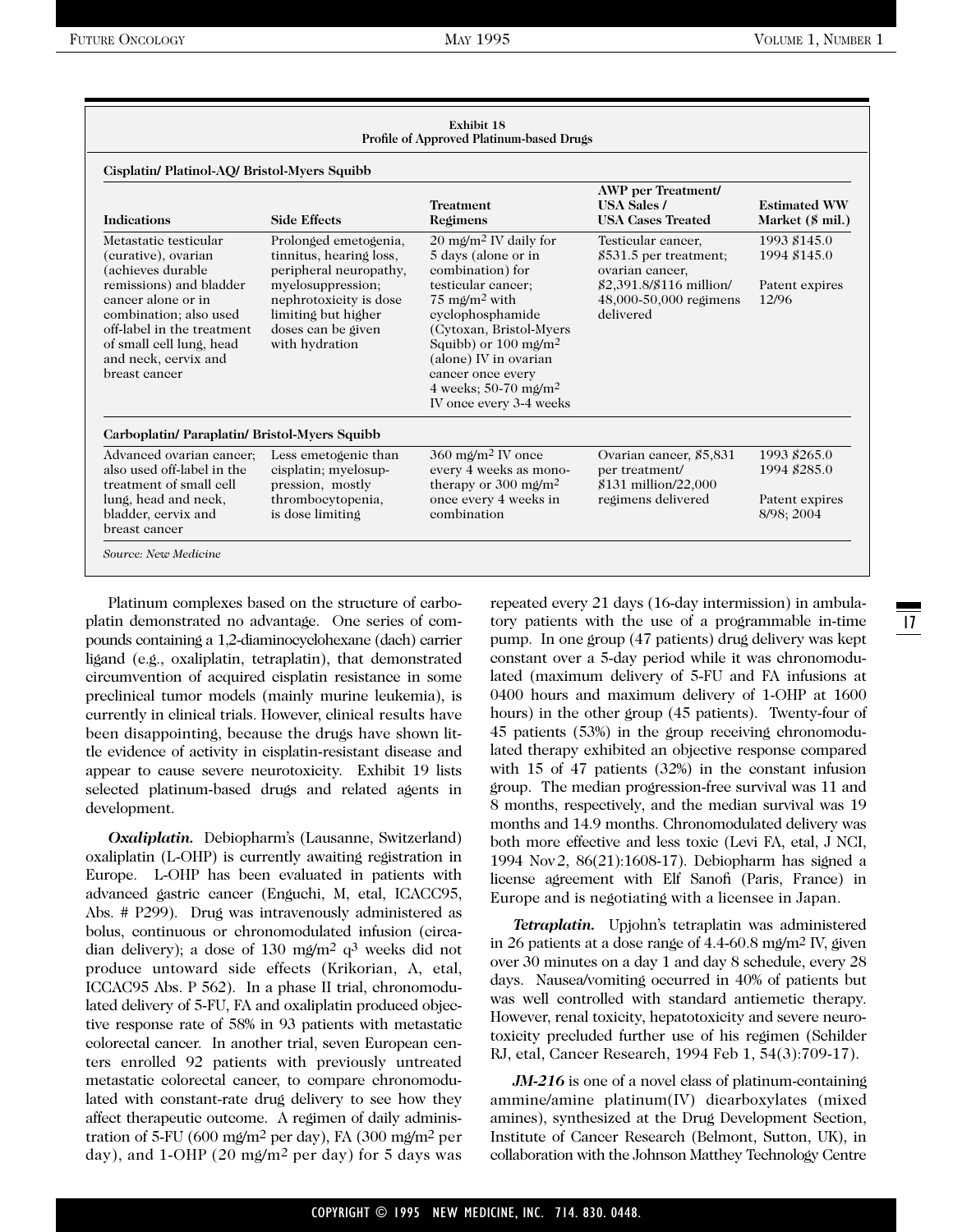(Reading, Berks, UK) and the Johnson Matthey Biomedical Research Center (West Chester, PA). These compounds are orally active and absorbed well from the gastrointestinal tract. They are generally more potent than cisplatin *in vitro* and retain activity in cells which are intrinsically resistant to cisplatin. In addition, oral administration of JM-216 may further reduce patient morbidity associated with platinum-based chemotherapy. JM-216 is currently in phase II clinical trials (Kelland, LR and McKeage, MJ, Drugs and Aging, 1994 Aug, 5(2):85-95). It has displayed dose-limiting myelosuppression, but a lack of nephrotoxicity and neurotoxicity in animal studies (McKeage, MJ, etal, Cancer Research, 1994 Aug 1, 54 (15):4118-22) and in clinical trials.

#### **Overcoming Drug Resistance**

18

*Modifications of metallothionein levels.* Resistance to platinum drugs is multifactorial and includes such molecular alterations as overexpression of metallothionein (MT), a small protein synthesized in the liver and kidney, of importance in ion transport and detoxification. MT was shown to be one of the mechanisms of resistance to several clinically important anticancer drugs, including cisplatin. Cisplatin's killing activity is mediated mainly by production of DNA cross-links. Intra-cytoplasmic binding of MT to platinum prevents the active molecules of cisplatin from reaching the nuclear DNA of tumor cells, protecting against cisplatininduced cytotoxicity and mutagenicity. Modification of MT levels could circumvent MT-mediated resistance to treatment with cisplatin and other platinum-based agents (Goncharova, EI, etal, ICACC95, Abs. # P 239).

In another attempt to overcome MT-mediated resistance to cisplatin, researchers at Hôpital de la Salpétriére and Institut Pasteur (Paris, France) used a liposomal transfection system to insert the thymidine kinase (tk) suicide gene in the human MT promoter. Transactivation of this promoter results in tk gene expression and acquired sensitivity to ganciclovir. Successful cytotoxicity of the liposome/MK-tk complexes was conferred by ganciclovir *in vitro,* indicating that this method may be clinically useful in overcoming cisplatin resistance (Rixe O, etal, ICACC95, Abs. O 757)

*Exploitation of metabolic defects of tumors.* Another strategy to combat tumor resistance to platinum-based agents is to use metabolic defects found in tumors that may influence the tumor's reaction to these drugs. For instance, most solid and hematologic tumors have an absolute growth requirement for the essential amino acid methionine, involved in methylation reactions within the cell; normal cells can grow when homocysteine replaces methionine AntiCancer (San Diego, CA), a private company established in 1984, discovered that deprivation of methionine selectively and synchronously arrests the growth of methionine-dependent tumors before mitosis (cell division). Tumors that enter mitosis synchronously in the absence of methionine become more susceptible to cell cycle-specific drugs. According to AntiCancer, *in vitro* and animal studies have shown that most human tumors, including those of the pancreas, colon, breast and ovary, are methioninedependent. At the 1994 8th NCI-EORTC meeting in Amsterdam, researchers from the company and Keio University (Tokyo, Japan) said that they isolated an enzyme, methioninase, from the bacterium Pseudomonas putida, which lowered plasma methionine levels in nude mice, arresting the growth of tumors. The agent (AC9301-Methionase; ONCase) appears to be of low toxicity and antigenicity. ONCase has been conjugated to polyethylene glycol (PEG) to reduce any potential allergic reaction and to increase the agent's serum half-life. It has a long serum half life and lowers methionine levels 100-fold after intraperitoneal or intravenous injection. In addition, ethionine, an inhibitor of the enzyme methionine adenosyltransferase, was found to inhibit tumor growth only under conditions of methionine depletion, both *in vitro* and in nude mice.

*Modulation of glutathione.* Lowering intracellular glutathione (GSH) concentration enhances the toxicity of alkylating agents *in vitro,* resulting in cellular necrosis (Fernandes RS and Cotter TG, Biochemical Pharmacology, 1994 Aug 17, 48(4):675-81). Extracellular GSH can modulate the biological activity of tetraplatin, and the combination may prove useful in such clinical applications as intracavitary platinum therapy (Kido Y, etal, Biochemical Pharmacology, 1994 Apr 29, 47(9):1635-42).

*Glutathione S-transferase (GST) isoenzyme inhibitors.* GST isoenzymes are elevated in tumors, a phenomenon that may be exploited to selectively destroy tissues with excess GST. Terrapin Technologies (South San Francisco, CA) has used two approaches to achieve this end result:

- TER286: glutathione is conjugated to a latent cytotoxin via an unstable link that is cleaved in an isoenzyme-selective fashion to release the toxin (in this case an analog of cyclophosphamide).
- TER199: inhibitors of certain GST isoenzymes are constructed that enhance cytotoxicity of drugs whose toxic effects are adversely impacted by GST. TER199 inhibits P1-1, an isoenzyme that is found in both normal and malignant tissues, but is elevated at least two-fold in a majority of specimens from human solid tumors of colon, lung and breast. TER199, an orally available small molecule therapeutic, has demonstrated chemosensitizing and myelostimulative effects *in vitro.* The agent was shown to potentiate the antitumor effects of cytotoxins and its use as a single treatment resulted in a two-fold increase in the numbers of granulocyte/ macrophage progenitor cells in bone marrow.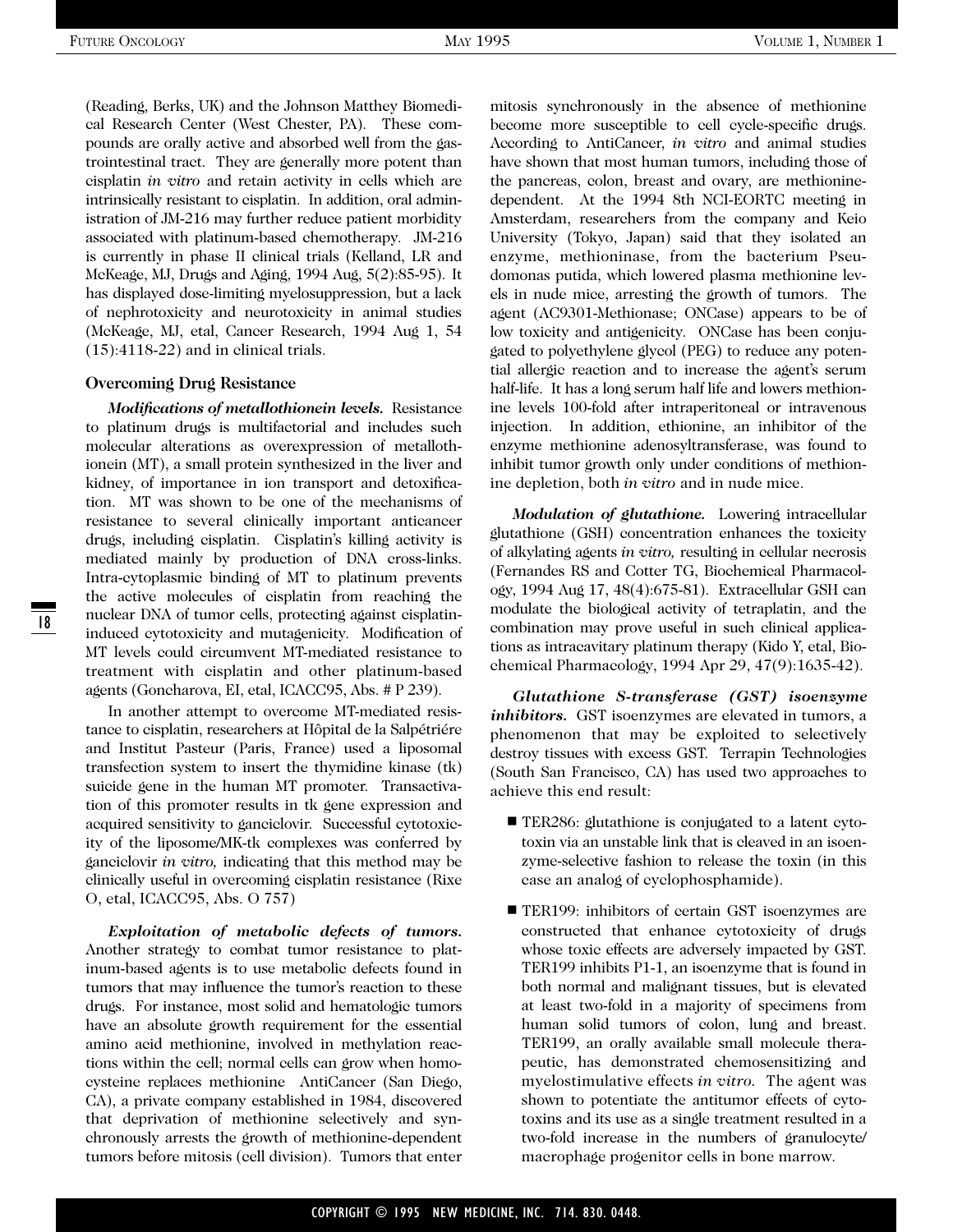| Developer/                                                                          | <b>Generic Name/</b>                                  |                                                                                 |                                                                                       |                                                                                                                                                                                                              |
|-------------------------------------------------------------------------------------|-------------------------------------------------------|---------------------------------------------------------------------------------|---------------------------------------------------------------------------------------|--------------------------------------------------------------------------------------------------------------------------------------------------------------------------------------------------------------|
| Collaborator/<br>Affiliate                                                          | Number/<br><b>Brand Name</b>                          | <b>Chemical Name</b>                                                            | <b>Status/Location</b>                                                                | <b>Comments</b>                                                                                                                                                                                              |
| Alkermes/<br><b>Alkermes Clinical</b><br>Partners                                   | RMP-7 in<br>combination with<br>carboplatin           |                                                                                 | Phase II (2/95)/USA<br>and Europe/recurrent<br>malignant brain gliomas                | Enhances<br>permeability of the<br>blood brain barrier                                                                                                                                                       |
| Andrulis                                                                            | Polyplat/NSC-<br>608916                               | Trans-1, 2-dach<br>platinum complex with<br>carboxyamylose                      | Preclin/USA/renal<br>and lung cancer                                                  |                                                                                                                                                                                                              |
| AntiCancer                                                                          | AC9301-<br>Methionase/<br>ONCase                      | Methioninase, an<br>enzyme isolated from<br>the bacterium<br>Pseudomonas putida | Preclin/USA/<br>breast, pancreatic,<br>colon, ovarian cancer                          | Conjugated to<br>polyethylene glycol<br>(PEG)                                                                                                                                                                |
| Argonex (was Argus)/<br>MD Anderson Medical<br>Center (licensor)                    | AR-726                                                | Lipophilic platinum<br>compound                                                 | Preclin/USA/<br>solid tumors                                                          |                                                                                                                                                                                                              |
| Cancer Research<br>Center, Moscow                                                   | Cycloplatam                                           | S(-)malatoamine<br>(cyclopentylamine)-<br>platinum(II)                          | Phase I/Russia                                                                        | No cross resistance<br>with cisplatin; no<br>nephrotoxicity;<br>emetogenia,<br>myelosuppression<br>(Syrkin, AB, etal,<br>ICACC95, Abs. O 186)                                                                |
| Chugai                                                                              | Loboplatin/<br>DWA-2114R/<br>Miboplatin               | Trans platinum<br>complexes                                                     | Prereg $(92)$ ;<br>NDA withdrawn/<br>Japan                                            |                                                                                                                                                                                                              |
| Debiopharm/<br>Roger Bellon<br>(Rhône-Poulenc<br>Rorer), Sanofi<br>Winthrop         | Oxaliplatin/<br>1670RB;<br>RP/54780/<br>L-OHP         | Trans amine<br>(cyclohexylamine)<br>dichlorodihydroxo<br>platinum (IV)          | Prereg/France/<br>advanced malignant<br>melanoma, non-<br>Hodgkin's lymphoma          |                                                                                                                                                                                                              |
| Johnson<br>Matthey/Institute<br>for Cancer Research<br>(UK)/Bristol-Myers<br>Squibb | JM-216 (JM-118;<br>JM-219; JM-225;<br>JM-251; JM-269) | Bis-acetato-amine<br>dichloro<br>(cyclohexylamine)<br>platinum (IV)             | Phase II/USA                                                                          |                                                                                                                                                                                                              |
| Johnson Matthey/<br>Institute for Cancer<br>of Research (UK)                        | JM-335                                                | Trans amine<br>(cyclohexylamine-<br>dichlorodihydroxo<br>platinum (IV)          | Preclin/UK                                                                            | Did not exhibit cross<br>resistance in a panel<br>of cell lines exhibiting<br>acquired resistance to<br>cisplatin (Mellish KJ,<br>etal, International<br>Journal of Cancer,<br>1994 Oct 1, 59(1):<br>$65-70$ |
| Johnson Matthey/<br>Institute for Cancer<br>Research (UK)                           | JM-74                                                 | $1.2$ -dach<br>platinum (II)                                                    | Discontinued                                                                          | Did not achieve a<br>maximum tolerated<br>dose due to poor<br>aqueous solubility                                                                                                                             |
| Lederle<br>(American Home<br>Products)                                              | Enloplatin/CL-<br>287110                              |                                                                                 | Phase I/USA/<br>leukemia,<br>lymphoma;<br>phase II/USA/<br>advanced<br>ovarian cancer | Minimal toxicity was<br>observed; neutropenia,<br>nausea and vomiting<br>most common side-<br>are effects; dosage of<br>375 mg/m <sup>2</sup> was well<br>tolerated                                          |
| Lederle<br>(American Home)<br>Products)                                             | Zeniplatin                                            |                                                                                 | Discontinued in<br>phase II due to<br>nephrotoxicity                                  |                                                                                                                                                                                                              |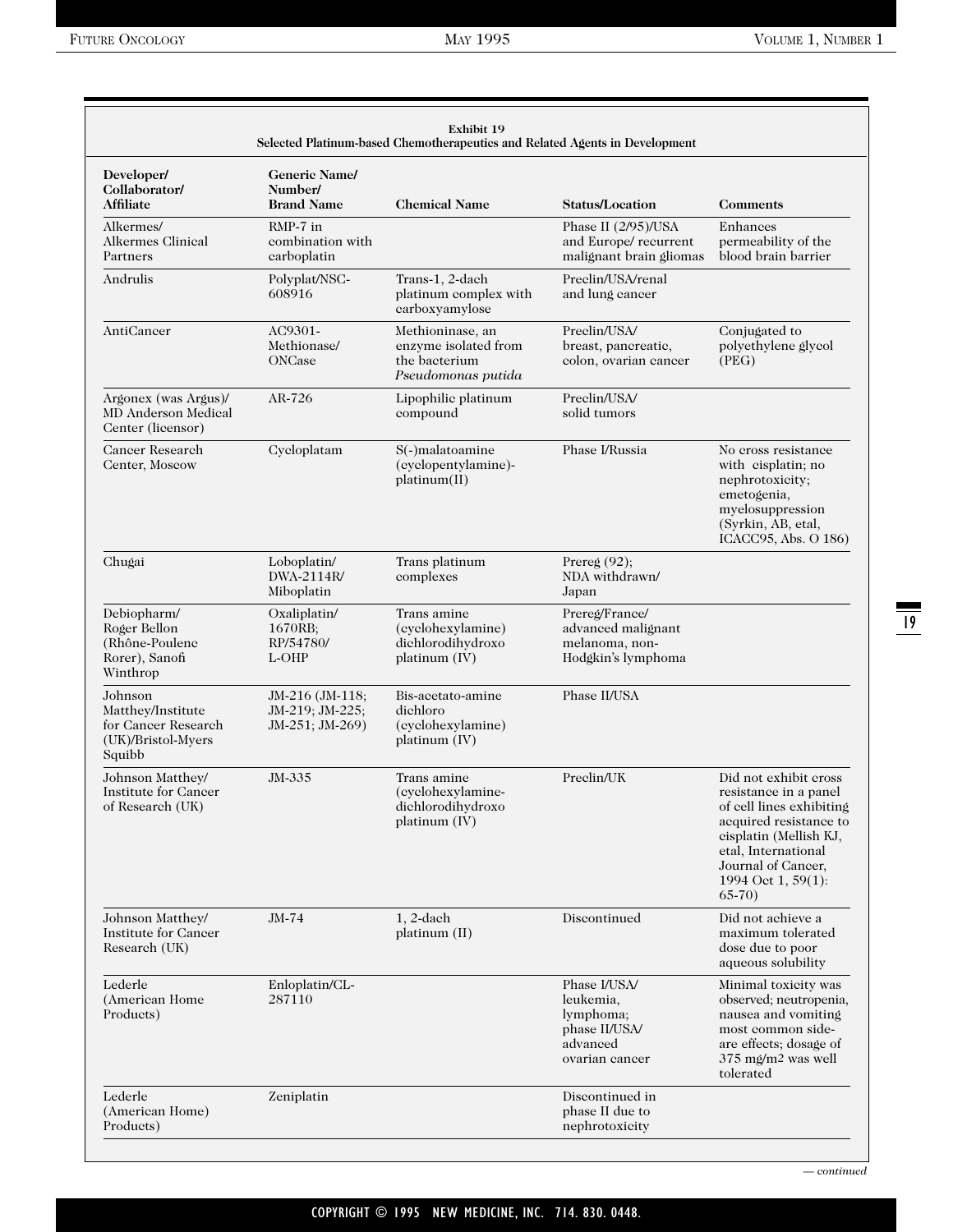| Developer/<br>Collaborator/<br>Affiliate                                                      | <b>Generic Name/</b><br>Number/<br><b>Brand Name</b>                  | <b>Chemical Name</b>                                                                         | <b>Status/Location</b>                                                                                                                                                      | <b>Comments</b>                                                                                                               |
|-----------------------------------------------------------------------------------------------|-----------------------------------------------------------------------|----------------------------------------------------------------------------------------------|-----------------------------------------------------------------------------------------------------------------------------------------------------------------------------|-------------------------------------------------------------------------------------------------------------------------------|
| Matrix Pharmaceuticals                                                                        | MPI-5010/<br>Intradose-CDDP                                           | Biodegradable gel<br>matrix containing<br>cisplatin                                          | Phase II/USA/<br>liver cancer                                                                                                                                               |                                                                                                                               |
| Nippon Kayaku                                                                                 | Sebriplatin/CI-<br>973 (NK-121)                                       |                                                                                              | Phase II<br>(discontinued)/Japan                                                                                                                                            |                                                                                                                               |
| Shionogi                                                                                      | Nedaplatin/245-<br>S, S-254), NSC-<br>375101D/Aqupla                  |                                                                                              | Prereg/Japan                                                                                                                                                                |                                                                                                                               |
| SRI International/Elf<br>Sanofi (co-developers)                                               | Tirapazamine/<br>SR-4233, Win-59075                                   |                                                                                              | Phase II/USA                                                                                                                                                                |                                                                                                                               |
| Sunkyong<br>Pharmaceuticals                                                                   | <b>SKI-2053R</b>                                                      | Alkylating<br>agent/platinum-based<br>drug                                                   | Phase I (completed<br>late 94)/S. Korea/<br>solid tumors                                                                                                                    | Dose limiting<br>reactions were<br>hepatotoxicity and<br>myelosuppression                                                     |
| Terrapin<br>Technologies                                                                      | <b>TER286</b>                                                         | Glutathione conjugated<br>to an analog of<br>eyelophosphamide                                | Preclin/USA                                                                                                                                                                 |                                                                                                                               |
| Terrapin<br>Technologies                                                                      | <b>TER199</b>                                                         | Inhibits P1-1, an<br>isoenzyme elevated in<br>solid tumors/oral                              | Preclin/USA/<br>colon, lung and<br>breast cancer                                                                                                                            | Chemosensitizer and<br>myelostimulative                                                                                       |
| Toray                                                                                         | <b>TRK-710</b>                                                        | $1-1,2$ -dach<br>platinum $(II)(\alpha$ -acetyl- $\gamma$ -<br>methyltetronate) <sub>2</sub> | Phase I/<br>Japan/lung<br>cancer                                                                                                                                            | Mechanism may<br>differ from cisplatin<br>(Inoue, S and Mizuno,<br>S, ICAAC95, Abs. P<br>241)                                 |
| U. S. Bioscience/<br>Lombardi Cancer<br>Research Center/<br>Teva (option to license)          |                                                                       | Third generation<br>platinum agents                                                          | Preclin/USA/<br>ovarian, testicular,<br>head and neck and<br>lung cancer                                                                                                    | Major toxicity was<br>bone marrow<br>suppression                                                                              |
| U. S. Bioscience/<br>Southern Research<br>Institute (licensor)/<br>Schering-Plough (licensee) | Amifostine/WR-<br>2721/ Ethyol                                        | Injectable                                                                                   | NDA (9/91), ammended<br>(1/95)/USA/ cumulative<br>renal and hematologic<br>toxicities associated with<br>cisplatin; approved (94)/<br>Europe; launched<br>$(4/95)$ /Germany | Protect normal tissues<br>from toxicities<br>associated with<br>radiation therapy and<br>cisplatin and<br>cyclophosphamide    |
| Upjohn/NIH                                                                                    | Tetraplatin (D-<br>ormaplatin),<br>ormaplatin/NSC-<br>363812, U-77223 | Trans 1-1,2-dach<br>tetrachloro platinum (II)                                                | Phase I/USA                                                                                                                                                                 | Reversible dose-<br>limiting peripheral<br>neurotoxicity,<br>emetogenia and mild<br>hematologic effects;<br>no nephrotoxicity |

#### **Improving Drug Delivery**

*Matrix Pharmaceutical* (Menlo Park, CA) is developing site-specific, injectable cancer therapies (Intra-Dose) designed to provide localized, sustained release of high concentrations of chemotherapeutic agents directly within a primary or metastatic tumor. IntraDose products are comprised of a biodegradable protein matrix, a chemotherapeutic agent and, typically, a chemical modifier. IntraDose-CDDP is an injectable cisplatin gel, for the local treatment of head and neck cancer and other accessible tumors. Preliminary results from a phase I/II clinical trial of IntraDose-CDDP in 31 patients (30 of whom had previously failed other treatments) with recurrent or refractory disease, showed that 48% of the total evaluable tumors exhibited a CR; higher CR rates were seen in adenocarcinoma (81%) and squamous cell carcinoma (59%). An additional five tumors demonstrated PRs, resulting in an overall response rate of 55%. Patients averaged 2.5 tumors each, including metastatic adenocarcinoma of the breast, lung or ovary; squamous cell carcinoma of the head and neck; melanoma; and sarcoma.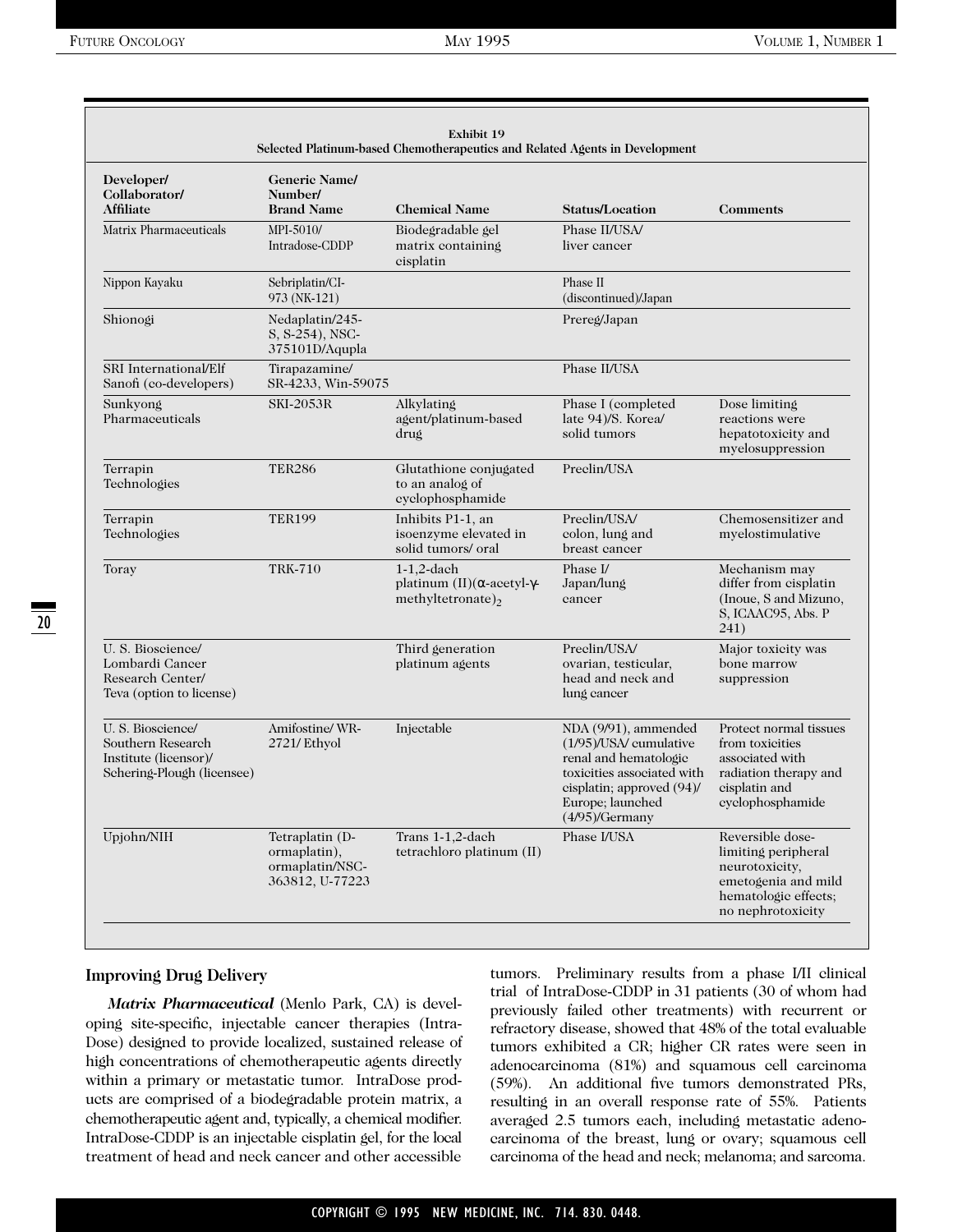If a previously untreated patient with 12 Kaposi's sarcoma lesions who did not respond to treatment was excluded, the CR and PR rate rose to 66%, with a CR rate of 58%. A treatment regimen consisting of up to four weekly treatments of IntraDose-CDDP, ranging from 1 to 6 mg cisplatin per cm2 of tumor, was well tolerated without clinically significant toxicities (reported by Howard Burris III, MD, of the Cancer Therapy and Research Center (San Antonio, TX) at the 1994 American Society of Clinical Oncology meeting). Data presented at the American Association for Cancer Research meeting in Toronto in March 1995 showed that IntraDose-CDDP enhanced intratumoral drug retention and lowered systemic exposure to cisplatin in a murine model of squamous cell carcinoma and fibrosarcoma. Phase III clinical trials are being planned for the treatment of head and neck cancer and superficially accessible tumors, such as melanoma, recurrent breast cancer, and squamous cell carcinoma. A phase II trial of IntraDose-CDDP was also initiated in 15 patients with surgically-treated prostate cancer.

*Alkermes* (Cambridge, MA) began phase II clinical trials in the USA and Europe in February 1995 with RMP-7, administered in combination with carboplatin, for the treatment of recurrent malignant brain gliomas. RMP-7 when administered intravenously or intra-arterially, transiently increases the permeability of the blood brain barrier (BBB). It is believed that RMP-7 binds to receptors located on the BBB and triggers a brief relaxation of tight cellular junctions. RMP-7 does not bind or serve as a carrier for carboplatin but rather acts independently on blood vessel walls as a permeabilizer. The drug is being developed by Alkermes for Alkermes Clinical Partners, a limited partnership, that raised \$42 million in 1992 to develop RMPs.

#### **Reducing Side Effects**

*Amifostine.* U.S. Bioscience (USB; West Conshohocken, PA) has been developing amifostine (Ethyol; WR-2721), an injectable agent designed to protect normal tissues from toxicities associated with radiation therapy and certain chemotherapeutics such as cisplatin, without reducing the antitumor effects of these modalities. Amifostine was licensed from the Southern Research Institute (Birmingham, AL). Although the original USA composition of matter patent on Ethyol expired in July 1992, the drug has been given orphan status for use as a chemoprotective agent for cisplatin and cyclophosphamide in the treatment of advanced ovarian carcinoma and for cisplatin in the treatment of metastatic melanoma. USB filed an NDA in September 1991 for the use of intravenously administered Ethyol to reduce serious side effects, in particular hematologic toxicity, associated with cyclophosphamide and cisplatin chemotherapy. This NDA was reviewed and rejected in January 1992. An amended NDA, submitted in August 1993, incorporating results from a 200-patient ovarian cancer trial, was resubmitted in July 1994 but again failed to meet committee approval in December 1994. An additional amendment was filed in January 1995, focusing on Ethyol's ability to protect against the cumulative renal toxicities associated with cisplatin and cumulative hematologic toxicities associated with cyclophosphamide and cisplatin. In September 1994 Ethyol was recommended for approval by 9 European countries (Belgium, France, Germany, Greece, Italy, Luxembourg, Portugal, Spain, UK) to reduce neutropenia-related risk of infection (e.g. neutropenic fever) associated with cyclophosphamide and cisplatin combination regimens in advanced ovarian cancer. To date Ethyol has received approvals from the local health regulatory authorities in the UK, Germany, France, Spain and Luxembourg and was launched in Germany, its first market, in April 1995 by Schering-Plough, USB's licensee for the European market.

*Tirapazamine.* Platinum agents' cytotoxicity may be enhanced by the use of chemosensitizers. Tirapazamine (SR-4233, Win-59075), originally co-developed as a radiosentizer by SRI International (Menlo Park, CA) and Sanofi Winthrop/Elf Sanofi, increased tumor cell kill in murine and human xenograft tumor models when administered before treatment with cisplatin (Dorie, MJ and Martin, J, ICACC95, Abs. O 424).

*Next issue: Update on immunoconjugates in the diagnosis of cancer from the Tenth International Conference on Monoclonal Antibody Immunoconjugates for Cancer, March 9-11, sponsored by the San Diego Regional Cancer Center (San Diego, CA).*

### MECHANISMS IN MALIGNANCY

#### **APOPTOSIS**

- Inhibition of apoptosis plays a critical role in oncogenesis and cytotoxic drug resistance in tumor cells but the mechanism of apoptosis remains to be elucidated
- Research programs exploiting apoptosis to develop anticancer agents are being pursued by numerous entities but challenges remain
- For a comprehensive review of the mechanism of apoptosis and its role in cancer and other human diseases, see Science, Vol. 267, March 10, 1995, pages 1445-1462; for a review of apoptosis in cancer see Cell, Vol. 78, 539-542, August 26, 1994, pages 539-542

Apoptosis refers to an intrinsic cell suicide phenomenon whose activation is regulated by a variety of cellularly or extracellularly-originating signals. The mechanism necessary to trigger apoptosis is present in all mammalian cells. Apoptosis is the end result of a "housekeeping" function to remove unwanted or damaged cells, such as tumor cells or those infected by viruses, and to maintain cell homeostasis. Although the terms apoptosis and programed cell death are often used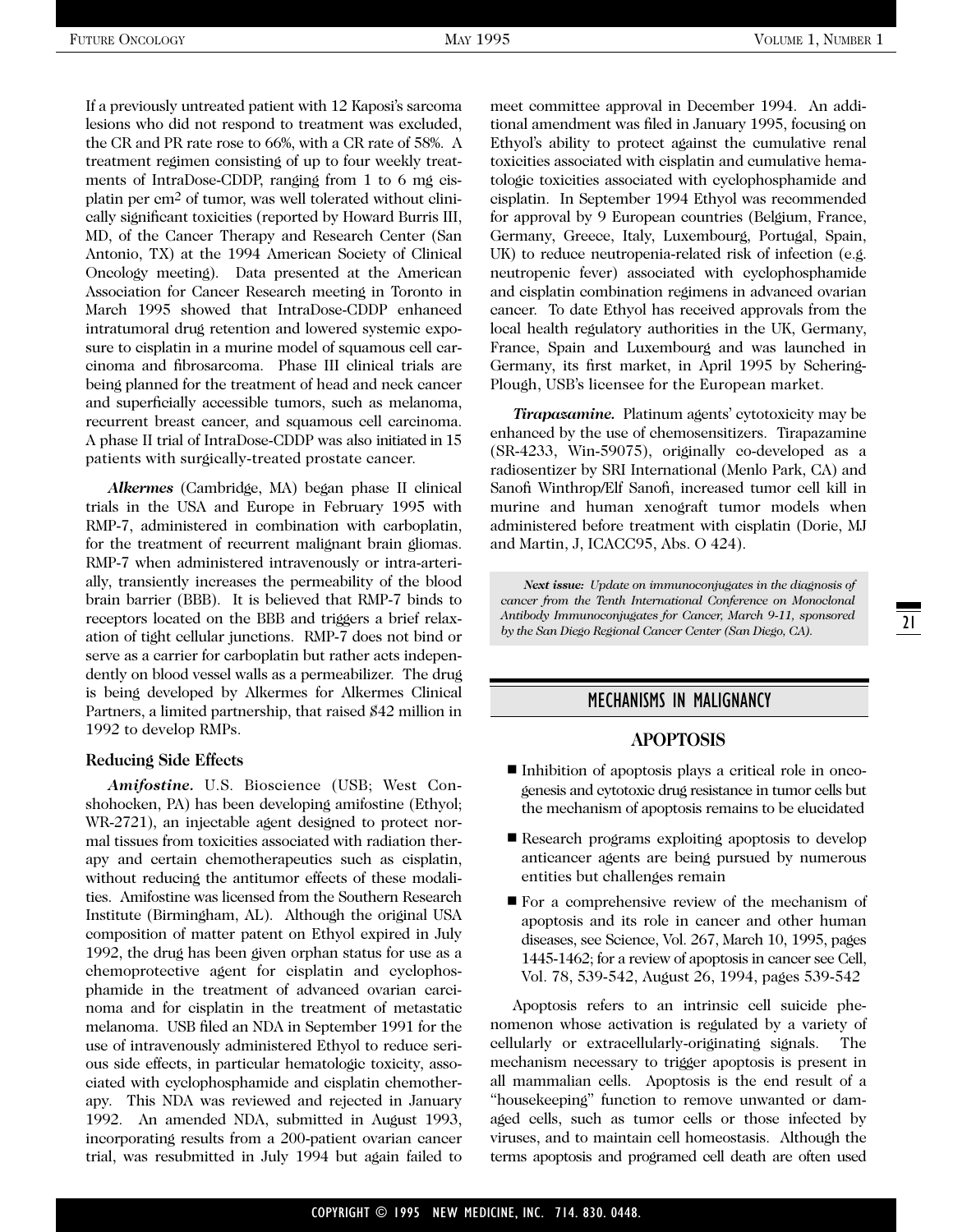interchangeably, they are not equivalent. In some instances death by apoptosis, which is characterized by distinct morphologic features, is indeed programmed, but in others, it is the result of a variety of environmental stimuli.

There has been a rapid accumulation of knowledge on apoptosis, based on the observation that the process has been conserved throughout evolution allowing findings regarding apoptosis in invertebrate models such as the nematode *Caenorhabditis elegans,* to be transferred to mammalian systems. However, the similarity is limited and scientists are toiling to understand the mechanism of apoptosis in mammalian systems and its activation, inhibition and role in normal cell function and in disease.

#### **DEATH BY APOPTOSIS**

#### **In the Constant Shadow of Death**

Cell death effector molecules responsible for apoptosis are present at all times, and no new gene transcription is required to initiate the process The actions of these effector molecules are continuously suppressed in order for the cell to survive. Suppression may involve survival factors and their receptors and/or protective proteins. External stimuli that may activate apoptosis include ionizing radiation, viral infection, cytotoxic drugs and temperature changes. Endogenous regulators include genes encoding proteins that directly act as promoters or inhibitors of apoptosis; nuclear proteins that regulate gene expression, DNA replication and cell cycle progression; intracellular mediators of signal transduction; various cytokines; and other factors.

#### **How Cells Die**

22

How cells die during apoptosis has not been fully elucidated. Both the molecular origin and pathway of apoptosis and programmed cell death remain unresolved. When cells die by apoptosis, DNA fragmentation and chromatin condensation are first steps in a cascade of events that results in the break up of the nucleus, blebbing of the cell membrane, and fragmentation of the cell into apoptotic bodies (discrete vesicles with intact membrane). These morphologic changes are the hallmark of apoptosis. It has been observed that in apoptosis DNA degradation involves two distinct endonucleolytic activities, with only one being essential for cell death. The first is initiated by a unique endonucleolytic activity that cleaves DNA into 50- to 300-kb fragments, a degree of cleavage sufficient to cause the chromatin to undergo condensation. The second stage of fragmentation is catalyzed by calcium-magnesium endonuclease (Walker PR, etal, Exp Cell Res, 1994 Jul, 213(1):100-6). Chromosome condensation occurs normally during cell division. Chromosomal DNA is released from the nuclear matrix, a fibrous-like scaffold within the nucleus which anchors the chromatin and provides a three-dimensional support for the long DNA molecule. The nuclear matrix also appears to be the site of DNA replication, RNA synthesis, and hormone binding. During apoptosis irreversible proteolytic destruction of the nuclear matrix precedes chromatin condensation. Enzymes participating in the destruction of the nuclear matrix and DNA may be initially localized to the nuclear matrix itself.

Influx of extracellular free Ca2+ ions and increases in intracellular Ca2+ have also been observed in apoptosis triggered by a variety of agents; it is also possible that Ca2+ influx may in itself be a trigger for apoptosis. Also, enzymes necessary in DNA cleavage are Ca2+-dependent. However, Ca2+ is not always involved in apoptosis.

Removal of apoptotic bodies does not involve the immune system but, rather, is accomplished by phagocytosis, mostly by neighboring cells. Membranes of apoptotic cells undergo certain changes that facilitate their recognition and speedy phagocytosis to prevent rupture and avoid an inflammatory response.

#### **A**νοικια **(anoikis, homelessness) Leads to Death**

Apoptosis may also be the fate of cells denied anchorage. Normal cells require attachment to a substrate in order to grow, and die when detached. Because integrins regulate adhesion to extracellular matrices, integrin signaling may also be implicated in the regulation of apoptosis. Furthermore, integrins have been implicated in positive regulation of cell proliferation by stimulating cells to spread.

#### **APOPTOSIS AND MALIGNANCY**

The process of carcinogenesis is not well understood, although it is generally accepted that DNA damage leads to the anomalous accumulation of cells. Many carcinogens directly damage DNA or interfere with enzymes necessary to accurately replicate DNA. Subsequent "fixation" of genetic damage and amplification of clones of intermediary and neoplastic cells give rise to malignancy. Apoptosis prevents malignant transformation by removing cells with damaged DNA. For instance, apoptotic mechanisms eliminate 80% to 90% of initiated cells formed after a high dose of genotoxic carcinogens.

#### **Apoptosis Deregulation May Participate in Oncogenesis and Induces Drug Resistance**

Apoptosis appears to directly regulate oncogenesis and also interfere with the killing action of cytotoxic drugs. Apoptosis inducers may be particularly effective in improving the killing capacity of many chemotherapeutics. Tumor-specific cytotoxic drugs or radiation kill actively proliferating malignant cells primarily by necrosis. However, these agents also induce apoptosis, which may play a vital role in completing the cell killing effectiveness of these agents by removing damaged cells. It is, therefore, likely that lesions in the apoptosis pathway play a role in both carcinogenesis and tumor drug resistance, and that manipulation of apoptotic pathways and signals may prove a powerful way of treating cancer.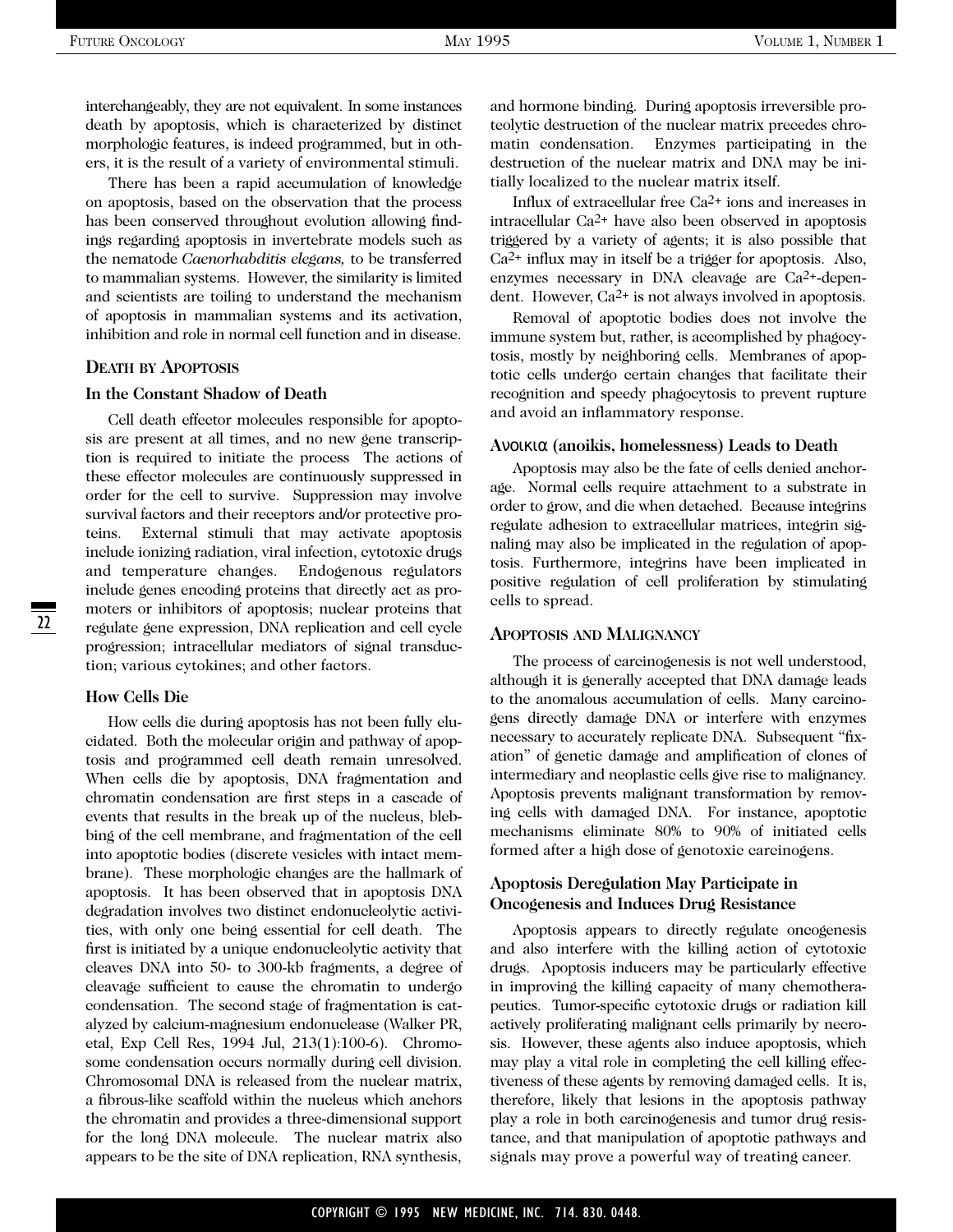#### **Cancer — a Paradigm for Apoptosis-based Interventions**

Because of their acute nature and poor prognosis most cancers must be treated early and aggressively to effect a cure. Since treatment is often of short duration, far higher toxicities are tolerated than possible in treating non-life-threatening chronic diseases. Therefore, cancer presents a very attractive first target for agents inducing apoptosis. Initially, such agents may be used to enhance the effect of traditional therapy (drugs and/or radiation) by inducing apoptosis throughout the course of treatment and by reducing drug resistance. Eventually, they may prove independently useful as a way of arresting early disease. At any rate, accumulated knowledge in this area is likely to have a profound effect on the practice of oncology in terms of drug and radiation therapy. However, the mechanics of apoptosis are extremely complex and initial approaches to manipulate this phenomenon may be unsuccessful *in vivo.*

#### **Apoptosis Thresholds May Determine Drug Toxicity**

Interestingly, susceptibility to apoptosis varies in different cell types. The relative apoptosis thresholds of normal cells, for instance, may determine how they are affected by radiation therapy and chemotherapy and may explain the varying toxicity of these treatments.

#### **Regulators, Inducers and Inhibitors of Apoptosis**

Recent studies with oncogenes and tumor suppressor genes, such as bcl-2, c-myc and p53, have demonstrated that the deregulation of apoptosis may be of general significance in the development of many different types of cancer. This deregulation appears to be a critical event during multistep carcinogenesis. The selective induction of apoptosis in tumor cell populations is now being considered in the design of novel therapeutic interventions (McDonnell TJ, etal, Radiation Research, 1993 Dec, 136(3):307-12) but successes in the laboratory may not transfer to the clinical setting. Of the many effectors linked to apoptosis, the following mediators have been shown to play a role in malignancy, and are the targets of various drug development programs.

*bcl-2* is a human oncogene encoding a 26-kDa protein (Bcl-2), a single chain polypeptide with a predicted transmembrane segment located at the carboxyl terminus. Expression of Bcl-2 inhibits apoptosis in humans and, remarkably, exerts a similar action on cells from worms and insects, as well as other mammals. Overexpression of Bcl-2 does not influence rates of cellular proliferation; rather, it extends cellular viability by blocking apoptosis. For instance, in mouse lymphoma cells, Bcl-2 either directly or indirectly regulates the flux of Ca2+ across the endoplasmic reticulum membrane, thereby abrogating Ca2+ signaling of apoptosis. Bcl-2 is normally expressed in many tissues (lymphoid and myeloid cells, neurons and several types of epithelial cells) and exhibits remarkable structural and functional conservation. Dysregulation of Bcl-2 expression by the t(14;18) translocation in lymphoid malignancies induces inappropriate cell survival. It appears that bel-2 is regulated in trans through the joint action of genes on different chromosomes (Gourdeau, H and Walker, PR, Mol. Cell. Biol., 14:6125-6134, 1994). Bcl-2 has been shown to block apoptosis induced by many types of stimuli, including a wide variety of chemotherapeutic drugs and radiation. Bcl-2 expression which blocks both spontaneous and drug-induced cell death, thus conferring a selective survival advantage on malignant cells, has been observed in a wide variety of human cancers. For example, the bcl-2 gene becomes transcriptionally deregulated in the majority of low-grade non-Hodgkin's lymphomas (NHL) as the result of t(14;18) chromosomal translocations. Presence of Bcl-2 in NHL tumor cells has been correlated with poor responses to therapy. Bcl-2 is also expressed at high levels in the absence of gene rearrangements in a high proportion of B-cell chronic lymphocytic leukemias (B-CLLs). The relative levels of Bcl-2 oncoprotein is one of the key determinants of the sensitivity of lymphocytic cells to killing by most currently available anticancer agents (Reed JC, etal, Annals of Oncology, 1994, 5 Suppl 1:S61-5). Bcl-2 is also expressed at high levels in renal neoplasms potentially implicating the deregulation of apoptosis in the development and progression of these tumors (Chandler D, etal, Human Pathology, 1994 Aug, 25(8):789-96). Bcl-2 expression is also associated with poor prognosis in prostatic and colon cancer and in neuroblastoma. A Bcl-2 related protein, Bcl-xL, encoded by bcl-x, also inhibits apoptotic cell death, independently of Bcl-2. *In vivo* patterns of bcl-x gene expression in human tissues were strikingly different from those reported for Bcl-2, suggesting that Bcl-x and Bcl-2 regulate cell life and death at different stages of cell differentiation through tissue-specific control of their expression (Krajewski S, etal, Cancer Research, 1994 Nov 1, 54(21):5501-7).

*c-abl* may be another negative regulator of apoptosis, and its expression also seems to contribute to the chemoresistance of some tumor cell lines. In chronic myelogenous leukemia (CML), the c-abl gene is translocated from chromosome 7 to 22, leading to an up-regulation in its activity. CML cell lines expressing the Bcr-Abl fusion protein are resistant to the induction of apoptosis by a number of agents and conditions, suggesting that bcr-abl acts as an anti-apoptosis gene in CML cells. This effect appears to be dependent on the abl kinase activity of the chimeric protein Bcr-Abl. Inhibition of Bcr-Abl combined with drugs and/or treatment capable of inducing apoptosis, may prove an effective treatment strategy in CML (McGahon A, Blood, 1994 Mar 1, 83(5):1179-87).

*Bax,* a homologous protein, by forming heterodimers with Bcl-2 opposes the latter's cell survival-promoting activity and accelerates rates of cell death. Recently, it has been suggested that the ratio of Bcl-2 and Bax controls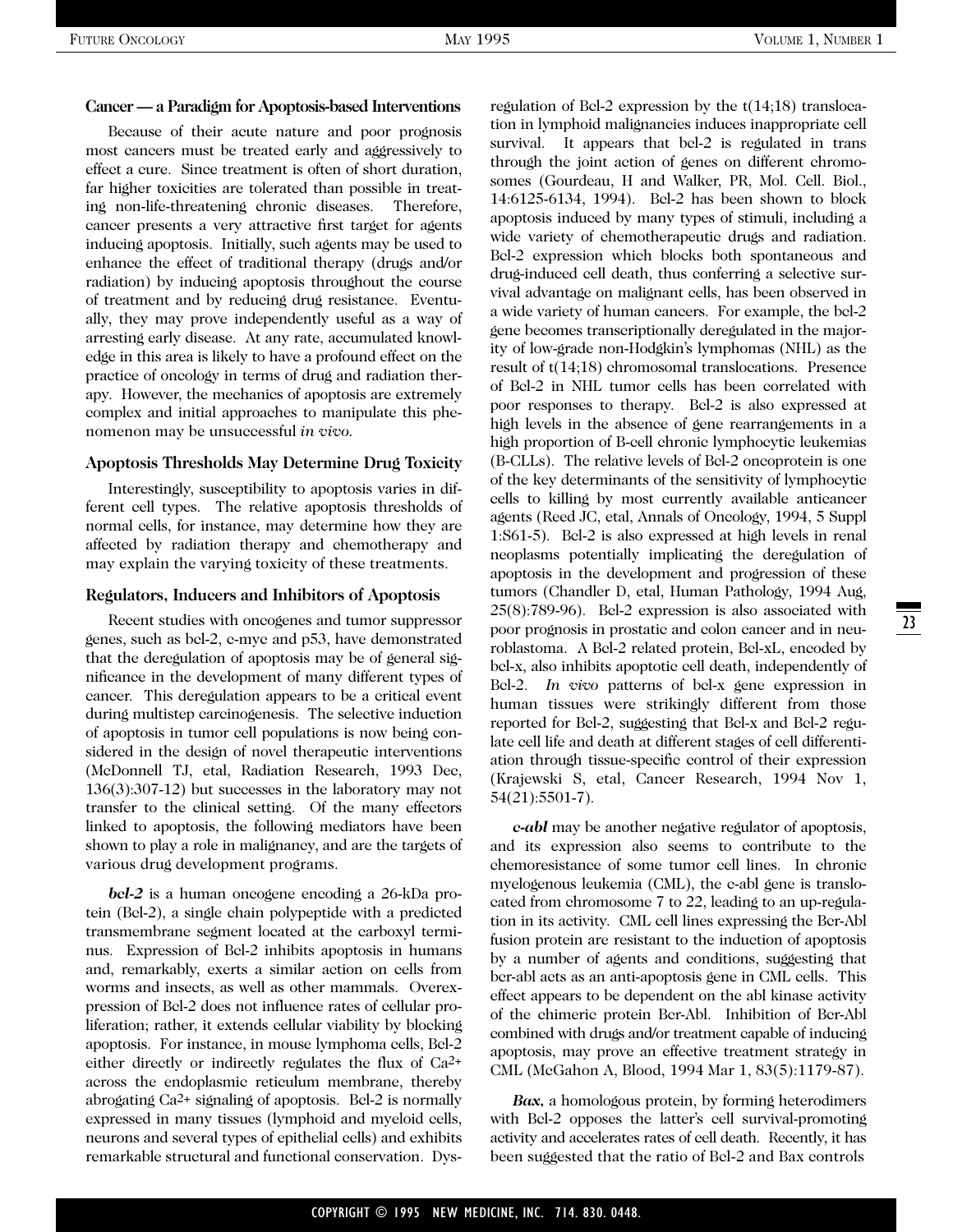the relative susceptibility of cells to death stimuli. Interestingly, the expression of Bax in mice was more widespread than Bcl-2 (Krajewski S, etal, American Journal of Pathology, 1994 Dec, 145(6):1323-36).

*Bak,* a newly identified Bcl-2 homologue, encoded by the bak (Bcl-2-homologous antagonist/killer) gene, primarily enhances apoptotic cell death after a stimulus to initiate the process. For instance, it is speculated that Bak acts indirectly to mitigate the direct action of Bcl-2 and Bax. However, it is also possible that Bak directly activates the apoptosis pathway or functions as part of a cell's death machinery. Bak is broadly distributed in terminally differentiated cell types. Related findings in this area were recently reported by LXR Biotechnology (Richmond, CA) (Kiefer, MC, etal, Nature, Vol. 374, 20 April 1995, pp736-739) and Apoptosis Technology (Cambridge, MA), in collaboration with Imperial Cancer Research Fund Laboratories (London, UK) (Chittenden, T, etal, Nature, Vol. 374, 20 April 1995, pp733-736).

*p53,* a tumor suppressor gene whose product induces apoptosis through unknown mechanisms, is also involved in modulating the cytotoxicity of anticancer agents by promoting apoptosis. It appears that p53 exerts a significant and dose-dependent effect in the initiation of apoptosis, but only when it is induced by drugs or radiation that cause DNA-strand breakage (Clarke, AR, etal, Nature, [1993] 362:849; Lowe, S, etal, Nature, [1993] 362:847). p53 is also directly linked with the regulation of tumorigenesis and may induce apoptosis in the presence of oncogenic triggers. Loss of p53 function has been linked to increased tumor aggressiveness. Mutations or deletions in p53 are among the most common genetic alterations in human cancers, having been associated with lung, colorectal, breast, stomach, brain and hematologic cancers, all common malignancies with poor prognosis. Mutations of p53 produce proteins that either complex with the wild type version, preventing its function (evidenced in cervical carcinoma and sarcomas), or become the dominant product resulting in aberrant behavior. Also, proteins encoded by oncogenic viruses, including human papillomaviruses and adenoviruses, can bind and inactivate p53 protein. These malfunctions of p53 may promote cancer development by permitting cells with DNA damage to replicate their DNA before repair is complete. Loss of p53 function has also been shown to enhance cellular resistance to a variety of cytotoxic agents and is associated with poor prognosis (Lowe, SW, et al, Science, Vol. 266, 4 Nov 1994, pp. 807-810).

*c-myc,* a human oncogene, is the cellular homologue of v-myc, a viral oncogene which is found in a number of avian and feline retroviruses that induce leukemia and carcinoma. In particular, c-myc is one of the immediate early growth response genes that are rapidly induced in quiescent cells upon mitogenic induction, suggesting that the gene plays some part in mediating the transition from

quiescence to proliferation (B Amati, et al, Cell, [1993] 72:233). The Myc oncoprotein dimerizes with its partner, Max, to bind DNA, activate transcription, and promote cell proliferation, as well as apoptosis. Max also forms homodimers or heterodimers with its alternative partners, Mad and Mxi-1 which behave as antagonists of Myc/Max through competition for common DNA targets, and perhaps permit cellular differentiation (Amati B and Land H, Current Opinion in Genetics and Development, 1994 Feb, 4(1):102-8). In quiescent murine cells activation of c-myc in the absence of other growth signals results in the accumulation of p53 protein (Hermeking, H and Eick, D, Science, Vol. 265, 30 Sep 1994, pp 2091- 2093). In normal cells, c-Myc expression is tightly regulated, but in tumor cells it is elevated or deregulated indicating a critical role for c-myc activation in multistage carcinogenesis.

*Interleukin-1*β *converting enzyme (ICE),* a cysteine protease, induces apoptosis when overexpressed in animal models. Conserved through evolution (ICE is a homolog of Ced-3 in *C. elegans*), this protein and related ICE-like proteins are parts of the omnipresent apoptosis machinery. When inert, they are sequestered in a lyosomelike organelle and, when released, cause apoptosis by triggering a protease cascade. In 1994 Vertex (Cambridge, MA) published the three dimensional structure of ICE and is collaborating with Roussel Uclaf to develope ICE inhibitors for the treatment of inflammation.

*Hormones.* In hormone-dependent tumors, sex steroids and other trophic hormones stimulate cell proliferation and inhibit cell death, causing rapid tumor growth. In these tumors the induction of apoptosis by chemical or surgical hormonal ablation is accompanied by tumor regression. For instance, tamoxifen (Nolvadex, Zeneca Pharmaceuticals), an anti-estrogen, flutamide (Eulexin, Schering-Plough), an anti-androgen, or Roussell-Uclaf's RU 486, an anti-progestin, block the action of trophic hormones and cause apoptotsis in susceptible cancers. One class of hormones, derivatives of Vitamin A, are the retinoids which are natural signals that modulate apoptosis; drugs which stimulate certain intracellular receptors (IRs) for retinoids induce apoptosis in susceptible tumor cells. Retinoid agonists may also be used in combination with sex steroid antagonists to prevent or treat cancer by exploiting the phenomenon of apoptosis, as confirmed in cell culture and animal studies. Two naturally occurring endogenous, biologically active retinoids are all-trans-retinoic acid and 9-cis-retinoic acid. Biologically active chemical analogues of retinoids have also been synthesized. Clinical trials are planned and underway in the USA and Italy to evaluate prophylactic treatment of individuals who exhibit high risk factors for certain malignancies such as breast and prostate cancer using a combination of approved anti-hormonal drugs and a retinoid.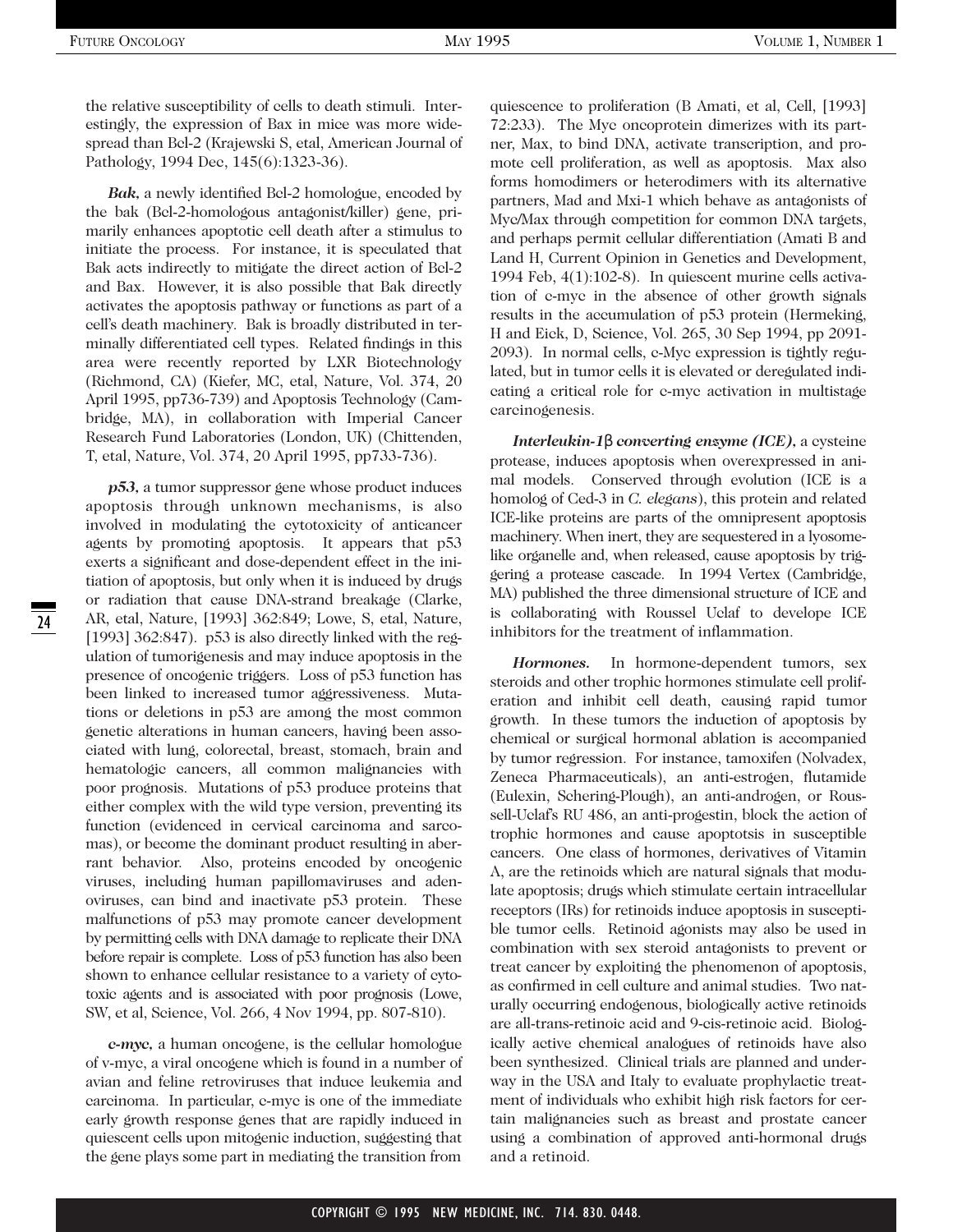*Cytokines.* The role of interleukins, various growth factors and tumor necrosis factor (TNF) in the regulation of apoptosis is not well understood. Peptide growth factors, initially characterized as stimulators of cell proliferation, have now been shown to inhibit death in many cell types. Deprivation of growth factors leads to the induction of apoptosis (Collins MK, Bioessays, 1994 Feb, 16(2):133-8). For instance, murine bone marrowderived hematopoietic cells, dependent on interleukin (IL)-3 for their growth in culture, undergo apoptosis, upon cytokine withdrawal. Etoposide, a topoisomerase II inhibitor, causes a more rapid onset of apoptosis in the IL-3-dependent cell line BAF3, deprived of IL-3. This acceleration of apoptosis by etoposide is prevented by inhibitors of RNA and protein synthesis and by the nucleases inhibitor aurintricarboxylic acid. The presence of IL-3 or overexpression of the oncogene bcl-2 causes a marked delay in the induction of apoptosis by etoposide, acting in a cooperative manner (Ascaso R, European Journal of Immunology, 1994 Mar, 24(3):537- 41). Two stimuli found in bone marrow, differentiationinducing cytokines, which induce terminal differentiation associated with growth arrest, ultimately culminating in apoptosis, and transforming growth factor-β1 (TGF-β1), which induces rapid growth arrest and apoptosis of hematopoietic cells, induce apoptosis at different rates in malignant blood cells (Selvakumaran M, etal, Blood, 1994 Aug 15, 84(4):1036-42).

#### Παραδοξα **(PARADOX)**

There is no simple elegant description of the phenomenon of apoptosis, no central switch that turns the process on or off. Increasingly, new findings demonstrate that the mechanisms of apoptosis differ by cell type and between organisms. Like with all other biological phenomena, complexity and paradox rule the process which involves numerous participants but as yet claims no ultimate single and unique origin.

#### **Dominant Oncogenes Inhibit and Promote Apoptosis**

A number of dominant oncogenes act both as inhibitors and inducers of apoptosis. Oncoproteins E1A and Myc, when overexpressed, under different conditions, may either transform cells or sensitize them to apoptosis. Such contradictory functions implicate other gene products acting in concert as regulators of the outcome of oncoprotein expression. In a "two signal" model of cell growth and death, the first signal activates a common pathway that can lead to proliferation or apoptosis and a second signal determines the final outcome. Alternatively, it may be that the first stimulus initiates a sequence of metabolic events common to both apoptosis and replication, and the second stimulus acts as only a progression signal, e.g., to divert the cell toward replication, if present, otherwise apoptosis supervenes (DL Vaux, Proc Natl Acad Sci USA, [1993] 90:786). In this latter model, apoptosis is the default pathway. One such two signal system may be represented by the interaction between c-myc and bcl-2. The latter gene is a strong candidate for the source of a second signal, that blocks the apoptotic pathway and prolongs tumor cell survival.

#### **The Ultimate Apoptosis Signals May Reside in the Cytoplasm**

It was originally believed that the ultimate regulators of apoptosis reside in the nucleus and gene expression determined when and how the process was activated. However, it has been shown that molecular instructions for apoptosis may reside in the cytoplasm, because even enucleated cells go through apoptosis when exposed to inducers. Therefore, it appears that apoptosis is not always transcriptionally activated but rather triggered by cytoplasmic effector proteins which are probably synthesized in advance and remain inactive until activated by appropriate signals. However, in some models of apoptosis, these proteins may need to be turned on by a transcriptionally produced regulatory protein to activate the apoptotic pathway, which is not possible in enucleated cells.

#### **Apoptosis May Help Malignant Cells Avoid Host Immune Mechanisms**

Although inducing apoptosis may enhance the killing action of cytotoxic drugs it may also interfere with the immune response to malignancy. For instance, dysregulation of bcl-2 gene expression that promotes apoptosis may play a role in the avoidance of host immune surveillance mechanisms by cancer cells (Torigoe T, etal, Cancer Research, 1994 Sep 15, 54(18):4851-4). Such a scenario may diminish the long-term effectiveness of apoptosis-based therapy.

#### **Anticancer Drugs May Induce Mutations in Key Apoptosis Regulating Genes**

Mutations in p53 have been shown to promote carcinogenesis. Cancer treatment, in causing DNA-damage, may induce mutations in p53 that could contribute to rapid progression of disease. This may be more likely to occur in cells with a mutant p53 allele.

#### **Apoptosis May Play a Role in Spontaneous Remissions**

Spontaneous remissions in patients with advance malignancies may be caused by promotion of apoptosis, either as a delayed reaction to treatment or as a result of undetermined endogenous stimuli.

#### **APOPTOSIS IN ANTICANCER DRUG DEVELOPMENT**

Various stimuli are positive or negative regulators of apoptosis. In malignancy it is the inducers of apoptosis that are beneficial. Strategies to exploit apoptosis to treat malignancies include blocking endogenous molecular targets that inhibit apoptosis, enhancing endogenous signals or pathways that induce apoptosis, or introducing exogenous agents capable of similar actions. Manipulat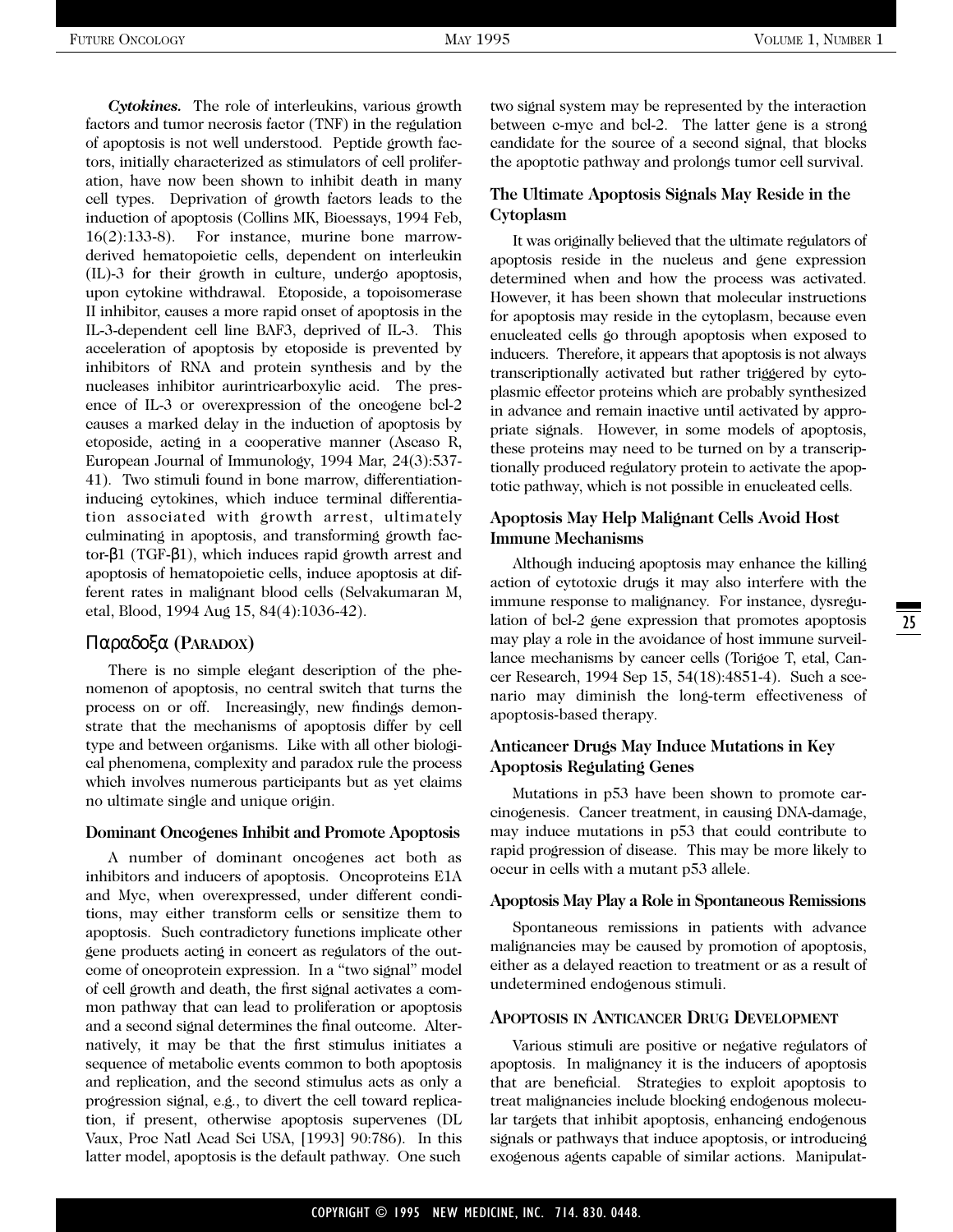ing intrinsic regulators at the molecular level, although attractive, may be difficult to accomplish based on limited understanding of the mechanisms of apoptosis. For instance, gene manipulation techniques offer a fundamental approach to enhancing apoptosis, but are also the most challenging to apply clinically. However, genes promoting apoptosis may also be activated using less direct methods such as depriving dependent cells of growth factors or hormones. Also, apoptosis-resistant cancer cells may be killed by cytotoxic lymphocytes (CTLs) or apoptosis-inducing cytokines.

Enhancement of the action of current anticancer treatment options may offer a more achievable shortterm goal than using apoptosis pathways alone. For instance, radiation and many chemotherapeutic agents, such as docetaxel/paclitaxel, etoposide, methotrexate, doxorubicin, vinblastine, 5-FU, cisplatin, enediynes and retinoids, among others, are particularly effective in inducing apoptosis (interestingly, certain chemotherapeutics, because of their mode of action may, inadvertently, inhibit apoptosis). It may be possible to develop techniques to enhance the initial effectiveness of these drugs, and also prevent subsequent resistance by concurrently administrating agents that promote apoptosis. Exhibit 20 lists apoptosis-based agents in development for the treatment of cancer.

One of the problems in drug development in this area is that a large portion of current understanding is derived from *in vitro* experiments that may not translate *in vivo,* because of the complexity of apoptotic pathways and signaling mechanisms.

#### **Gene Transfer**

26

Gene therapy may be used to restore wild type activity of mutated genes such as p53 in tumor cells. Furthermore, if gene transfer can be selective for tumor cells, death of these cells will prevent overexpression of the target gene in healthy tissue. Although lung cancer and other carcinoma cells with mutant p53 have been successfully transfected with wild-type p53 using a retroviral expression vector *in vitro* (T Fujiwara, et al, Cancer Res, [1993] 53:4129), such transfection may be difficult to accomplish *in vivo.* Transfection with retroviral plasmid vectors works well *in vitro,* but lacks specificity *in vivo;* more specific targeting might be possible with recombinant parvovirus strains, harboring p53 or other apoptosis-inducing genes, because these vectors are expected to infect replicating neoplastic cells exclusively. Selective tumor cell targeting *in vivo* may be accomplished by intra-arterial or direct intratumoral injection of liposomes incorporating apoptosis-inducer genes. Tumorselective targeting of p53 may also be possible with antibody-liposome carrier conjugates, if the cells of interest specifically express a target antigen to which the immunoglobulin can bind.

*Canji,* (San Diego, CA), a private company established in 1990, is investigating the use of tumor suppressor genes to treat lung, breast, prostate, liver and colorectal cancer and leukemia. Canji's first products target the retinoblastoma (Rb) and p53 genes, in which alterations occur in at least 50% of all malignancies. In one program Canji aims to replace the defective p53 gene in cancer cells with a wild-type version using an adenovirus vector. The company has been given RAC approval to treat hepatocellular carcinoma and metastatic liver cancer originating from colorectal cancer. In October 1994 Schering-Plough and Canji signed an agreement to develop cancer treatments based on Canji's p53 gene-therapy technology. The agreement, which provides Canji with an initial cash payment, annual performance and milestone payments, and royalty payments on the sales of future products, may result in a total Schering-Plough outlay of over \$50 million over several years. Canji will conduct preclinical studies and Schering-Plough will be responsible for clinical trials, manufacturing, and marketing. An IND to begin clinical trials is planned in 1995.

*Introgen Therapeutics* (Austin, TX), a private company, is developing several gene therapy products in collaboration with RPR Gencell to treat cancer by retroviral delivery of intact wild-type p53, among others. [In late 1994, Rhône-Poulenc Rorer formed RPR Gencell, a network of alliances funded by a \$100 million annual budget, to gain access to R&D carried out by various highly specialized biotechnology companies.] Introgen holds several RAC approvals obtained through M.D. Anderson Cancer Center (Houston, TX), one of the company's founders, to treat cancer by gene therapy using retroviral and adenoviral vectors.

*Ingenex* (Menlo Park, CA), a Titan Pharmaceuticals operating company, is using a variant of the Rb gene (SG-94), licensed from Baylor College of Medicine (Houston, TX), as gene therapy for solid tumors. When inserted into target cells *in vitro,* this variant gene expresses a protein that is a potent inducer of apoptosis and senescence.

#### **Oligonucleotide-based Strategies**

At the La Jolla Cancer Institute (La Jolla, CA), Dr. John C. Reed and associates have used antisense (AS) approaches to achieve reductions in the levels of steady state Bcl-2 protein in t(14;18)-containing human lymphoma cell lines. Both synthetic bcl-2-AS oligonucleotides and inducible expression plasmids that produce bcl-2-AS transcripts led to reductions in bcl-2 expression and a marked enhancement in the sensitivity of neoplastic cells to conventional chemotherapeutic drugs such as cytosine arabinoside (ara-C) and MTX. Reductions in bcl-2 expression may, therefore, improve the effectiveness of cytotoxic drugs (Kitada S, etal, Antisense Research and Development, 1994 Summer, 4(2):71-9).

*Genta* (San Diego, CA), is constructing antisense oligonucleotides targeted against Bcl-2 to reverse the chemoresistance observed in cancer cells with activated bcl-2. Oligonucleotides targeted against this target were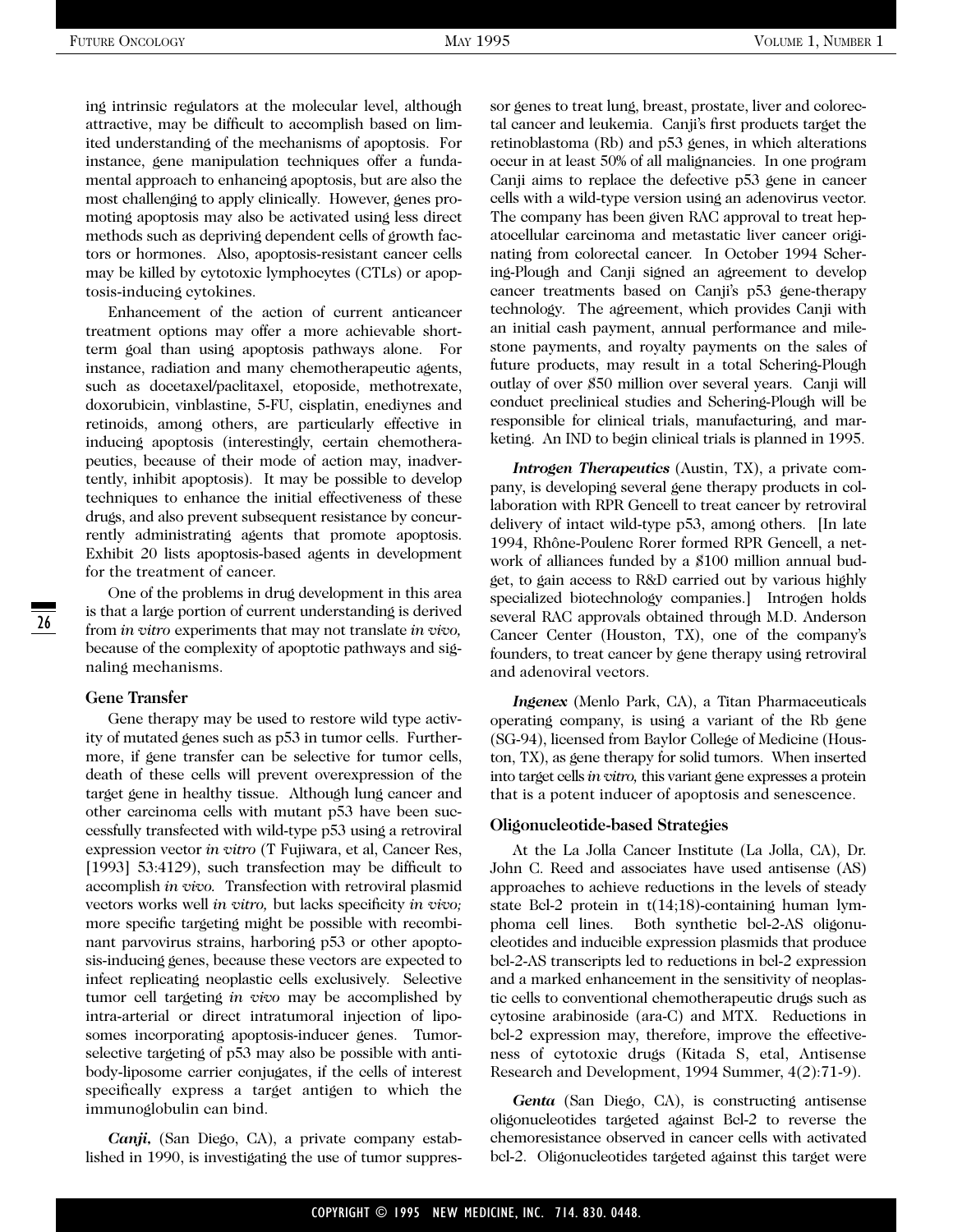found to decrease the level of Bcl-2 in human cultured cells in preclinical studies. In animal models, one of these oligonucleotides was found to inhibit the growth of drug-resistant human colon tumors in nude mice, while a control oligonucleotide had no effect. Similar studies have also been conducted by Finbarr Cotter, MD, at the Institute of Child Health (London, UK). In these studies, an anti-Bcl-2 oligonucleotide was shown to cure lymphoma-like disease induced by the injection of human Bcell lymphoma cells in severe combined immunodeficient (SCID) mice (Cotter, FE, etal, Oncogene, 1994 Oct, 9(10):3049-55). Following completion of a toxicology study, Genta plans to begin human clinical trials in patients with drug resistant follicular lymphoma at the Royal Marsden Hospital (UK) under a physician's IND. Chugai Pharmaceutical (Tokyo, Japan) has the option to license worldwide marketing rights to this therapy if it decides to fund its further development.

*Lynx Therapeutics* (Hayward, CA), a private company established in 1992, is developing antisense-based cancer therapies targeting p53 and myc. Lynx has completed a phase I clinical trial of LR-3523, a 20-mer phosphorothioate oligodeoxynucleotide analogue targeting p53 and is planning to begin a phase II trial in June 1995. Lynx is also conducting a phase I dose-escalation study of LR-3001, a 24-mer phosphorothioate antisense to c-myb for treatment of CML in accelerated phase or blast crisis. This study of repeated courses of 7-day IV infusion is being conducted at the University of Pennsylvania (Philadelphia, PA). This agent was evaluated preclinically in SCID mouse models of human CML and malignant melanoma and is also under investigation for use with autologous bone marrow transplantation in CML. Lynx is also studying the *in vivo* efficacy of a 26 mer phosphorothioate oligonucleotide targeted against a bcr-abl breakpoint junction in the treatment of CML (Skorski, T, etal, Proc. Natl. Acad. Sci. USA, Vol. 91, pp. 4504-4508, May 1994). These experiments are being extended to include combination therapies with bcr-abl and either conventional drugs or other antisense agents.

#### **Small Molecule Drugs**

*Apoptosis Technology* (ATI), a subsidiary of ImmunoGen (Cambridge, MA) established in 1993, is collaborating with Paul Anderson's laboratory at Dana-Farber Cancer Institute (Boston, MA) to identify proteins involved in apoptosis and, by combining ImmunoGen's MAb-based toxin delivery system with such proteins, to deliver an apoptotic signal to tumor cells. In August 1994, ATI also announced a research agreement with the Imperial Cancer Research Fund (ICRF; London, UK) to identify compounds involved in apoptosis, using ICRF's proprietary screening system and to develop small molecule drugs to modulate the action of bcl-2 and insulin-like growth factor I (IGF-I).

*Mitotix* (Cambridge, MA), a private company established in 1992, is developing anticancer agents that target

enzymes involved in cell cycle regulation and cell proliferation. Using small molecules, this approach offers an alternative to gene therapy, and may yield therapeutic compounds possessing both selectivity and ease of delivery (e.g., orally active, capable of penetrating cell membranes). Mitotix is also developing cancer therapeutics based on compounds which interfere with the ubiquitinmediated breakdown of disease related proteins. (Ubiquitin is a signaling molecule present in all living cells that acts to induce the breakdown of specific proteins; most short-lived proteins which regulate key cellular processes, including p53, are degraded by a ubiquitin dependent biochemical pathway. The ubiquitin degradation pathway requires a family of highly specific ubiquitin conjugating enzymes, which target ubiquitin to its intracellular substrates.) The substrates of several new enzymes have been identified, including key regulatory proteins involved in p53 degradation. Drug development is focused on inhibiting the degradation of p53 in specific clinical conditions. For example, a protein produced by human papillomavirus (HPV) binds to p53, activating its degradation through the ubiquitin system. This accelerated degradation is a key event in inducing the transformation of cervical cells to cancer cells (90% of patients with cervical cancer are infected with HPV). Restoration of p53 levels in HPV-infected cervical cancer cell lines results in sudden, quantitative tumor cell death while normal cells are unaffected by the elevation of p53 levels. Mitotix has developed proprietary assays to identify small molecular weight drugs that prevent p53 degradation and block the proliferation of cancer cells. Using these assays the company has identified initial active compounds. In addition to cervical cancer, Mitotix is evaluating the potential for treating cancers with normal p53, but a defective retinoblastoma pathway. Blocking intracellular proteolysis of key proteins may allow the development of drugs that induce cell death in these cancer cells, but not in normal cells. Mitotix has filed three patent applications involving its intracellular proteolysis technologies.

*Onyx Pharmaceuticals* (Richmond, CA), a private company spun off from Chiron in 1992, is focusing its efforts on elucidating the role of intracellular signalling pathways in cancer and abnormal cell growth. The Onyx apoptosis program centers on survival factors, p53 and Bcl-2 and has developed assays to screen for small molecules that regulate these pathways. The survival factor program exploits the fact that a variety of cancers, including lung, breast, and pancreatic cancer, overexpress the receptors for the survival factor IGF I or IGF I itself. When deprived of IGF I cancer cells undergo apoptosis whereas normal cells simply cease to grow. Onyx intends to develop small molecules that intervene in the survival factor signaling pathways, targeting the cancer cells for apoptosis. The company has also developed novel strategies to identify the molecular partners of both mutant and normal p53. It has established a research collaboration focusing on p53 with Arnold J.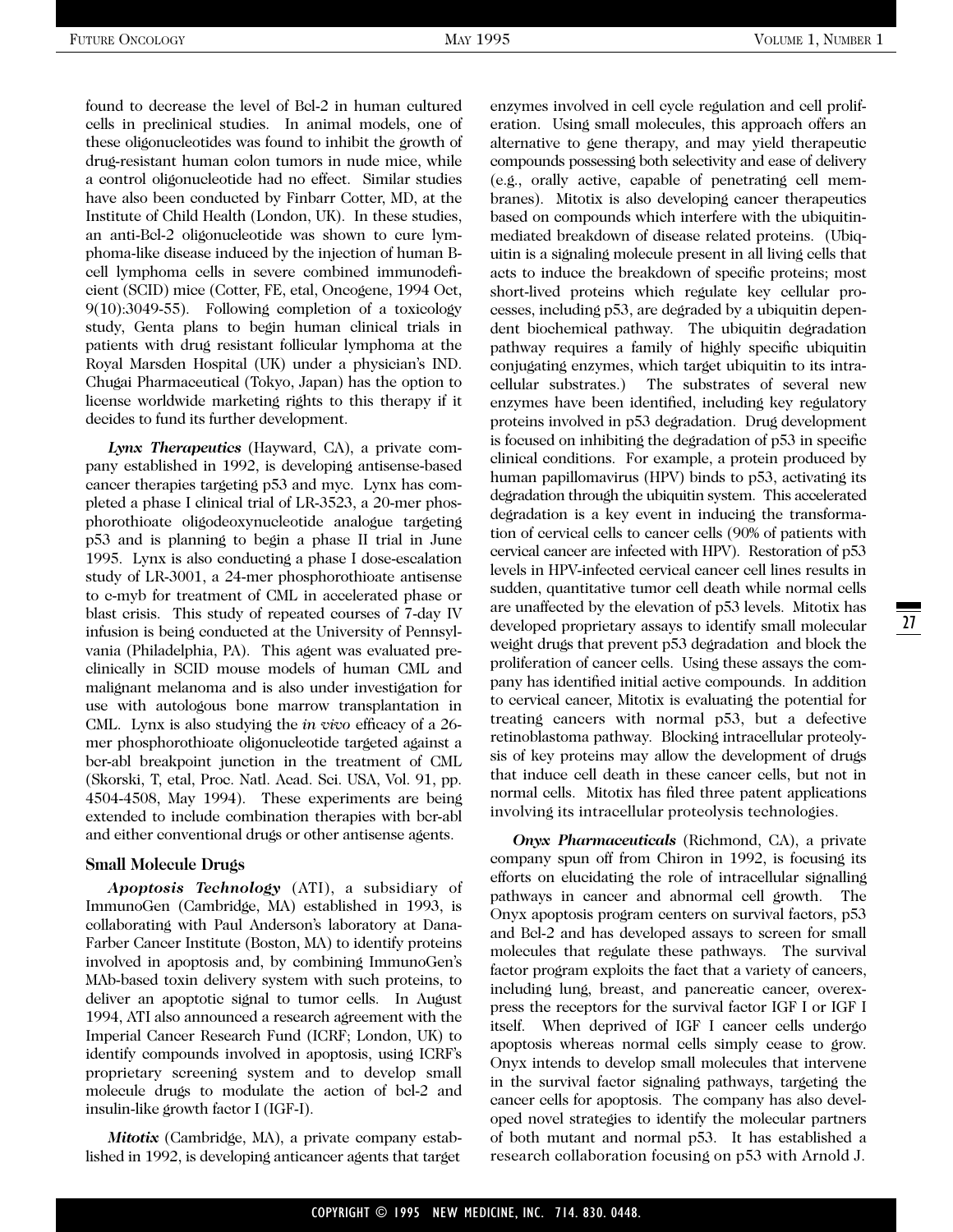Levine, PhD, of Princeton University (Princeton, NJ), a co-discoverer of p53. Onyx has also identified several molecular partners of Bcl-2, among them the signal transduction protein, R-ras (Fernandez-Sarabia, MJ, and Bischoff, JR, Nature, vol. 366, 18 Nov 1993, pp 274-275). In collaboration with Bayer (was Miles; Pittsburgh, PA), Onyx is working to identify small molecule drugs that turn off inappropriate ras activity or reduce it to normal levels. Based on several molecular targets associated with the ras pathway, Onyx has developed biochemicaland cell-based assays and has identified potential ras inhibitors; one drug candidate is expected to enter clinical evaluation by the end of 1996.

*IDUN* (Menlo Park, CA), established in 1993, is developing small molecule anticancer drugs identified through drug screening, that inhibit bcl-2.

#### **Nuclear Matrix Proteins**

Nuclear matrix proteins (NMPs) are nonhistone proteins found in the nucleus of many eukaryotic cells. Some NMPs have been reported to be highly specific by cell type and to be expressed differentially in malignant cells. Consequently, changes in the cell nucleus at the morphologic level (observed by pathologists in the clinical diagnosis of cancer), may be reflected as changes in NMPs at the molecular level. Certain apoptosis-inducing chemotherapeutic agents such as etoposide and camptothecin bind to enzymes in the nuclear matrix (topoisomerases) causing apoptosis by enzyme inhibition. Similarly, antimetabolites such as 5-FU and 5-fluorodeoxyuracil, which also induce apoptosis, target the DNA polymerase complex which is attached to the nuclear matrix. Bcl-2 also routinely associates with the nucleus during certain phases of the cell cycle. Nuclear matrix proteins which bind Bcl-2 may also prove suitable targets for chemotherapy.

*Matritech* (Cambridge, MA), which was established in 1987 and went public in 1992, is using MAbs to NMPs to detect the possible presence of cancer, monitor for recurrence, or assess the effectiveness of treatment. Matritech scientists have found that NMPs can be released from dying cells in a soluble form, and that the solubilization and release of NMPs are normal events in the apoptotic pathway. Assuming that changes in the nuclear matrix are potentially observable events in the cell death program, Matritech, using immunological techniques, has developed assays capable of detecting NMPs in a quantitative fashion. NMPs are elevated in supernatants of dying cell and tissue cultures as well as in the serum of cancer patients (T Miller, et al, BioTechniques, [1993] 15:1042). Matritech is developing various diagnostics based on NMPs such as serum assays to monitor/detect recurrence of various cancers (breast, colorectal, prostate and lung), a urine assay to diagnose bladder cancer (a PLA was filed in the USA; marketing in Europe began in early 1995) and an assay of cervical Pap smears to identify precancerous cells.

In January 1995, the company announced that it received a Small Business Innovative Research (SBIR) grant of \$88,000 from the National Cancer Institute to clone the gene that expresses PC-1, a prostate cancerspecific NMP. PC-1 was present in every prostate tumor examined but not present in any normal or benign prostate specimens (Partin, AW, etal, Cancer Research, 1993 Feb 15, 53(4):744-6). The objective of the funded project is to identify the gene that expresses PC-1 in order to develop a therapeutic product to block its activity and, as a result, prevent the progression of malignancy. Matritech, which has obtained exclusive rights from Johns Hopkins for the commercial, diagnostic and therapeutic use of PC-1, has been developing novel *in vivo* diagnostic products to more accurately detect prostate cancer. To support that work, Matritech was awarded an NCI SBIR grant in December 1993 to develop antibodies suitable for *in vitro* diagnostic tests.

#### **Telomerase Inhibition**

Telomeres, consisting of thousands of tandem repeats of a six-nucleotide DNA sequence, are structures at the end of eukaryotic chromosomes that confer protection, provide positioning and participate in replication. Loss of telomere length in dividing normal somatic cells is considered to represent a measure of aging, a mitotic clock that registers the number of times a normal cell undergoes division until it reaches senescence. Malignant cells, in contrast, do not lose telomere length or sequence with cell division. Telomerase, a protein that maintains telomere length by synthesizing telomeric DNA using RNA as a template, is present in carcinoma cell lines but not in normal somatic cells. It is, however, present in germ cells. Inhibition of telomerase activity may play a role in apoptosis, as both appear to act against unrestrained cell growth.

*Geron* (Menlo Park, CA), established in 1992, is developing telomerase inhibitors for cancer diagnosis and therapy. In cooperation with scientists at the University of Texas Southwestern Medical Center (Dallas, TX), the company developed a highly selective PCRbased assay that measured telomerase activity in 90 out of 101 biopsies representing 12 human tumor types but none in 50 normal tissue samples (Kim, NW, etal, Science, 23 Dec 1994, Vol. 266, pp 2011-2015). Because telomerase is not found in normal somatic cells, its may provide a tumor-selective target for cancer therapy. However, many challenges remain including heterogeneity of telomere length which may result in a population of tumor cells with varying replicating capacity and sensitivity to anti-telomerase therapies.

#### **Angiogenesis Inhibitors**

(A comprehensive review of the role of the extracellular matrix and angiogenesis in cancer will be presented in an upcoming issue of FUTURE ONCOLOGY).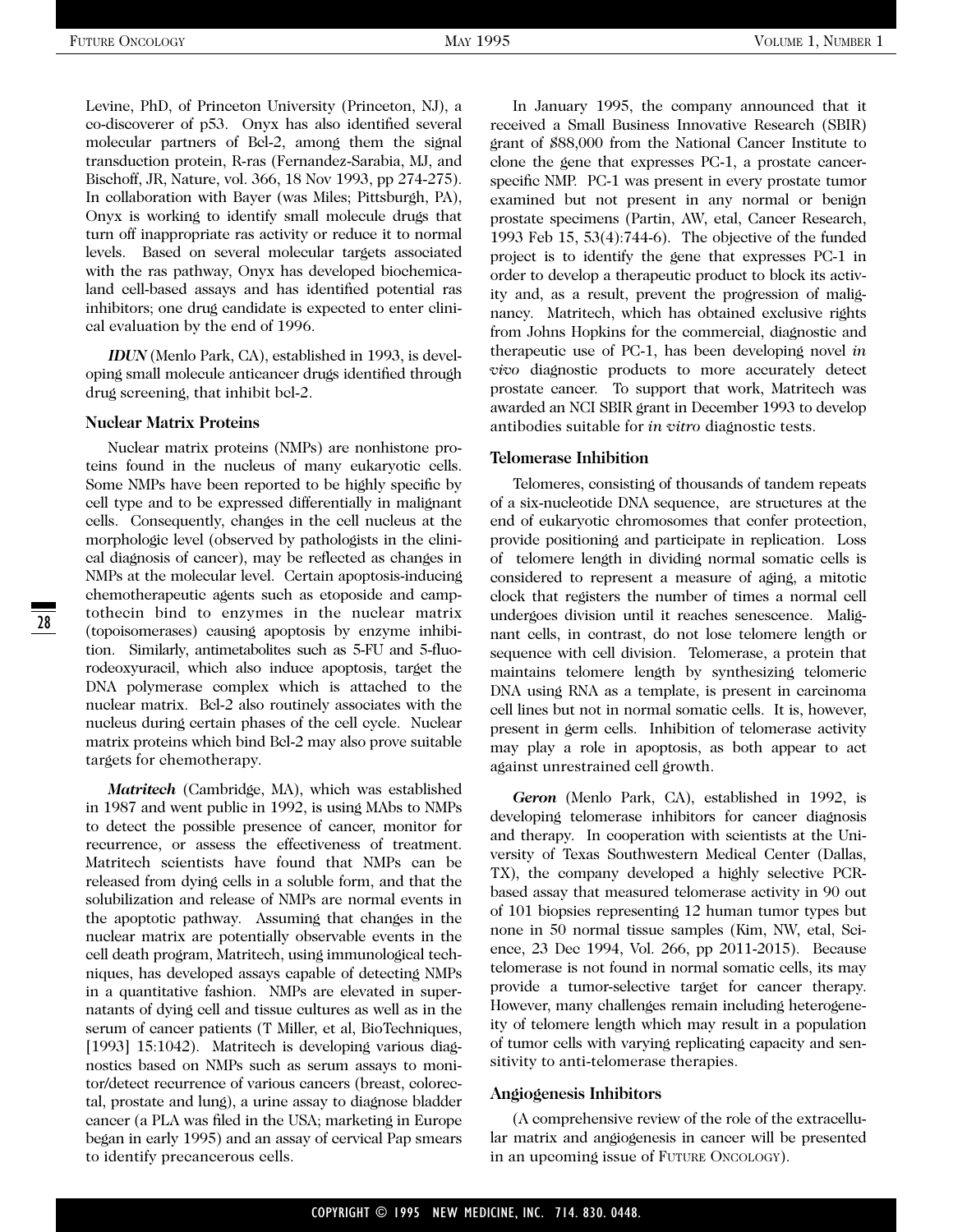*Ixsys* (San Diego, CA) is developing a humanized/ optimized version of MAb LM609, first described by Dr. David Cheresh of the Scripps Research Institute (La Jolla, CA), as an inhibitor of angiogenesis via apoptotic mechanisms. LM609 is an antagonist of integrin  $\alpha v \beta_3$ . A single IV injection of this MAb disrupted angiogenesis in animal models and led to rapid regression of tumor xenografts (Brooks, PC, etal, Cell, Vol. 79, 1157-1164, Dec 30, 1994) Ixsys humanized/optimized murine LM609 using its proprietary Codon-Based Mutagenesis design technologies. A mammalian cell line expressing high levels of the humanized/optimized MAb has been generated at Celltech Biologics (Slough, England) and Ixsys is currently finalizing the selection of cell-line clones to proceed with the manufacturing of this MAb, trademarked Vitaxin, at Celltech. *In vitro* ligand binding and cell adhesion assays suggest that Vitaxin possesses similar characteristics as the original LM609. Clinical trials for the treatment of solid tumors with this antibody are expected to begin in 14-18 months.

#### **Photodynamic Therapy (PDT)**

PDT uses photosensitive hydrophobic dyes to sensitize malignant cells to visible light. Photosensitizing dye, injected intravenously, accumulates in tumors but is cleared rapidly from healthy tissue. The tumor site is then exposed to light, commonly a laser beam, using a fiberoptic probe. Treatment lasts between 5-20 minutes depending on the affected area. Dye is selectively taken up by tumor cells because it attaches to lipoproteins; vessels feeding tumors contain a higher than normal concentration of lipoprotein receptors. Dyes localize on membranes of tumor cells and photoactivation results in oxidation of membrane lipids and proteins. It has been shown *in vitro* that PDT induces apoptosis. As observed in murine lymphoblastic leukemia cells, PDT causes apoptosis manifested by extensive DNA fragmentation, within 30 minutes of treatment (Oleinick, NL, etal, Proceedings of ACCR, Vol. 36, March 1995, pp. 710-711). Various light sensitive PDT dyes have been identified. The most extensively tested is Photofrin, developed by Quadra Logic Technologies (QLT; Vancouver, BC, Canada), originally in collaboration with American Cyanamid (now part of American Home Products) which still retains rights to the drug in overseas markets. Photofrin was approved in Canada for the treatment of superficial bladder cancer in April 1993, in Japan for the treatment of lung, gastric, esophageal and cervical cancer in September 1994 and the Netherlands for esophageal and lung cancer in April 1994. In September 1994, FDA's Oncology Drugs Advisory Committee recommended approval of an NDA submitted in April 1994 for the use of Photofrin as a palliative measure in obstructing tumors of the esophagus. Another QLT dye, benzoporphyrin derivative (BPD) is in phase II clinical trials in cutaneous cancer and psoriasis. In addition, QLT will develop Ciba Pharma's (Ciba-Geigy's; Basel, Switzerland) proprietary PDT dye, zinc phthalocyanine (ZnPc), for cancer indications under an exclusive worldwide license granted in April 1995. Another PDT dye in development is Scotia's (Guildford, Surrey, UK) EF9 (mesotetrahydroxyphenylchlorin; mTHPC), in phase II clinical trials for the treatment of head and neck cancer.

#### **Enediynes**

Enediynes, first reported on in the late 1980s, belong to a family of naturally occurring antitumor antibiotics that include the neocarzinostatin (NCS) chromophore, calicheamicins, kedarcidin, esperamicins (A1 and C), and dynemicins. These substances can undergo aromatization to produce cytotoxic biradicals and can result in phosphodiester bond breakage of DNA. Another macromolecular antitumor antibiotic, C1027, produced by a Streptomyces strain, shows highly potent cytotoxicity to cultured cancer cells and marked DNA cleaving ability. The structure of its chromophore, responsible for most of its biological activities, was found to contain a ninemembered enediyne. In contrast to other enediynes, C1027 damages duplex DNA even in the absence of thiols (Xu YJ, etal, Biochemistry, 1994 May 17, 33(19):5947-54). Enediynes can be modulated to a fine degree through structural modification, taking advantage of differences between normal and tumor cells such as cell permeability and enzymatic activity. Synthetic enediynes, designed with low molecular complexity are also highly cytotoxic to human leukemic cells by induction of apoptosis (Hiatt A, etal, Bioorganic and Medicinal Chemistry, 1994 May, 2(5):315-22). Enediynes such as NCS may be useful in *ex vivo* purging regimens and in *in vivo* treatment of microscopic residual disease in patients with neuroblastoma (Will P, etal, Cancer Chemotherapy and Pharmacology, 1994, 35(2):115-20). Treatment of Kaposi's sarcoma (KS) cells with enediynes induced apoptosis in up to 80% of the cells (Corbeil J, etal, Cancer Research, 1994 Aug 15, 54(16):4270-3).

#### **Other Apoptosis-based Anticancer Drug Development**

*LXR Biotechnology,* a public company, is developing LXR023 (maspin), for the treatment of metastatic breast cancer under an exclusive license from Dana-Farber Cancer Institute (Boston, MA). LXR is also developing three proprietary technologies to assist its scientists in screening for new therapeutics based on the modulation of apoptosis. These include an *in vitro* apoptosis screening assay (ASA) to screen potential agents for apoptosis modulating activity in a non-tumorous cell strain; scanning laser digital imaging (SLDI) technology to permit rapid, computer-controlled, high-throughput screening of multiple agents for apoptosis modulating activity; and an *in vivo* serum apoptosis marker (SAM) assay to determine the level of apoptosis in various parts of the body by measuring protein associated nucleic acids (PANAs) in the blood. LXR is actively developing apoptosisrelated agents for indications other than cancer.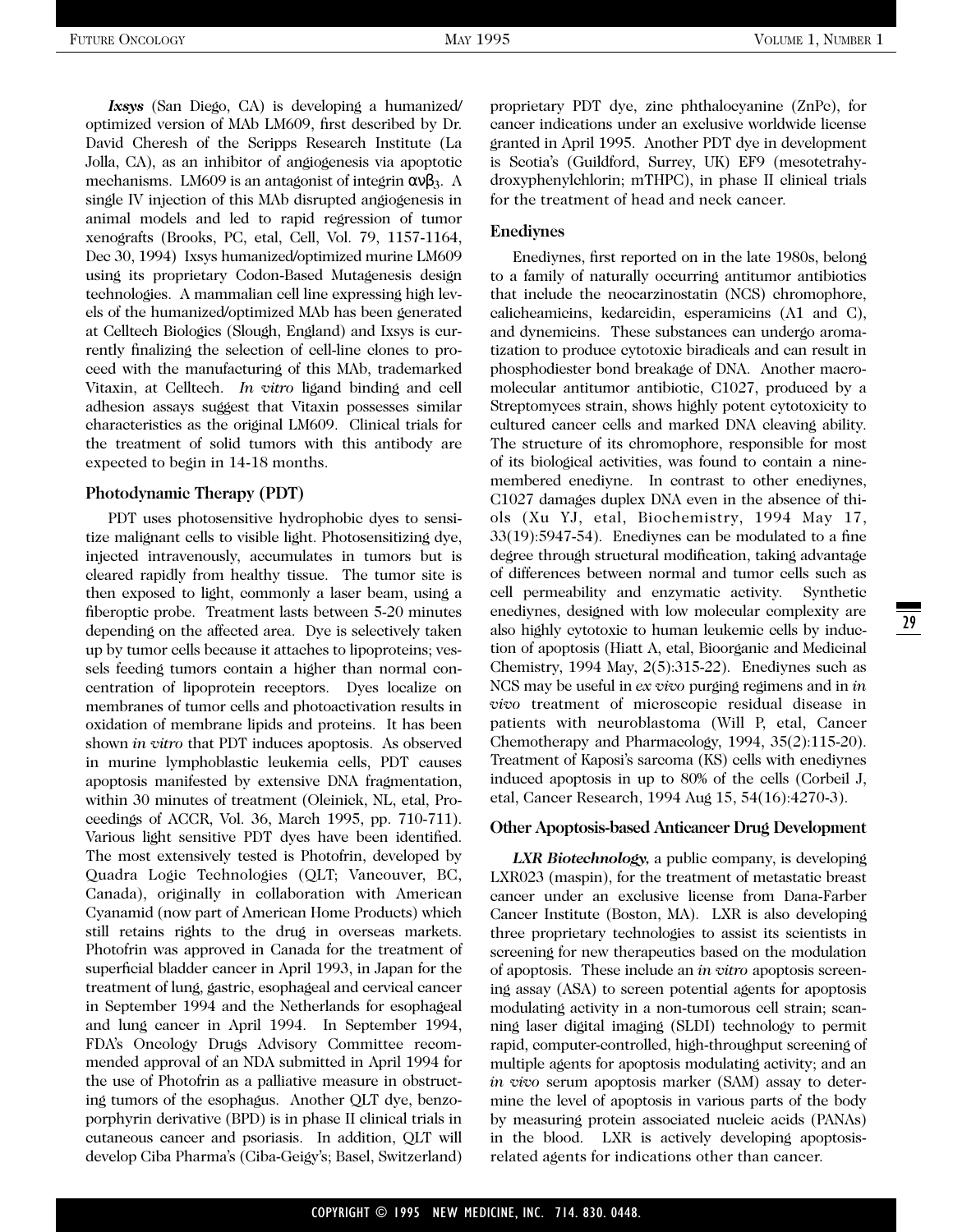| Developer/<br><b>Affiliate</b>                                                  | <b>Indications</b>                                                                                       | <b>Generic Name/</b><br>Number/<br><b>Brand Name</b> | Description                                                                                                       | Status/<br>Location              |
|---------------------------------------------------------------------------------|----------------------------------------------------------------------------------------------------------|------------------------------------------------------|-------------------------------------------------------------------------------------------------------------------|----------------------------------|
| Ansan (Titan<br>Pharmaceuticals)                                                | Solid tumors                                                                                             | AN-9, AN-10                                          | Synthetic derivative<br>of butyric acid                                                                           | Phase I/USA                      |
| Bristol-Myers Squibb                                                            | Cancer                                                                                                   | Kedarcidin                                           | Enedyine                                                                                                          | Preclin/USA                      |
| Canji/Schering-Plough                                                           | Hepatocellular<br>carcinoma and<br>metastatic liver<br>cancer originating<br>from colorectal cancer      |                                                      | Replacement of<br>defective p53 gene in<br>cancer cells with a<br>wild-type gene using<br>an adenovirus vector    | Preclin (RAC<br>approved)/USA    |
| Cell Pathways                                                                   | APC (may also be<br>applicable to other<br>precancerous<br>conditions)                                   | $FGN-1$                                              | Sulfone metabolite of<br>the NSAID sulindae                                                                       | Phase I/II (95)/USA              |
| Genta/Chugai<br>(has option for<br>exclusive license)                           | Drug resistant<br>follicular<br>lymphoma                                                                 | Anticode                                             | Oligonucleotide<br>inhibitor of Bel-2                                                                             | Preclin/USA, UK                  |
| Geron                                                                           | Cancer                                                                                                   |                                                      | Telomerase inhibition                                                                                             | Research/USA                     |
| <b>IDUN</b>                                                                     | Cancer                                                                                                   |                                                      | Small molecules<br>inhibitors of bel-2                                                                            | Research/USA                     |
| Ingenex (Titan<br>Pharmaceuticals)/<br>Baylor College of<br>Medicine (licensor) | Solid tumors                                                                                             |                                                      | Variant of the Rb gene<br>(SG-94); expresses a protein<br>that is a potent inducer of<br>apoptosis and senescence | Research/USA                     |
| Introgen Therapeutics/<br><b>RPR</b> Gencell<br>(Rhône-Poulenc Rorer)           | Solid tumors                                                                                             |                                                      | Retroviral delivery of<br>intact wild-type p53 gene                                                               | Preclin/USA                      |
| Ixsys/ Seripps Research<br>Institute (licensor)                                 | Solid tumors                                                                                             | LM609/ Vitaxin                                       | Humanized MAb<br>against integrin $\alpha v \beta_3$ ;<br>angiogenesis inhibitor                                  | Preclin\USA                      |
| Ligand Pharmaceuticals/<br>Allergan                                             | Acute promyelocytic<br>leukemia (APL)                                                                    | 9eRA/LGD1057                                         | Synthetic 9-cis retinoic<br>acid, orally administered                                                             | Phase I/IIA                      |
| Ligand Pharmaceuticals/<br>Allergan                                             | Skin cancer (Kaposi's<br>sarcoma, cutaneous<br>T-cell lymphoma,<br>squamous and basal<br>cell carcinoma) | 9eRA/LGD1057                                         | Synthetic 9-cis retinoic<br>acid, topically administered                                                          | Phase I/II                       |
| Ligand Pharmaceuticals                                                          | Advanced cancer                                                                                          | LGD1069                                              | Chemical retinoid, orally<br>administered                                                                         | Phase I/IIA                      |
| Ligand Pharmaceuticals                                                          | Skin cancer (Kaposi's<br>sarcoma, mycosis<br>fungoides, squamous<br>and basal cell<br>carcinoma)         | LGD1069                                              | Chemical retinoid,<br>topically administered                                                                      | Phase I/IIA                      |
| LXR/Dana-Farber<br>Institute                                                    | Drug-resistant<br>breast cancer                                                                          | Maspin                                               |                                                                                                                   | Preclin/USA                      |
| Lynx Therapeutics                                                               | CML                                                                                                      | LR-3523                                              | 20-mer<br>phosphorothioate oligo<br>analogue targeting p53                                                        | Phase I completed/<br><b>USA</b> |
| Lynx Therapeutics                                                               | CML in accelerated<br>phase or blast crisis                                                              | LR-3001                                              | 24-mer phosphorothioate<br>antisense targeting e-myb                                                              | Phase I/ USA                     |
| Matritech                                                                       | Prostate cancer                                                                                          |                                                      | Gene that expresses PC-1,<br>a prostate cancer-specific<br>nuclear matrix protein (NMP)                           | Preclin/USA                      |
| Mitotix                                                                         | Cervical cancer                                                                                          |                                                      | Restoration of p53 in<br>HPV-infected cells                                                                       | Research/USA                     |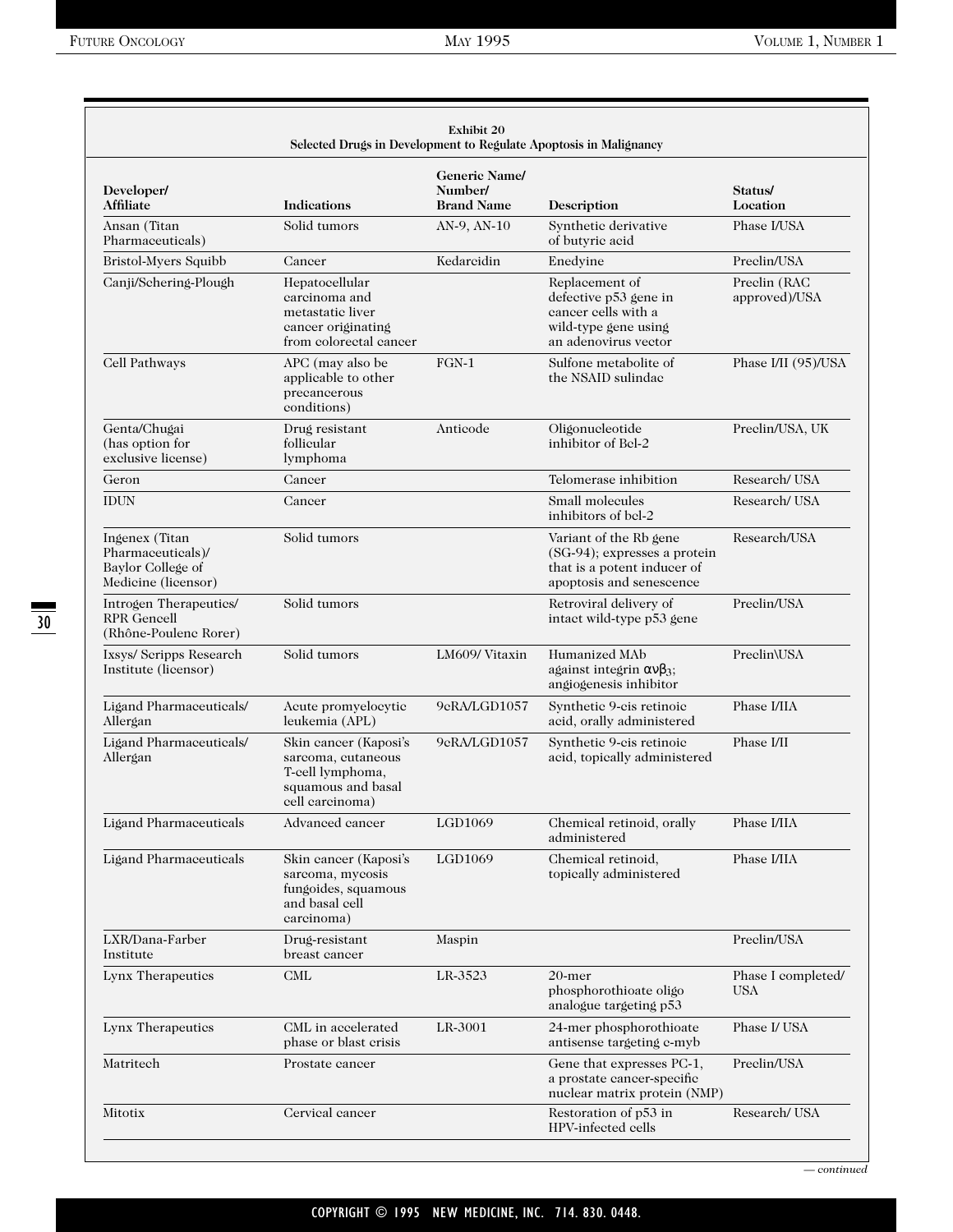| Developer/<br><b>Affiliate</b>                       | <b>Indications</b>                                                       | <b>Generic Name/</b><br>Number/<br><b>Brand Name</b> | Description                                                                                              | Status/<br>Location                                       |
|------------------------------------------------------|--------------------------------------------------------------------------|------------------------------------------------------|----------------------------------------------------------------------------------------------------------|-----------------------------------------------------------|
| Onyx Pharmaceuticals                                 | Cancer                                                                   |                                                      | Small molecule IGF I<br>inhibitors                                                                       | Research/USA                                              |
| Onyx Pharmaceuticals/<br>Princeton U                 | Cancer                                                                   |                                                      | p53 targeting                                                                                            | Research/USA                                              |
| Onyx Pharmaceuticals/<br>Bayer (Miles)               | Cancer                                                                   |                                                      | Small molecule drugs<br>that modulate signal<br>transduction protein R-ras                               | Research/USA                                              |
| Receptagen                                           | Cancer                                                                   |                                                      | B <sub>12</sub> depletion via<br>MAb inhibitor of receptor<br>binding site on the B12<br>carrier protein | Research/USA                                              |
| Sennes Drug Innovation<br>(was AGIS Pharmaceuticals) | Cancer                                                                   |                                                      | Regulation of cell<br>senescence genes                                                                   | Research/USA                                              |
| Yamanouchi/ Kayaku/<br>Kuraray                       | Liver cancer;<br>also active against<br>colorectal and<br>gastric cancer | Zinostatin<br>stimalamer,<br>SMA/YM-16881;<br>YM-881 | Enedyine; neocarzinostatin<br>(NCS)                                                                      | Launched in Japan<br>in 1994 as IA; in<br>clinicals as IV |

*Ligand Pharmaceuticals* (San Diego, CA) has formed a joint venture with Allergan (Irvine, CA), Allergan Ligand Retinoid Therapeutics (ALRT), to discover and develop novel retinoids for the treatment of cancer and other diseases. The lead drug under development by ALRT is LGD1057, a synthetically-produced 9-cis-retinoic acid which appears to be a natural ligand for the RAR and RXR subfamilies of retinoid IRs. ALRT began a phase I/IIA trial of an oral formulation of LGD1057 in December 1993. The company has obtained orphan drug status for LGD1057 in the treatment of acute promyelocytic leukemia (APL) and plans to also study the agent in kidney cancer in combination with interferon-α. Topical LGD1057 is also undergoing phase I/II clinical trials in skin cancer. Ligand has also identified chemical retinoids and is developing one, LGD1069, outside the ALRT joint venture. Oral LGD1069 is in phase I/IIA in patients with advanced cancer and its topical formulation is being evaluated for certain skin cancers. Ligand is also seeking blockers of the male and female sex steroids for use in cancer.

*Ansan* (Menlo Park, CA), a Titan Pharmaceuticals operating company, is studying the effects of a derivative of butyric acid, pivaloyloxymethyl butyrate (AN-9), on cell proliferation, death and differentiation in C6 glioma cells and HL-60 leukemic cells in culture. At various concentrations AN-9 inhibited cell growth and induced apoptosis. The company has obtained an IND and is planning to begin phase I trials in patients with solid tumors.

*Cell Pathways* (CPI; Denver, CO), a private company established in 1988, is developing FGN-1 (the sulfone metabolite of sulindac), an inducer of apoptosis, for the

treatment of familial adenomatous polyposis (FAP) associated with adenomatosis polyposis coli (APC). Sulindac is a prodrug that is converted *in vivo* to sulfide (SS) and sulfone (FGN-1) metabolites. SS is an active non-steroidal anti-inflammatory drug (NSAID) which inhibits prostaglandin synthesis whereas FGN-1, which is not an NSAID, does not. NSAIDs have been shown to be chemopreventive in colon cancer but the mechanism for this action has not been elucidated. In *in vitro* studies FGN-1 induced apoptosis in colonic tumors in rats. The drug is in phase I clinical trials in the USA under the auspices of the NCI for the treatment of APC and has been granted orphan drug status for this application. Phase I/II trials are expected to begin in mid-1995. The agent may also have utility in the treatment of sporadic polyps associated with colon cancer. FGN-1 is orally administered and is intended for chronic use to eliminate small lesions and prevent development of new ones. CPI is also developing FGN-1 as a treatment for cervical dysplasia and other premalignant conditions.

*Receptagen* (Vancouver, BC, Canada and Edmonds, WA), established in 1992 and a public company, is sponsoring research on anticancer agents that induce apoptosis using outside collaborators. In one approach, a MAb is used that reacts with the receptor binding site on the B12 carrier protein, preventing it from delivering B12, an essential nutrient and an enzyme co-factor for the production of cellular folates and nucleotides. Vitamin B12 depletion induces apoptosis in tumor cells, especially when combined with folate withdrawal. Receptagen is also sponsoring research to clone the vitamin B12 receptor so that a small molecule ligand may be identified that blocks its activity.